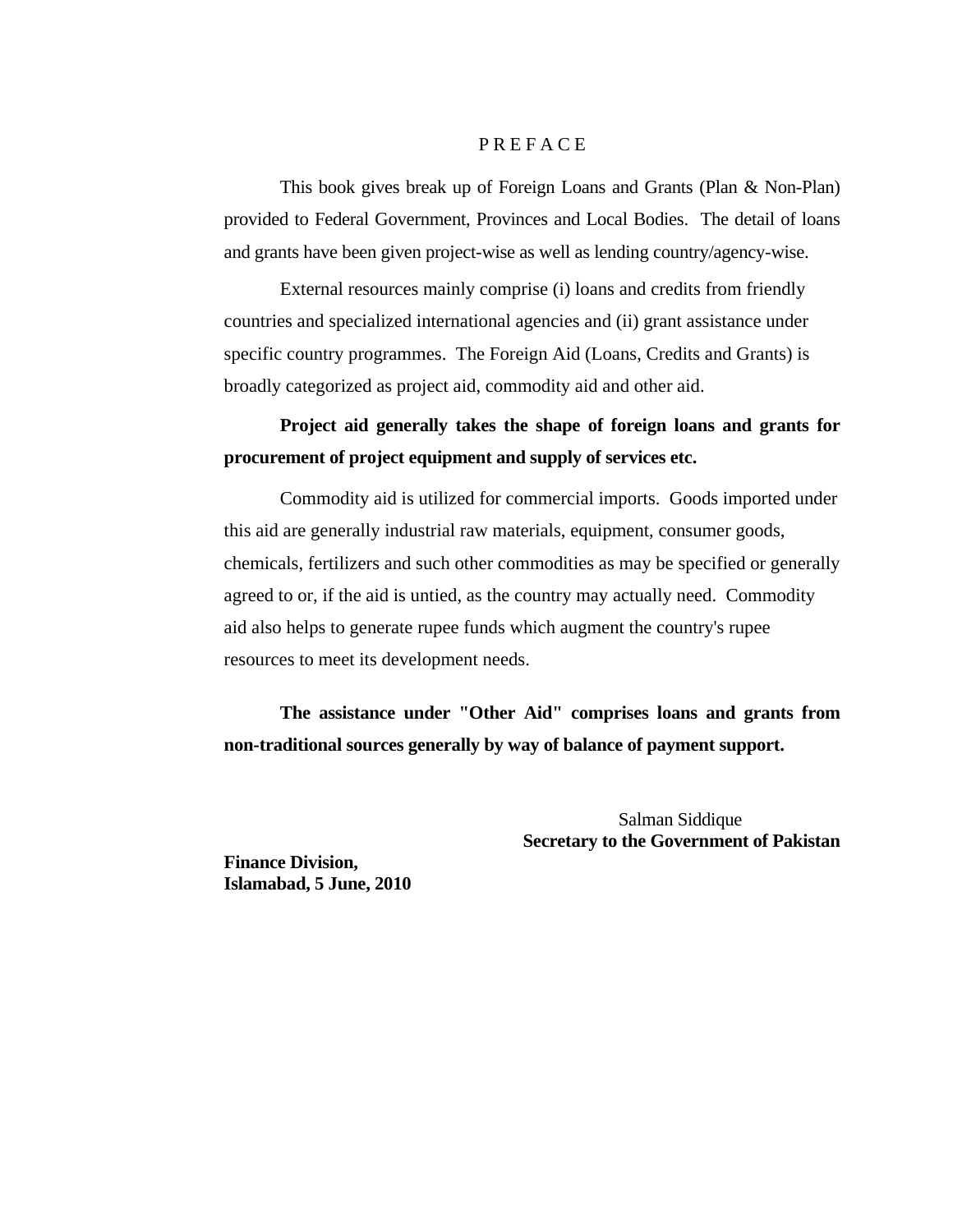# **C O N T E N T S**

|                                      | Page  |
|--------------------------------------|-------|
| <b>Title</b>                         |       |
| Acronyms                             | iii-v |
| <b>Summary of External Resources</b> | 1     |
|                                      |       |
| <b>Plan Resources</b>                |       |
| Loans for Federal Projects           | 5     |
| <b>Loans for Autonomous Bodies</b>   | 9     |
| <b>Loans for Provinces</b>           | 13    |
| <b>Grants for Federal Projects</b>   | 18    |
| <b>Grants for Autonomous Bodies</b>  | 23    |
| <b>Grants for Provinces</b>          | 24    |
| <b>Commodity Aid</b>                 | 27    |
|                                      |       |

# **Non-Plan Resources**

| Other Loans & Grants for Federal Government/   |     |
|------------------------------------------------|-----|
| Private Sector                                 | 28  |
| Summary of Plan and Non-Plan (Country/Agency)  | 31. |
| Summary of Plan Resources (Country/Agency)     | 32. |
| Summary of Non-Plan Resources (Country/Agency) | 33  |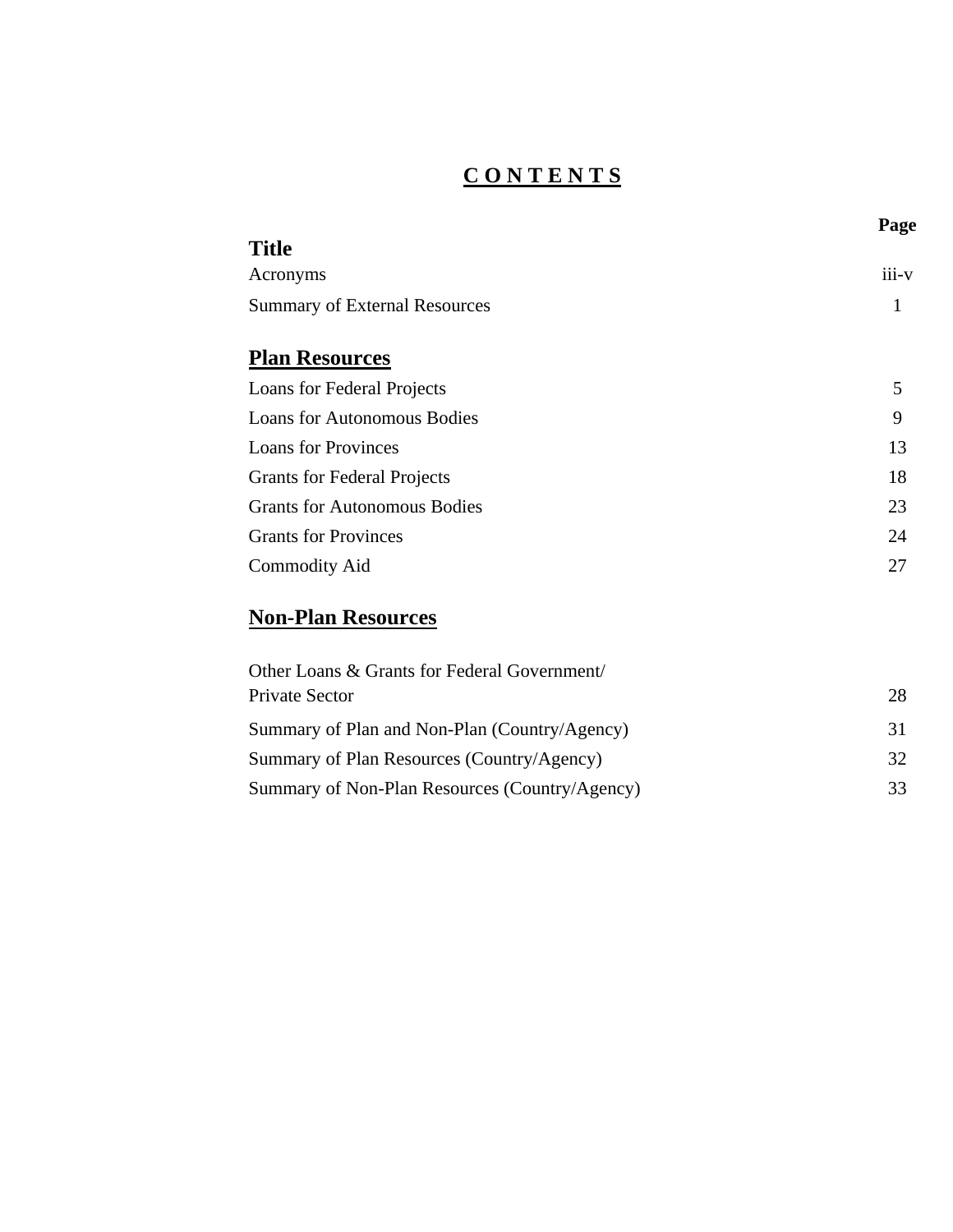## ACRONYMS

| <b>AJK</b>  | Azad Jammu & Kashmir                                 |
|-------------|------------------------------------------------------|
| AKF         | Agha Khan Foundation                                 |
| EAD         | <b>Economic Affairs Division</b>                     |
| ERRA        | Earthquake Reconstruction & Rehabilitation Authority |
| FATA        | <b>Federally Administered Tribal Areas</b>           |
| KA          | Kashmir Affairs                                      |
| <b>KPK</b>  | Khyber Pakhtunkhwa                                   |
| <b>NHA</b>  | <b>National Highway Authority</b>                    |
| P&D         | Planning & Development                               |
| <b>PAEC</b> | Pakistan Atomic Energy Commission                    |
| PPAF        | Pakistan Poverty Alleviation Fund                    |
| WAPDA       | Water and Power Development Authority                |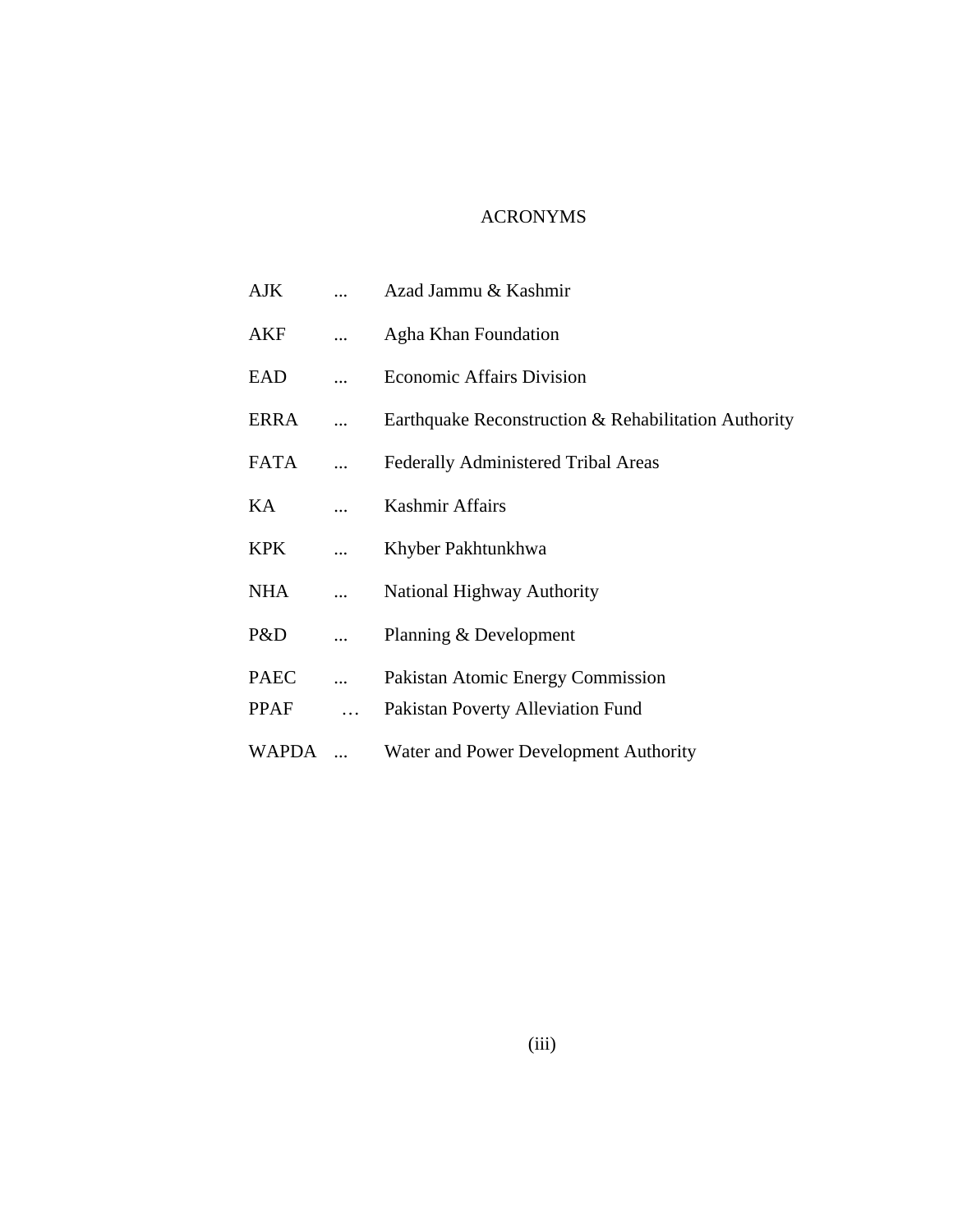# **International Organizations**

| <b>ADB</b><br>EU  |           | <b>Asian Development Bank</b><br>European Union       |
|-------------------|-----------|-------------------------------------------------------|
| <b>IBRD</b>       |           | International Bank for Reconstruction & Development   |
| <b>IDA</b>        |           | <b>International Development Association</b>          |
| IDB               |           | Islamic Development Bank                              |
| <b>IFAD</b>       |           | <b>International Fund for Agriculture Development</b> |
| IMF               |           | <b>International Monetary Fund</b>                    |
| <b>OPEC</b>       |           | Organization of Petroleum Exporting Countries         |
| UK                |           | United Kingdom                                        |
| <b>UAE</b>        |           | <b>United Arab Emirate</b>                            |
| <b>UNDP</b>       |           | <b>United Nations Development Programme</b>           |
| <b>UNICEF</b>     | $\ddotsc$ | United Nations International Children Emergency Fund  |
| <b>USA</b><br>WFP |           | United States of America<br>World Food Programme      |

(iv)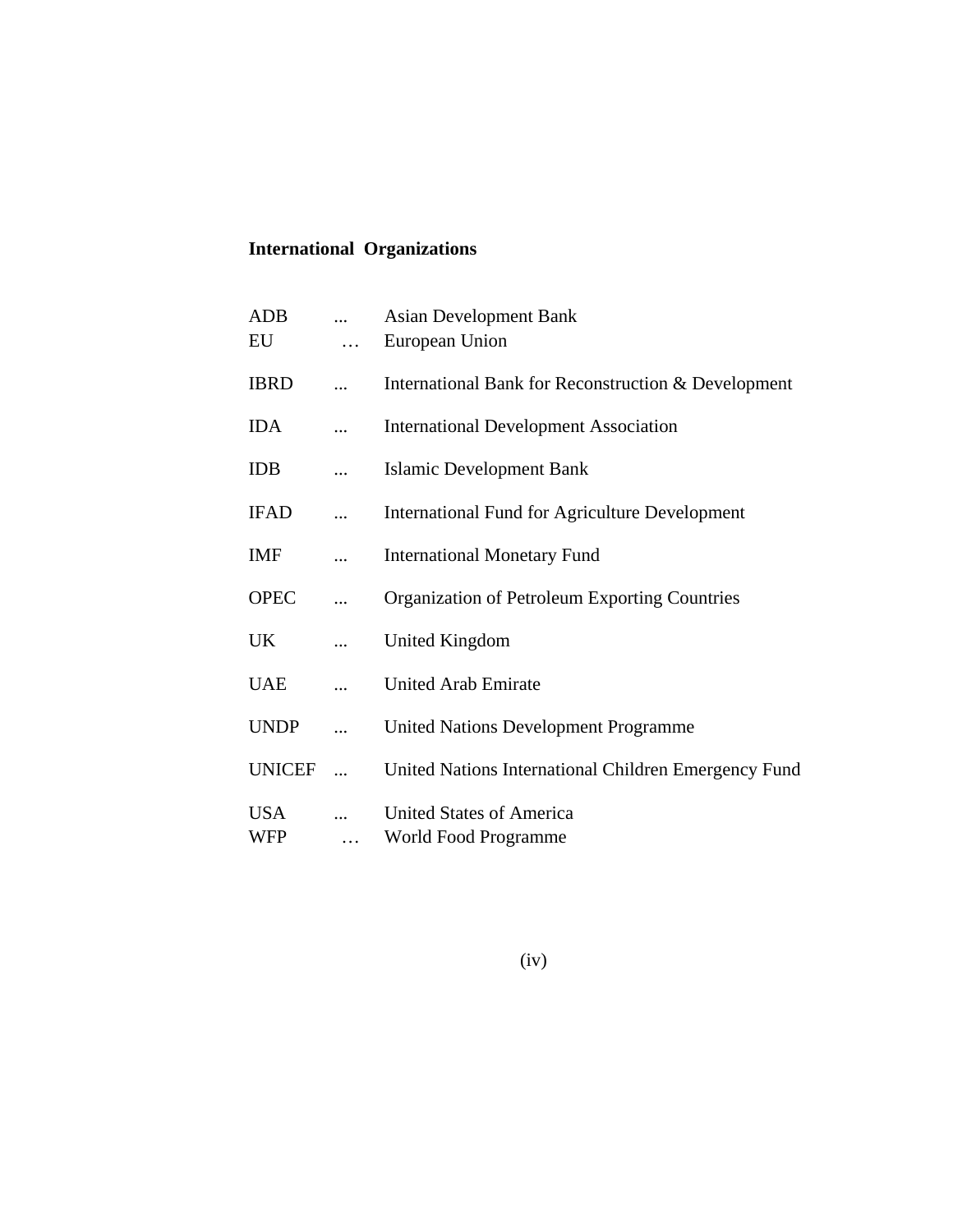# **Project Specific Terms**

| <b>ADP</b>   |            | Annual Development Programme.                      |
|--------------|------------|----------------------------------------------------|
| EPI          | .          | Expanded Programme of Immunization.                |
| FESCO        | .          | Faisalabad Electric Supply Company.                |
| <b>GEPCO</b> | $\cdots$   | Gujranwala Electric Power Company.                 |
| <b>GS</b>    | .          | Grid Station.                                      |
| <b>HESCO</b> |            | Hyderabad Electric Supply Company.                 |
| <b>HEPS</b>  |            | Hydro Electric Power Station.                      |
| <b>HPP</b>   |            | Hydro Power Project.                               |
| <b>IPFF</b>  |            | Infrastructure Project Finance Facility.           |
| <b>IESCO</b> |            | Islamabad Electric Supply Company.                 |
| LESCO        | .          | Lahore Electric Supply Company.                    |
| <b>MEPCO</b> |            | Multan Electric Power Company.                     |
| <b>MW</b>    |            | Mega Watts.                                        |
| <b>NTDC</b>  |            | National Transmission & Despatch Company           |
| <b>NDP</b>   |            | National Drainage Programme.                       |
| <b>NPCC</b>  |            | <b>National Power Control Centre.</b>              |
| PEPCO        | $\dddotsc$ | Pakistan Electric Power Company.                   |
| <b>PESCO</b> | .          | Peshawar Electric Supply Company.                  |
| <b>PMU</b>   | .          | Project Management Unit.                           |
| PIFRA        |            | Project to Improve Financial Reporting & Auditing. |
| QESCO        |            | Quetta Electric Supply Company.                    |
|              | $\cdots$   |                                                    |
| SDU          |            | Special Development Unit.                          |
| <b>SMEs</b>  |            | <b>Small Medium Enterprises</b>                    |
| <b>TARP</b>  |            | Tax Administration Reform Project.                 |
| <b>TA</b>    |            | <b>Technical Assistance.</b>                       |
| T/L          |            | Transmission Line.                                 |
|              |            |                                                    |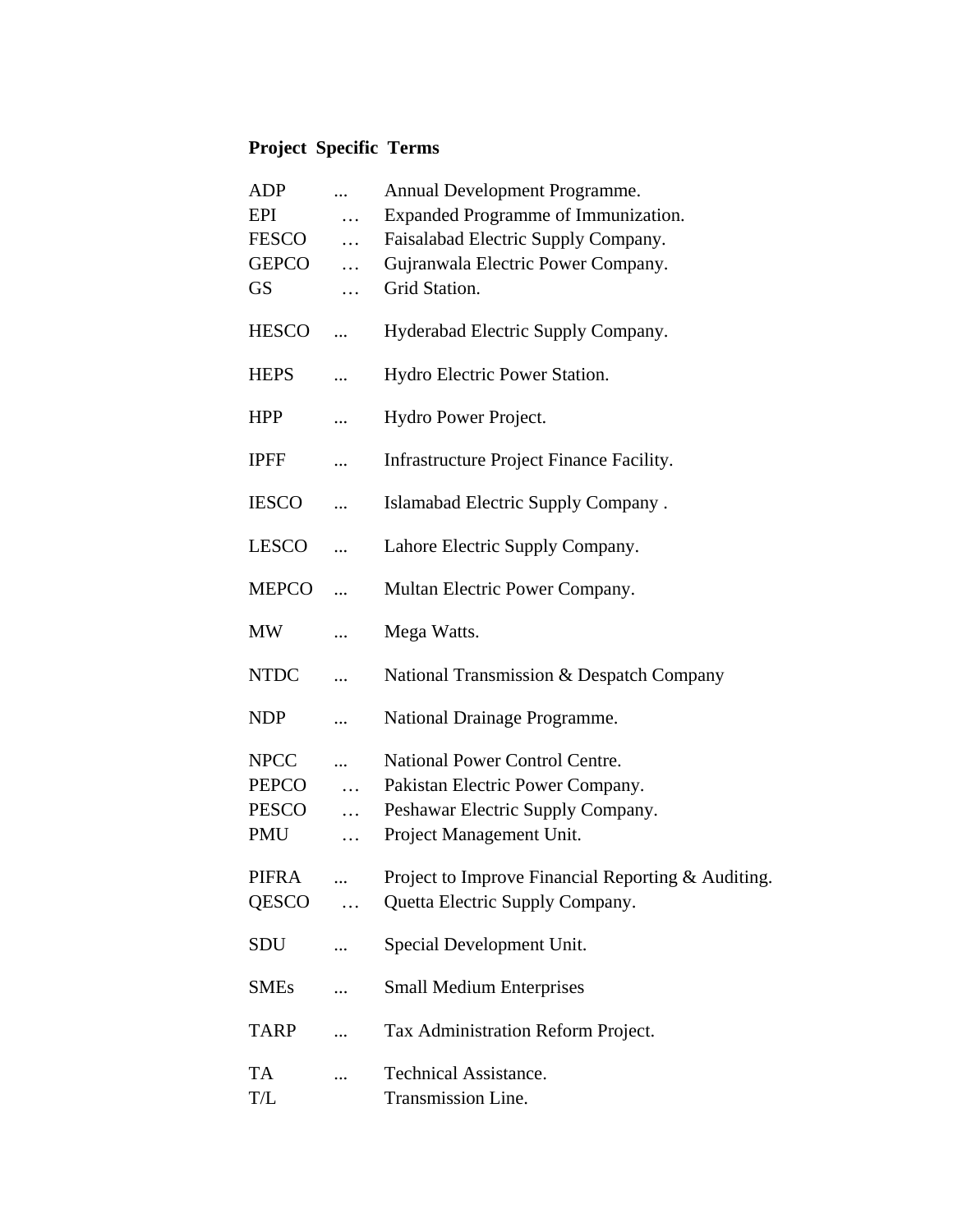|    |                                   |               |             | (Rs. in Million) |
|----|-----------------------------------|---------------|-------------|------------------|
|    |                                   | <b>Budget</b> | Revised     | <b>Budget</b>    |
|    |                                   | Estimate      | Estimate    | Estimate         |
|    |                                   | 2009-2010     | 2009-2010   | 2010-2011        |
|    |                                   |               |             |                  |
| A. | PROJECT AID                       | 85,862.710    | 106,390.403 | 78,359.723       |
|    |                                   |               |             |                  |
|    | Loans                             | 77,064.716    | 90,525.884  | 64,793.561       |
|    | Grants                            | 8,797.994     | 15,864.519  | 13,566.162       |
|    | <b>Federal Departments</b><br>(a) | 32,554.710    | 57,504.828  | 33,652.755       |
|    | Loans                             | 26,189.366    | 44,838.705  | 26,076.367       |
|    | Grants                            | 6,365.344     | 12,666.123  | 7,576.388        |
|    | (b)<br><b>Autonomous Bodies</b>   | 26,385.000    | 32,842.308  | 13,321.968       |
|    | Loans                             | 26,338.550    | 32,635.858  | 13,103.844       |
|    | Grants                            | 46.450        | 206.450     | 218.124          |
|    | (i)<br><b>WAPDA</b>               | 16,385.000    | 14,486.100  | 6,103.300        |
|    | Loans                             | 16,385.000    | 14,326.100  | 6,103.300        |
|    | Grants                            |               | 160.000     |                  |
|    | <b>NHA</b><br>(ii)                | 10,000.000    | 18,356.208  | 7,218.668        |
|    | Loans                             | 9,953.550     | 18,309.758  | 7,000.544        |
|    | Grants                            | 46.450        | 46.450      | 218.124          |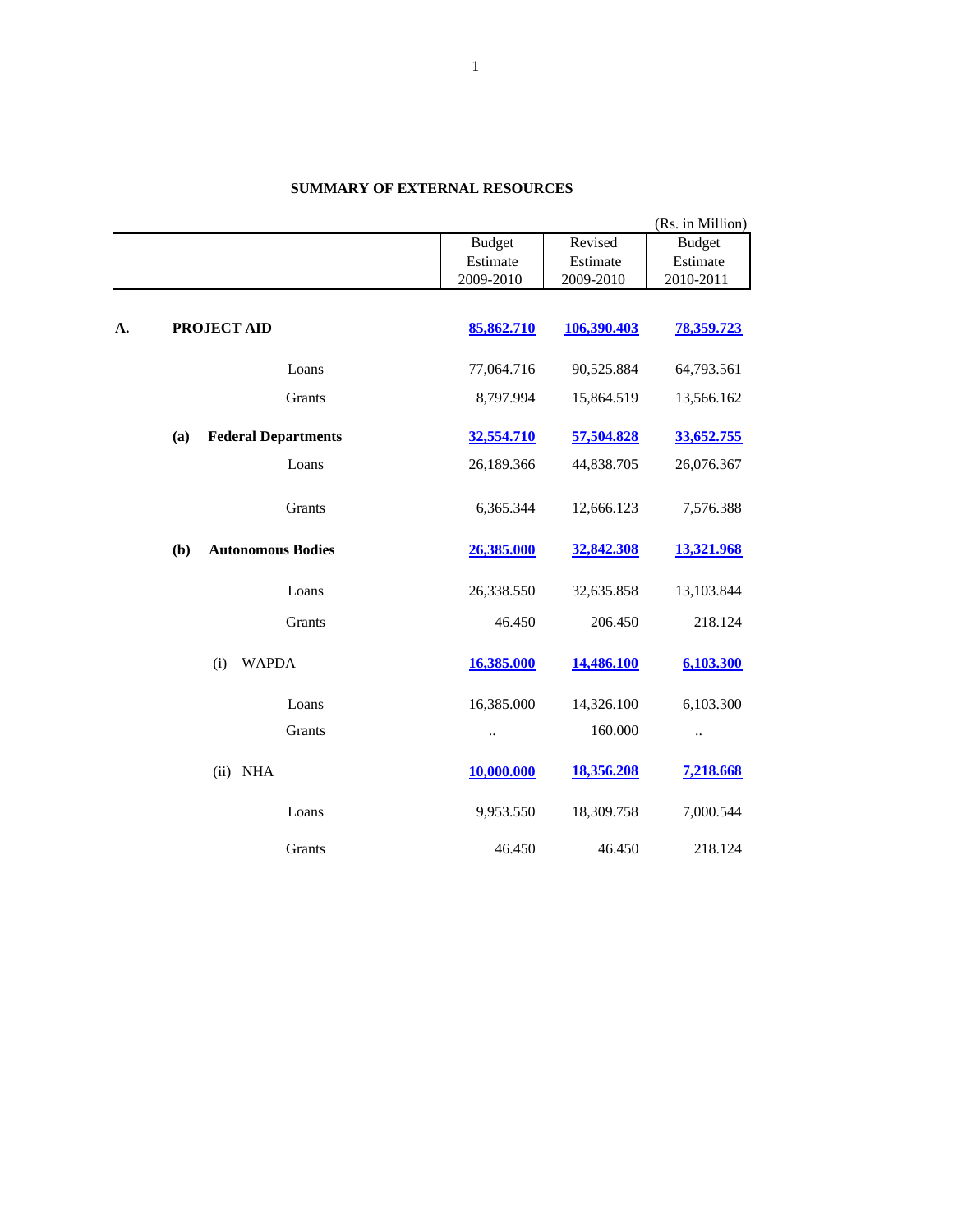|           |                             |               |             | (Rs. in Million) |
|-----------|-----------------------------|---------------|-------------|------------------|
|           |                             | <b>Budget</b> | Revised     | <b>Budget</b>    |
|           |                             | Estimate      | Estimate    | Estimate         |
|           |                             | 2009-2010     | 2009-2010   | 2010-2011        |
|           | <b>Provinces</b><br>(c)     | 26,923.000    | 16,043.267  | 31,385.000       |
|           | Loans                       | 24,536.800    | 13,051.321  | 25,613.350       |
|           | Grants                      | 2,386.200     | 2,991.946   | 5,771.650        |
|           | <b>PUNJAB</b><br>(i)        | 11,484.000    | 6,361.509   | 14,229.450       |
|           | Loans                       | 10,471.000    | 4,211.988   | 12,597.000       |
|           | Grants                      | 1,013.000     | 2,149.521   | 1,632.450        |
|           | <b>SINDH</b><br>(ii)        | 5,407.000     | 3,499.983   | 4,760.000        |
|           | Loans                       | 5,407.000     | 3,499.983   | 4,760.000        |
|           | KHYBER PAKHTUNKHWA<br>(iii) | 4,869.000     | 4,429.885   | 8,479.640        |
|           | Loans                       | 4,458.500     | 3,723.515   | 4,986.110        |
|           | Grants                      | 410.500       | 706.370     | 3,493.530        |
|           | <b>BALOCHISTAN</b><br>(iv)  | 5,163.000     | 1,751.890   | 3,915.910        |
|           | Loans                       | 4,200.300     | 1,615.835   | 3,270.240        |
|           | Grants                      | 962.700       | 136.055     | 645.670          |
| <b>B.</b> | <b>COMMODITY AID</b>        |               |             |                  |
|           | (NON-FOOD)                  | 150,645.000   | 186,719.650 | 87,866.700       |
|           | Loans                       | 140,332.500   | 172,016.650 | 80,341.200       |
|           | Grants                      | 10,312.500    | 14,703.000  | 7,525.500        |
| C.        | <b>Tokyo Pledges</b>        | 191,405.775   | 95,704.700  | 81,993.350       |
|           | Loans                       | 145,077.900   | 66,104.350  | 55,299.450       |
|           | Grants                      | 46,327.875    | 29,600.350  | 26,693.900       |
| D.        | <b>Other Aid</b>            | 82,500.000    | 189,170.150 | 86,500.000       |
|           | Loans                       | 82,500.000    | 121,570.150 | 86,500.000       |
|           | Grants                      |               | 67,600.000  |                  |
| Е.        | <b>Kerry Lugar</b>          |               |             |                  |
|           | Grants                      | $\ddotsc$     | $\ldots$    | 51,900.000       |
|           | <b>Total-Plan Resources</b> | 510,413.485   | 577,984.903 | 386,619.773      |
|           | Loans                       | 444,975.116   | 450,217.034 | 286,934.211      |
|           | Grants                      | 65,438.369    | 127,767.869 | 99,685.562       |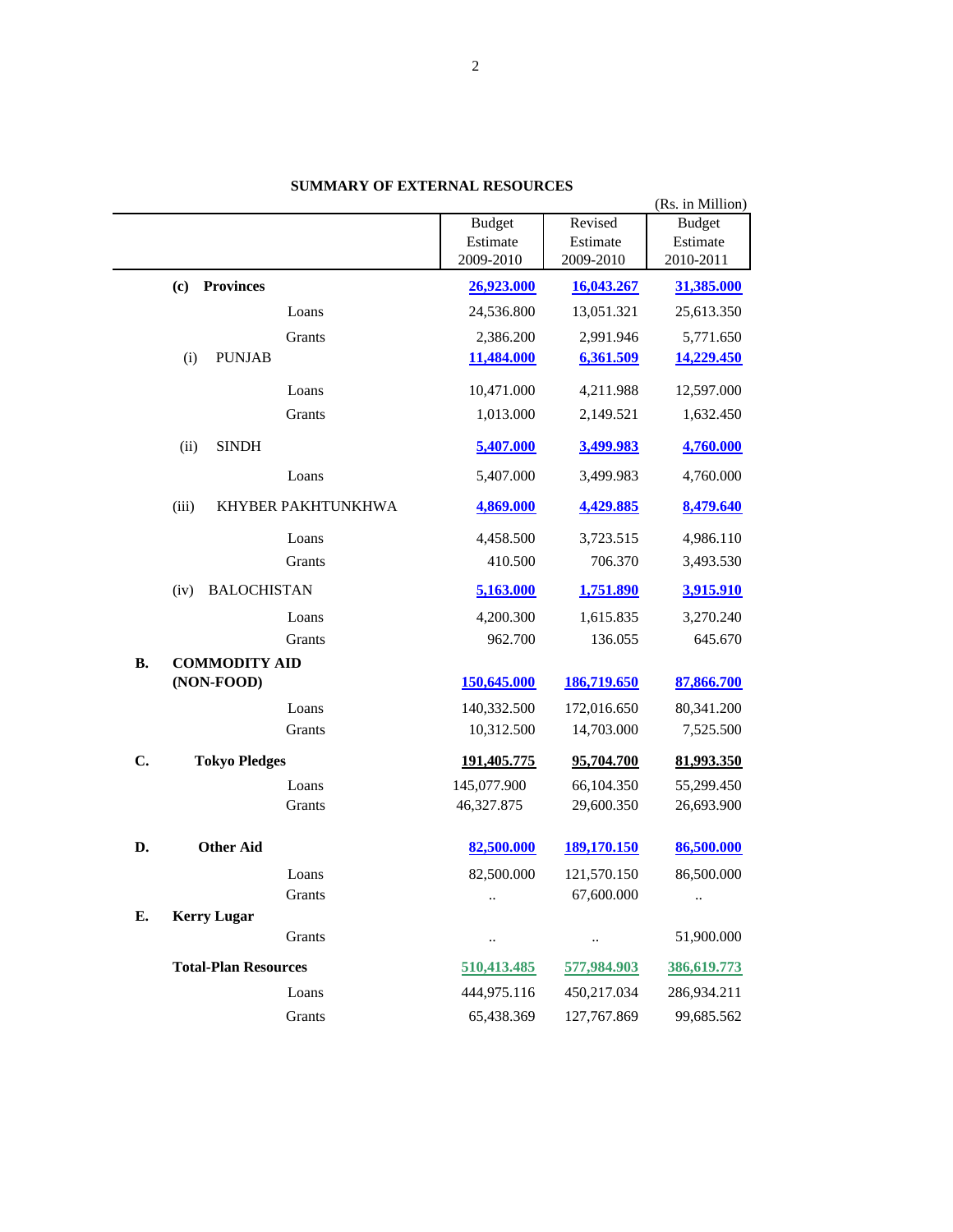|                                          |                      |                      | (Rs. in Million) |
|------------------------------------------|----------------------|----------------------|------------------|
|                                          | <b>Budget</b>        | Revised              | <b>Budget</b>    |
|                                          | Estimate             | Estimate             | Estimate         |
|                                          | 2009-2010            | 2009-2010            | 2010-2011        |
| DEVELOPMENT AID<br>1.                    | 519,704.905          | 595,804.468          | 398,144.848      |
| (A) PLAN RESOURCES                       | 510,413.485          | 577,984.903          | 386,619.773      |
| 1. Project Aid                           | 85,862.710           | 106,390.403          | 78,359.723       |
| (a) Project Loans                        | 77,064.716           | 90,525.884           | 64,793.561       |
| <b>Federal Projects</b><br>(i)           | 26,189.366           | 44,838.705           | 26,076.367       |
| (ii)<br>Autonomous Bodies                | 26,338.550           | 32,635.858           | 13,103.844       |
| (iii) Provinces                          | 24,536.800           | 13,051.321           | 25,613.350       |
| (b) Project Grants                       | 8,797.994            | 15,864.519           | 13,566.162       |
| (i) Federal Departments                  | 6,365.344            | 12,666.123           | 7,576.388        |
| Autonomous Bodies<br>(ii)                | 46.450               | 206.450              | 218.124          |
| (iii) Provinces                          | 2,386.200            | 2,991.946            | 5,771.650        |
| 2.<br><b>Commodity Aid</b><br>(Non-Food) | 150,645.000          | 186,719.650          | 87,866.700       |
| Loans                                    | 140,332.500          | 172,016.650          | 80,341.200       |
| Grants                                   | 10,312.500           | 14,703.000           | 7,525.500        |
|                                          |                      |                      |                  |
| 3.<br><b>Tokyo Pledges</b>               | 191,405.775          | 95,704.700           | 81,993.350       |
| Loans                                    | 145,077.900          | 66,104.350           | 55,299.450       |
| Grants                                   | 46,327.875           | 29,600.350           | 26,693.900       |
|                                          |                      |                      |                  |
| 4.<br><b>Other Aid</b>                   | 82,500.000           | 189,170.150          | 86,500.000       |
| Loans                                    | 82,500.000           | 121,570.150          | 86,500.000       |
| Grants                                   |                      | 67,600.000           | $\ddotsc$        |
| 5.<br><b>Kerry Lugar</b>                 | ≃                    | ≝                    | 51,900.000       |
| Grants                                   | $\ddot{\phantom{a}}$ | $\ddot{\phantom{a}}$ | 51,900.000       |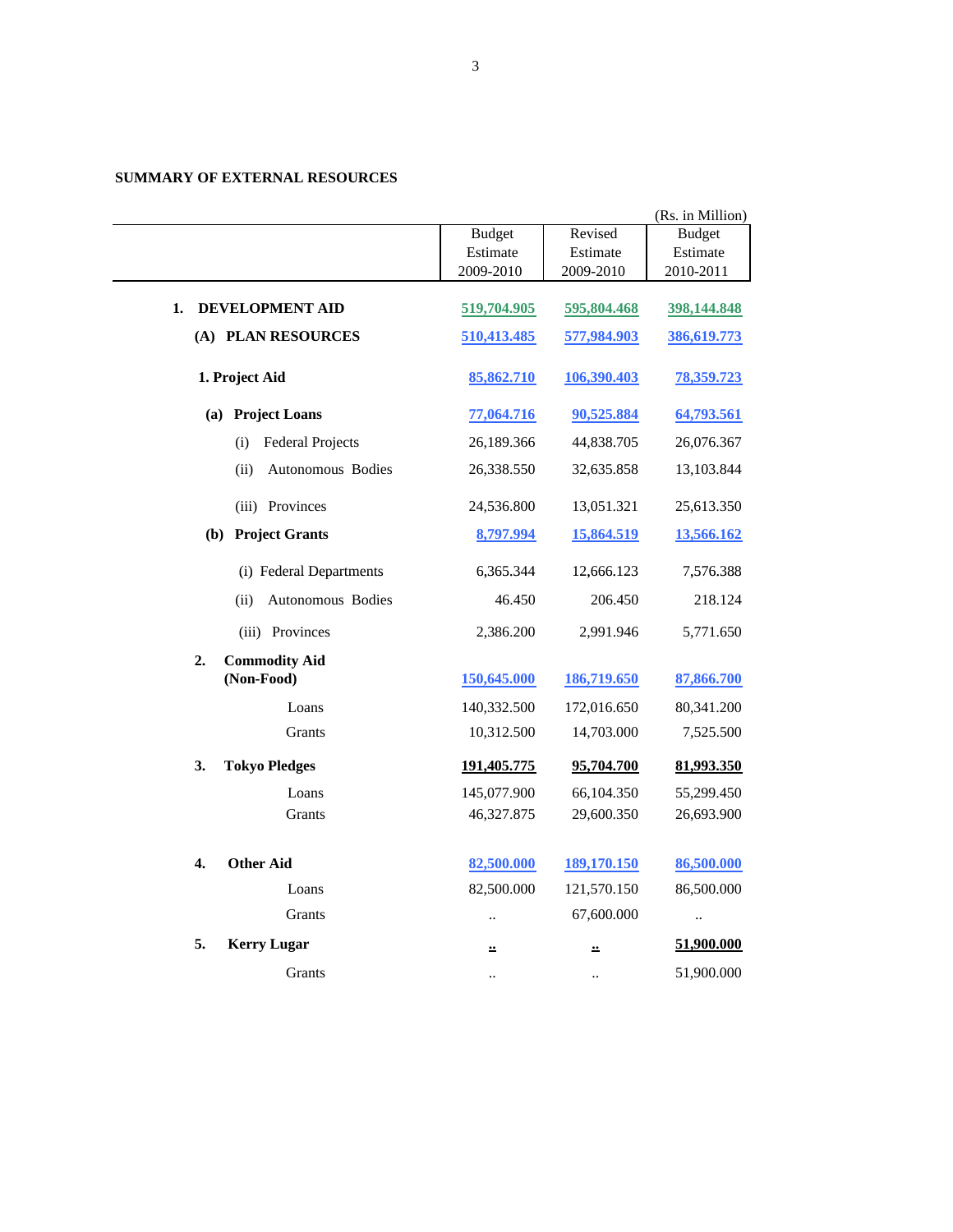|                                                               |               |             | (Rs. in Million) |
|---------------------------------------------------------------|---------------|-------------|------------------|
|                                                               | <b>Budget</b> | Revised     | <b>Budget</b>    |
|                                                               | Estimate      | Estimate    | Estimate         |
|                                                               | 2009-2010     | 2009-2010   | 2010-2011        |
| <b>B. NON-PLAN RESOURCES</b>                                  | 9,291.420     | 17,819.565  | 11,525,075       |
| <b>Total Non-Plan Loans</b>                                   | 7,475.580     | 8,986.000   | 4,400.000        |
| <b>Total Non-Plan Grants</b>                                  | 1,815.840     | 8,833.565   | 7,125,075        |
| (a) Grants for Federal Departments                            | 100,000       | 8,267.565   | 5,324.075        |
| (b) Other Loans (Private Sector)                              | 7,475.580     | 8,986.000   | 4,400.000        |
| (c) Other Grants (Private Sector)                             | 1,715.840     | 436.000     | 1,701.000        |
| (d) Other Grants                                              |               | 130.000     | 100,000          |
| <b>Total-Foreign Aid (Development</b><br>and Non-Development) | 519,704.905   | 595,804.468 | 398,144.848      |

\_\_\_\_\_\_\_\_\_\_\_\_\_\_\_\_\_\_\_\_\_\_\_\_\_\_\_\_\_\_\_\_\_\_\_\_\_\_\_\_\_\_\_\_\_\_\_\_\_\_\_\_\_\_\_\_\_\_\_\_\_\_\_\_\_\_\_\_\_\_\_\_\_\_\_\_\_\_\_\_\_\_\_\_\_\_\_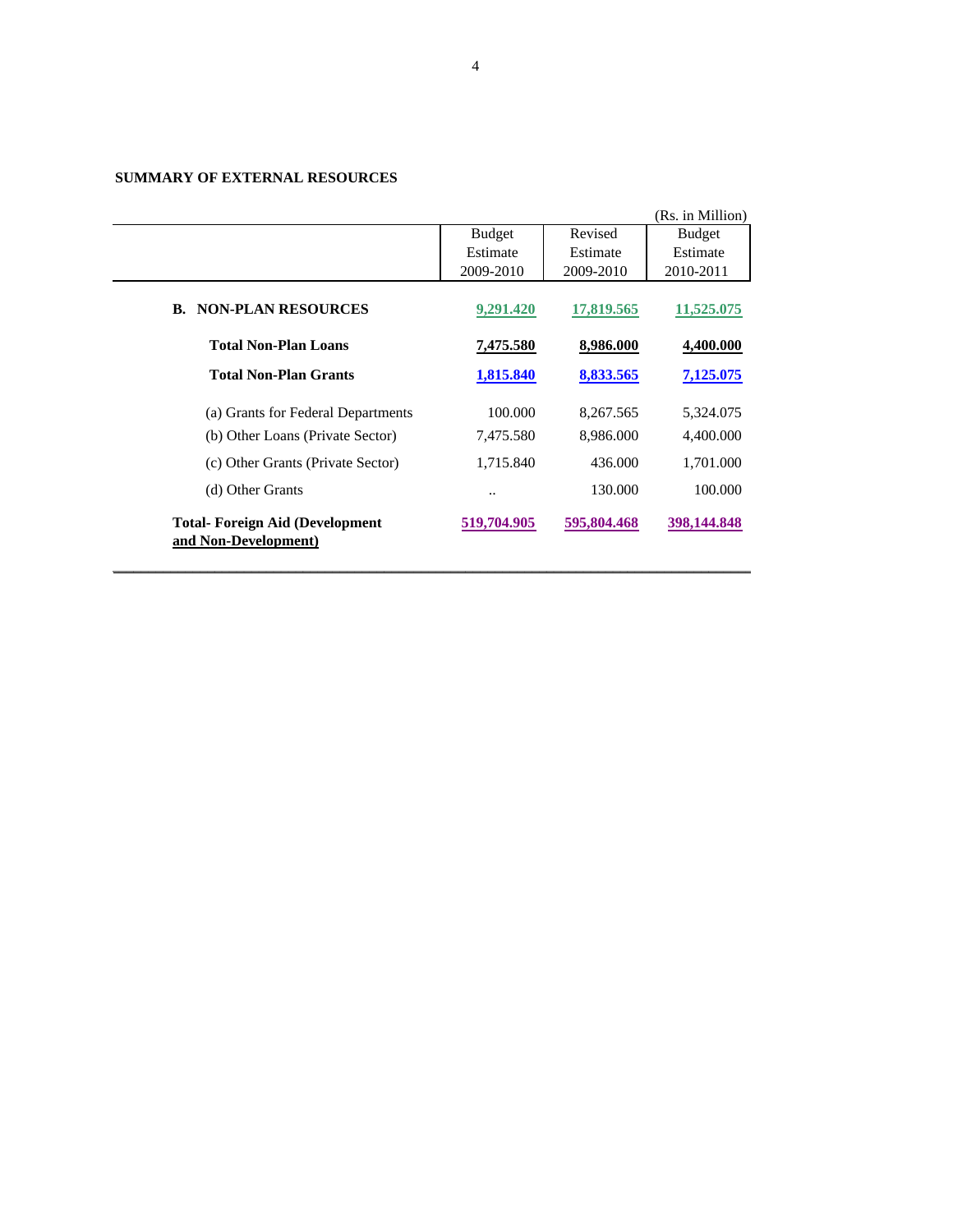|            |                                                                                  |                      |            | (Rs. in Million)     |
|------------|----------------------------------------------------------------------------------|----------------------|------------|----------------------|
| Lending    |                                                                                  | <b>Budget</b>        | Revised    | <b>Budget</b>        |
| Country/   | Project                                                                          | Estimate             | Estimate   | Estimate             |
| Agency     |                                                                                  | 2009-2010            | 2009-2010  | 2010-2011            |
|            | <b>FEDERAL PROJECTS</b>                                                          |                      |            |                      |
| <b>ADB</b> |                                                                                  | 6,162.156            | 6,037.230  | 769.964              |
|            | Earthquake Emergency Assistance<br>(ERRA).<br>Ceramics Development and Training  | 3,420.000            | 3,700.000  |                      |
|            | Centre, Gujranwala.                                                              | $\ddot{\phantom{a}}$ | 28.910     | $\ddot{\phantom{a}}$ |
|            | 26MW Hydro Power Project<br>Shagharthang, Sakrdu.<br>4-MW Hydro Power Project at | $\ddot{\phantom{a}}$ | 8.000      | $\ddot{\phantom{a}}$ |
|            | Thackmullah, Chilas.                                                             | $\ddot{\phantom{a}}$ | 8.000      | $\ddot{\phantom{a}}$ |
|            | Rural Finance Sector Dev. Project                                                |                      | 16.060     |                      |
|            | Chashma Right Bank-III (WAPDA)<br>Khyber Pakhtunkhwa, Project.                   | 70.000               | 300.000    |                      |
|            | <b>Infrastructure Institutional Capacity</b><br><b>Building Project.</b>         | 1,071.156            | 200.000    | $\ddot{\phantom{a}}$ |
|            | <b>Infrastructure Development</b><br>Project.                                    | 186.000              | 150.000    | $\ddot{\phantom{a}}$ |
|            | Multi-Sector Rehabilitation Project.                                             | $\ddot{\phantom{0}}$ | 200.000    |                      |
|            | SMEs Sector Development.                                                         | $\ddotsc$            | 145.000    |                      |
|            | Agri-Business Development Project.                                               | 455.000              | 266.000    | 69.964               |
|            | FATA Rural Development Project.                                                  | 960.000              | 1,015.260  | 700.000              |
| <b>IDA</b> |                                                                                  | 5,368.210            | 12,110.700 | 2,872.127            |
|            | Public Sector Capacity Building Project.                                         | 528.460              | 598.460    |                      |
|            | AJK Community Infrastructure<br>(Earthquake).                                    | 742.000              | 832.740    | 535.000              |
|            | <b>Expanded Programme of</b><br>Immunization (EPI) NIH Islamabad.                |                      | 6,299.000  | 400.563              |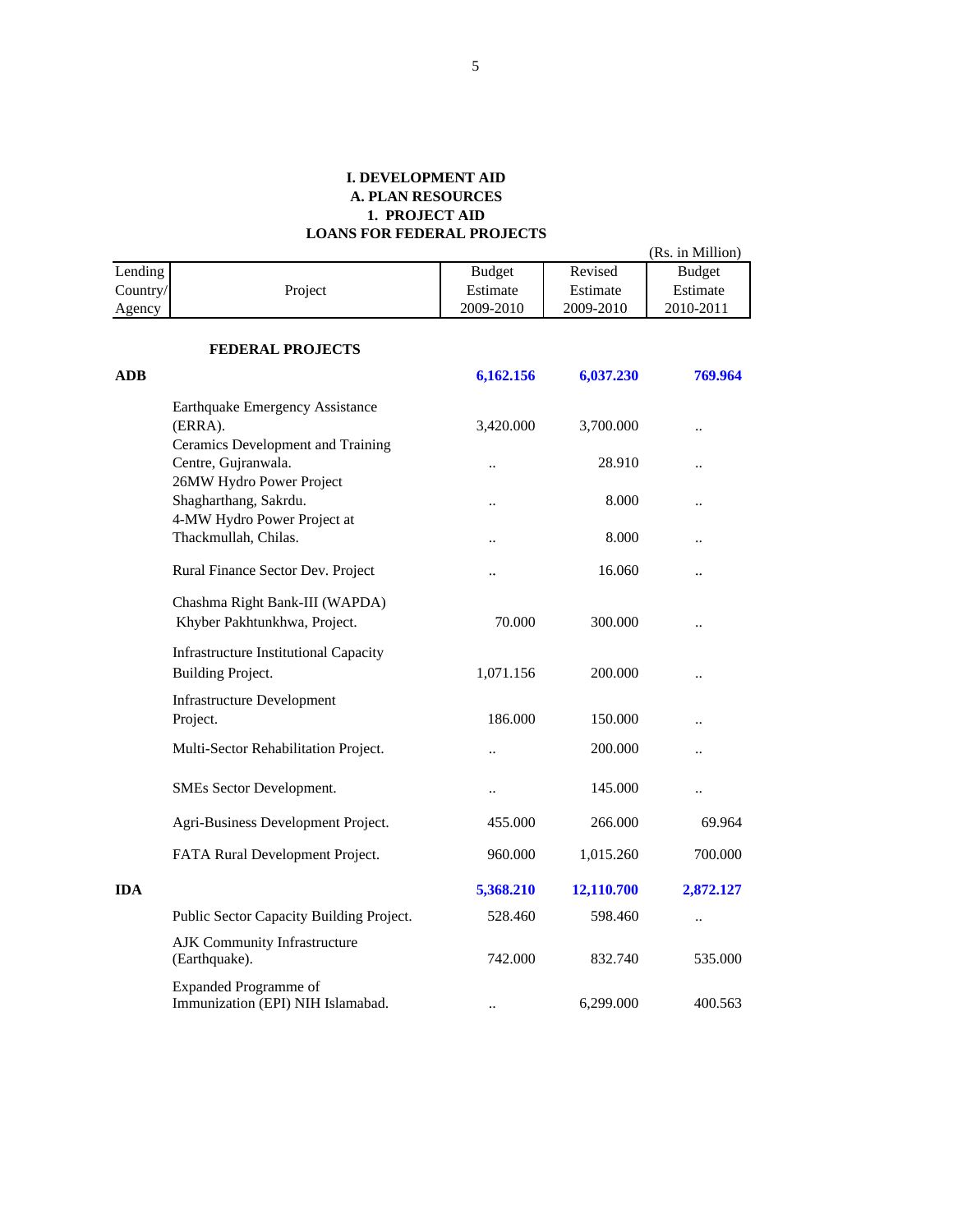|                               |                                                                       |                                        |                                  | (Rs. in Million)                       |
|-------------------------------|-----------------------------------------------------------------------|----------------------------------------|----------------------------------|----------------------------------------|
| Lending<br>Country/<br>Agency | Project                                                               | <b>Budget</b><br>Estimate<br>2009-2010 | Revised<br>Estimate<br>2009-2010 | <b>Budget</b><br>Estimate<br>2010-2011 |
|                               | Social Safety Net Technical Assistance                                | $\ddotsc$                              | 844.000                          | $\ldots$                               |
|                               | PIFRA-II.                                                             | 1,884.000                              | 1,884.000                        | 735.378                                |
|                               | Banking Sector T/A Project                                            | $\ddot{\phantom{a}}$                   | 366.000                          | $\ddot{\phantom{a}}$                   |
|                               | Water Sector Capacity Building.                                       | 367.000                                | 50.000                           | 8.231                                  |
|                               | Earthquake Emergency Assistance.<br>(ERRA).                           |                                        | 452.000                          | 400.000                                |
|                               | Trade and Transport Facilitation.                                     | 60.000                                 | 150.000                          | 49.386                                 |
|                               | HIV/Aid Prevention(H. Prov. KANA)                                     | 281.550                                | 50.000                           | 123.466                                |
|                               | HIV/Aid Prevention(H. Prov. KANA)                                     | 10.000                                 | 5.000                            | 4.487                                  |
|                               | Tax Administration Reform Project<br>(TARP) FBR.                      | 855.000                                | 520.000                          | 533.305                                |
|                               | National Trade Corridor Management                                    | 640.200                                | 59.500                           | 82.311                                 |
| <b>OPEC</b>                   |                                                                       | 40.000                                 | 34.350                           | 450.000                                |
|                               | Rain Water Harvesting in the<br>Earthquake Affected Areas.            |                                        |                                  | 300.000                                |
|                               | Doubling of Track on Lodharan<br>Khanawal Section.                    | 40.000                                 | 34.350                           | 150.000                                |
| <b>IDB</b>                    |                                                                       | 5,176.000                              | 9,246.240                        | 3,069.571                              |
|                               | Railways Development Project<br>Phase-II (1000 High Capacity Wagons). | 1,260.000                              | 3,015.000                        | 20.000                                 |
|                               | Convential Farming.<br>Grain Storage Project(PASSCO)                  |                                        |                                  | 288.088<br>428.017                     |
|                               | <b>NUST Expansion Project.</b>                                        | ٠.                                     | 49.640                           | $\ddotsc$                              |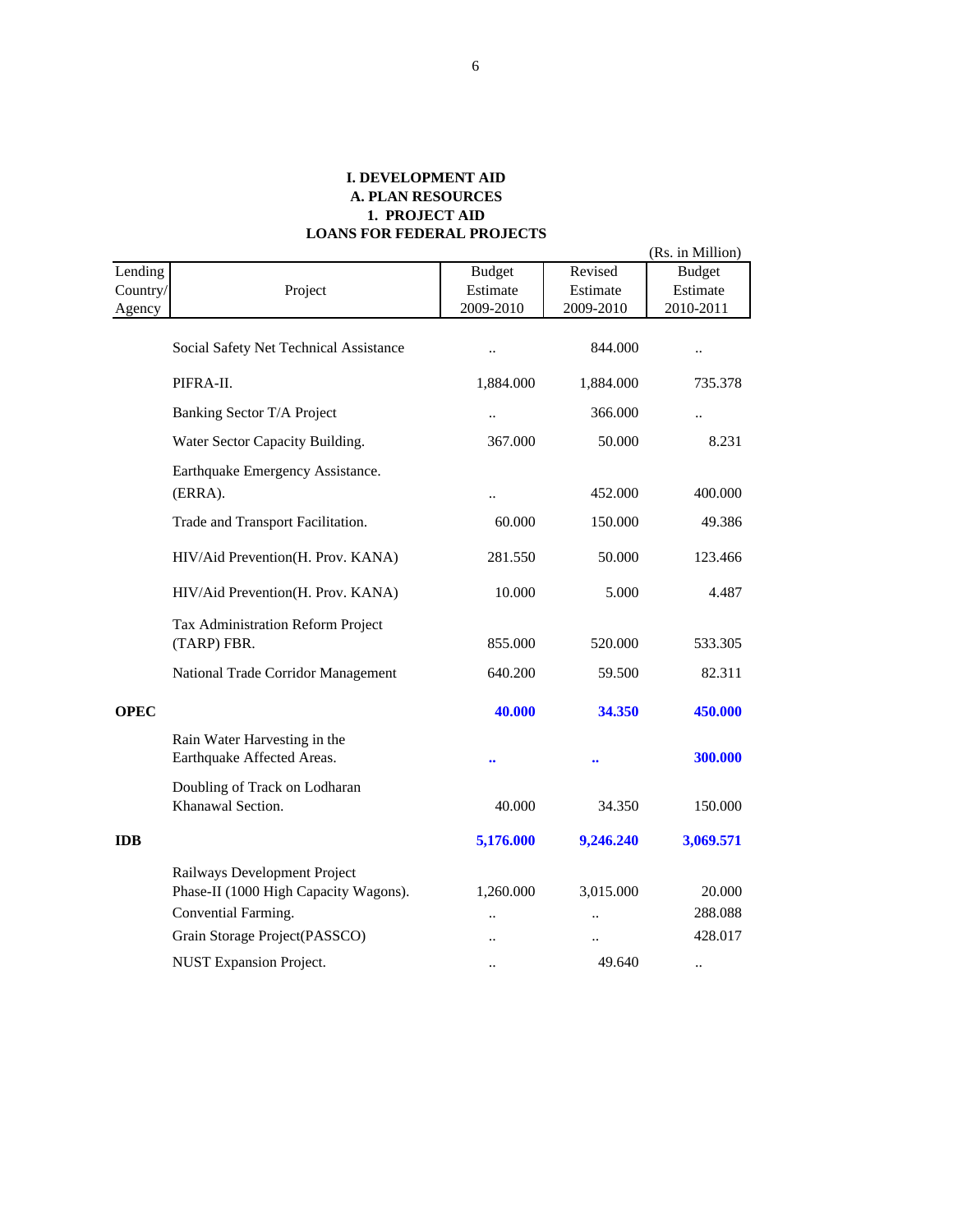|                               |                                                                       |                                        |                                   | (Rs. in Million)                       |
|-------------------------------|-----------------------------------------------------------------------|----------------------------------------|-----------------------------------|----------------------------------------|
| Lending<br>Country/<br>Agency | Project                                                               | <b>Budget</b><br>Estimate<br>2009-2010 | Revised<br>Estimate<br>2009-2010  | <b>Budget</b><br>Estimate<br>2010-2011 |
|                               | Batagram Kohistan Housing (ERRA).                                     | 1,934.000                              | 3,187.500                         | $\ddot{\phantom{a}}$                   |
|                               | Victims of Earthquake 2005                                            | $\ddotsc$                              | 5.000                             | 10.000                                 |
|                               | Shangla Kohistan (ERRA).                                              | 782.000                                | 607.600                           | 1,000.000                              |
|                               | Signaling System Project.                                             | $\ldots$                               | $\ddotsc$                         | $\ldots$                               |
|                               | Signaling System (KWL -Shahdara).                                     | 1,050.000                              | 2,281.500                         | 1,200.000                              |
|                               | Chagai Water and Agri. Development<br>Programme.                      | 150.000                                | 100.000                           | 123.466                                |
| <b>IFAD</b>                   |                                                                       | 750.000                                | 626.470                           | 928.487                                |
|                               | Southern FATA Dev. Project.<br>Northern Area Development (UNDP)       | 400.000<br>$\ddotsc$                   | 80.000<br>7.470                   | 151.000<br>$\ddot{\phantom{a}}$        |
|                               | Crop Maximization Support Program                                     | $\ddot{\phantom{0}}$                   |                                   | 658.487                                |
|                               | Community Dev. Programme.                                             | 350.000                                | 539.000                           | 119.000                                |
| <b>CHINA</b>                  |                                                                       | 7,796.000                              | 16,038.820                        | 15,422.310                             |
|                               | Chashma Nuclear Power Project-II.<br>Windar Dam Lasbela, Balochistan. | 2,230.000<br>$\ddot{\phantom{a}}$      | 2,356.590<br>$\ddot{\phantom{a}}$ | 1,000.000<br>41.155                    |
|                               | Darawat Dam, Jamshoro, Sindh.                                         | $\ldots$                               | $\ldots$                          | 41.155                                 |
|                               | Ghabir Dam Chakwal (Punjab).                                          | $\ddotsc$                              | $\ddotsc$                         | 41.155                                 |
|                               | PBC Chashma C-II Plant.                                               | 500.000                                | 600.000                           | 1,211.571                              |
|                               | AJK Urban Dev. Programme(ERRA).                                       | 2,186.000                              | $\ddotsc$                         | $\ddotsc$                              |
|                               | Urban Inf. Dev. Package-1. AJK                                        | $\ddot{\phantom{0}}$                   | 1,450.000                         | 1,500.000                              |
|                               | Urban Inf. Dev. Package-2. AJK                                        | $\ddot{\phantom{a}}$                   | 1,570.000                         | 1,700.000                              |
|                               | Pak-Com. Satellite System (SUPARCO)                                   | 500.000                                | 3,223.800                         | 0.412                                  |
|                               | Chashma Nuclear PP-III & IV. No.307                                   | 1,700.000                              | 6,707.730                         | 3,000.000                              |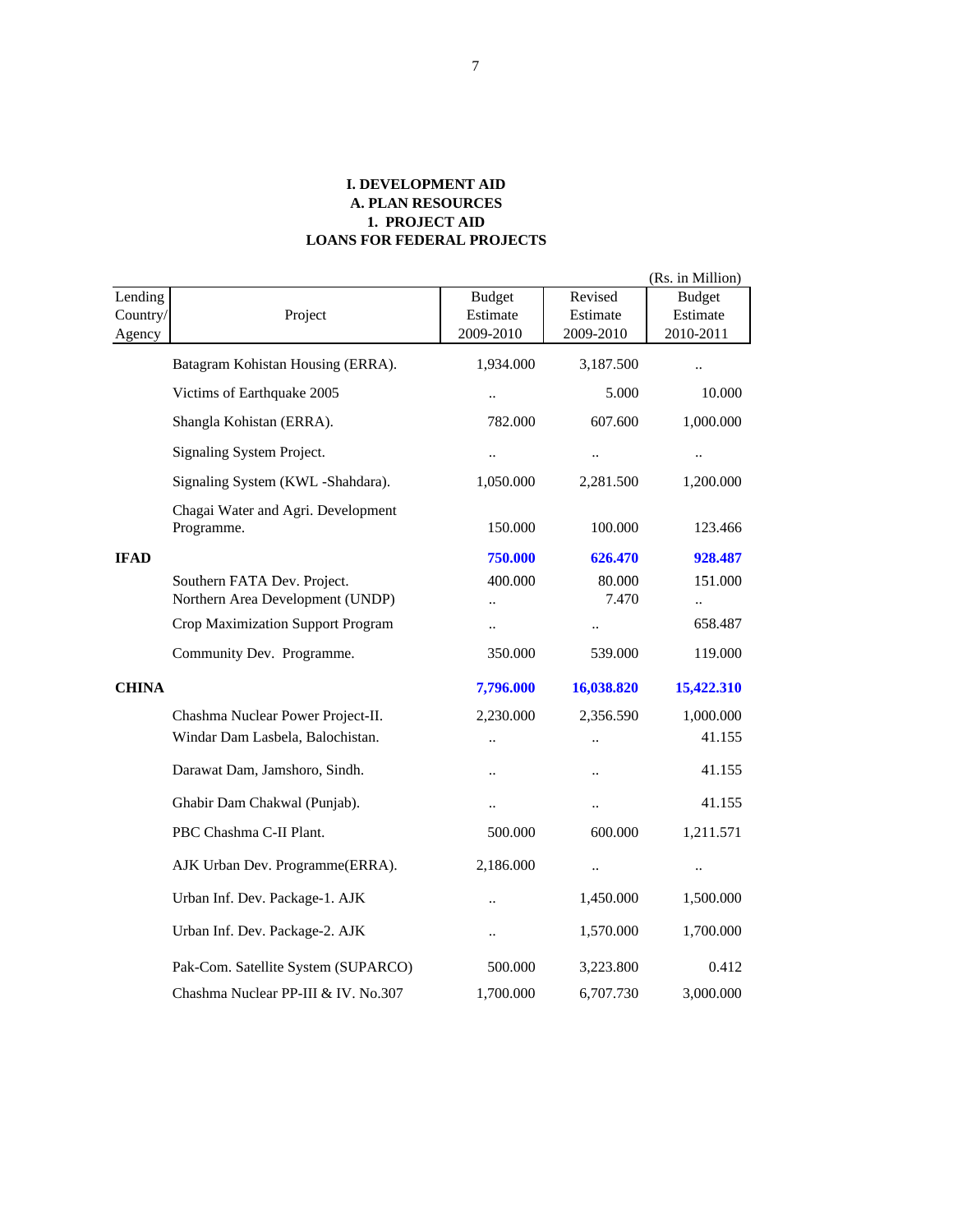|               |                                                                             |                      |                      | (Rs. in Million) |
|---------------|-----------------------------------------------------------------------------|----------------------|----------------------|------------------|
| Lending       |                                                                             | <b>Budget</b>        | Revised              | <b>Budget</b>    |
| Country/      | Project                                                                     | Estimate             | Estimate             | Estimate         |
| Agency        |                                                                             | 2009-2010            | 2009-2010            | 2010-2011        |
|               | Chashma Nuclear PP-III & IV, 10-APR                                         | $\ddot{\phantom{a}}$ | $\ddot{\phantom{a}}$ | 3,000.000        |
|               | Chashma Nuclear PP-III & IV.                                                |                      |                      |                  |
|               | 2010-2109                                                                   |                      | $\ddotsc$            | 1,509.753        |
|               | Procurement of 69 D.E Locos.                                                | 77.300               | 130.700              | 4.116            |
|               | Procurement of 75 D.E Locos.                                                | 600.000              | $\ddot{\phantom{a}}$ | 1,359.000        |
|               | Procurement/MFG of 52 Coaches under<br>Project of Rehabilitation of Damages |                      |                      |                  |
|               | Assets (202 Coaches)                                                        |                      | $\ddot{\phantom{0}}$ | 1,000.000        |
|               | 1300 High Capacity Wagons.                                                  | 2.700                | $\ddot{\phantom{a}}$ | 13.993           |
| <b>KUWAIT</b> |                                                                             |                      |                      |                  |
|               | Earthquake (Education) (ERRA).                                              | 897.000              | 744.900              | 500.000          |
| <b>KOREA</b>  |                                                                             |                      |                      |                  |
|               | Infrastructure Reconstruction and                                           |                      |                      |                  |
|               | Rehabilitation Project AJK.                                                 |                      |                      | 500.000          |
| <b>FRANCE</b> |                                                                             |                      |                      | 1,563.908        |
|               | Jagran HPP, AJK                                                             | $\ddot{\phantom{0}}$ | $\ddot{\phantom{0}}$ | 1,234.664        |
|               | Jhing HPP, AJK.                                                             |                      |                      | 329.244          |
|               | <b>Total-Loans for Federal Projects</b>                                     | 26,189.366           | 44,838.705           | 26,076.367       |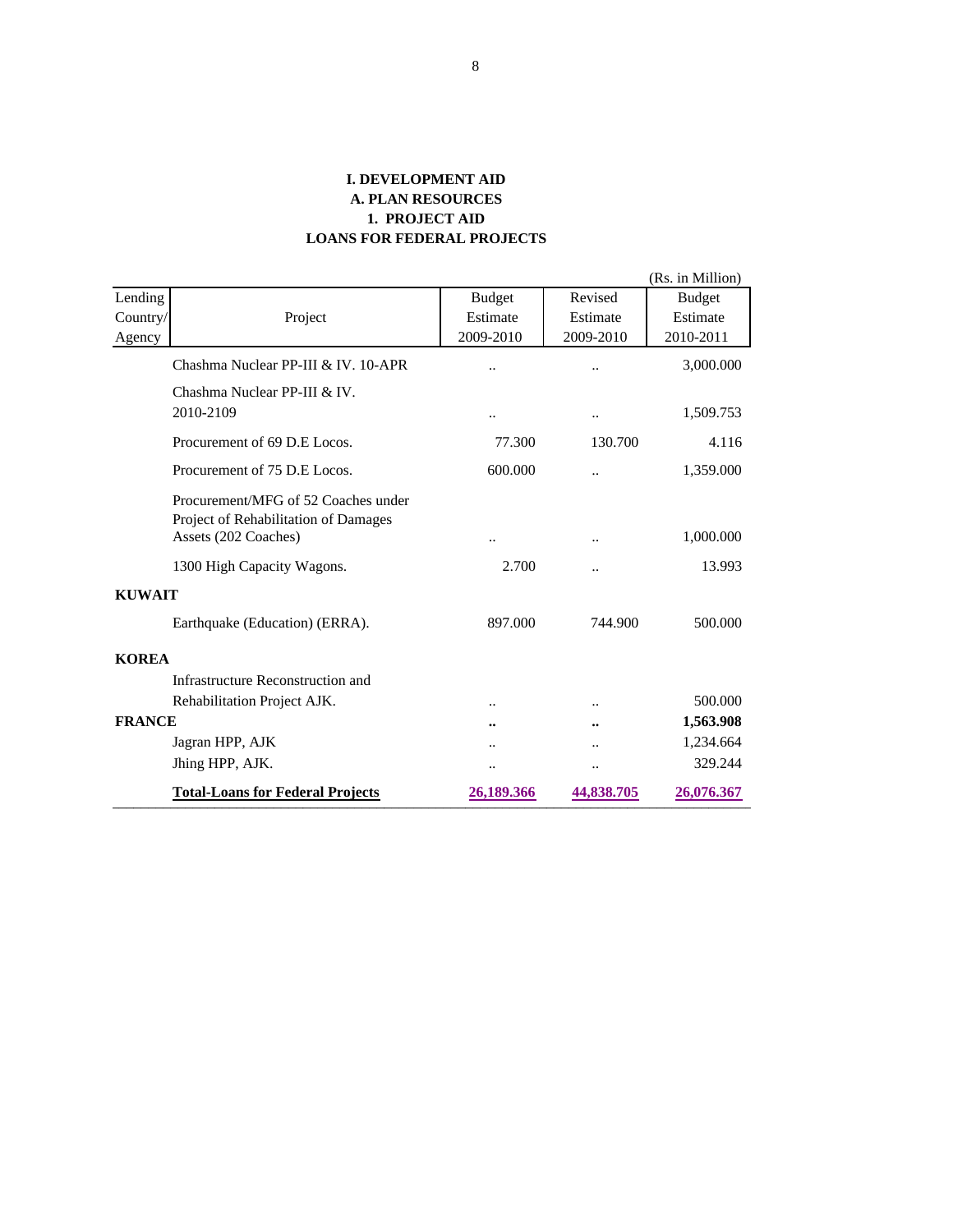|                |                                                                                                                                            |                      |           | (Rs. in Million)     |
|----------------|--------------------------------------------------------------------------------------------------------------------------------------------|----------------------|-----------|----------------------|
| Lending        |                                                                                                                                            | <b>Budget</b>        | Revised   | <b>Budget</b>        |
| Country/       | Project                                                                                                                                    | Estimate             | Estimate  | Estimate             |
| Agency         |                                                                                                                                            | 2009-2010            | 2009-2010 | 2010-2011            |
|                | <b>WATER &amp; POWER DEVELOPMENT</b><br>(i)<br><b>AUTHORITY (POWER)</b>                                                                    |                      |           |                      |
| <b>GERMANY</b> |                                                                                                                                            | 397.000              | 1,410.010 | 290.000              |
|                | Sub-Station Ghazi Road.                                                                                                                    | $\ldots$             | $\ddotsc$ | 140.000              |
|                | Keyal Khwar HPP.                                                                                                                           | 222.000              | 30.000    | 150.000              |
|                | Ghazi Barotha HPP.                                                                                                                         | $\ddot{\phantom{a}}$ | 0.010     | $\ddot{\phantom{a}}$ |
|                | Sub-Station Ghakkar.                                                                                                                       | 175.000              | 1,380.000 | $\ddot{\phantom{a}}$ |
| <b>JAPAN</b>   |                                                                                                                                            | 2,085.000            | 509.000   | 800.000              |
|                | 220 KV Dadue Khuzdar Transmission<br>Line.                                                                                                 | 650.000              | 200.000   | 300.000              |
|                | Up gradation of National Power<br>Control Centre (NPCC), Islamabad.                                                                        | 435.000              | 109.000   | 250.000              |
|                | 500 KV Rahim Yar Khan G/S & T/L,<br>220 KV Chistian G/S & 220 Vehari-,<br>Chistian 220 KV Gujrat and 220 KV<br>Shalaar Grid Station (G/S). | 1,000.000            | 200.000   | 250.000              |
| ADB            |                                                                                                                                            | 2,574.000            | 5,849.710 | 1,400.000            |
|                | Electricity Distribution Co. (FESCO).                                                                                                      | 10.000               | 208.350   | 75.000               |
|                | Electricity Distribution Co. (GEPCO).                                                                                                      | 10.000               | 41.670    | 75.000               |
|                | Electricity Distribution Co. (HESCO).                                                                                                      | 152.000              | 641.720   | 75.000               |
|                | Electricity Distribution Co. (IESCO).                                                                                                      | 190.000              | 166.680   | 75.000               |
|                | Electricity Distribution Co. (LESCO).                                                                                                      | 212.000              | 50.000    | 75.000               |
|                | Electricity Distribution Co. (MEPCO).                                                                                                      | 250.000              | 55.920    | 75.000               |
|                | Electricity Distribution Co. (PESCO).                                                                                                      | 10.000               | 416.700   | 75.000               |
|                | Electricity Distribution Co. (QESCO).                                                                                                      | 10.000               | 41.670    | 75.000               |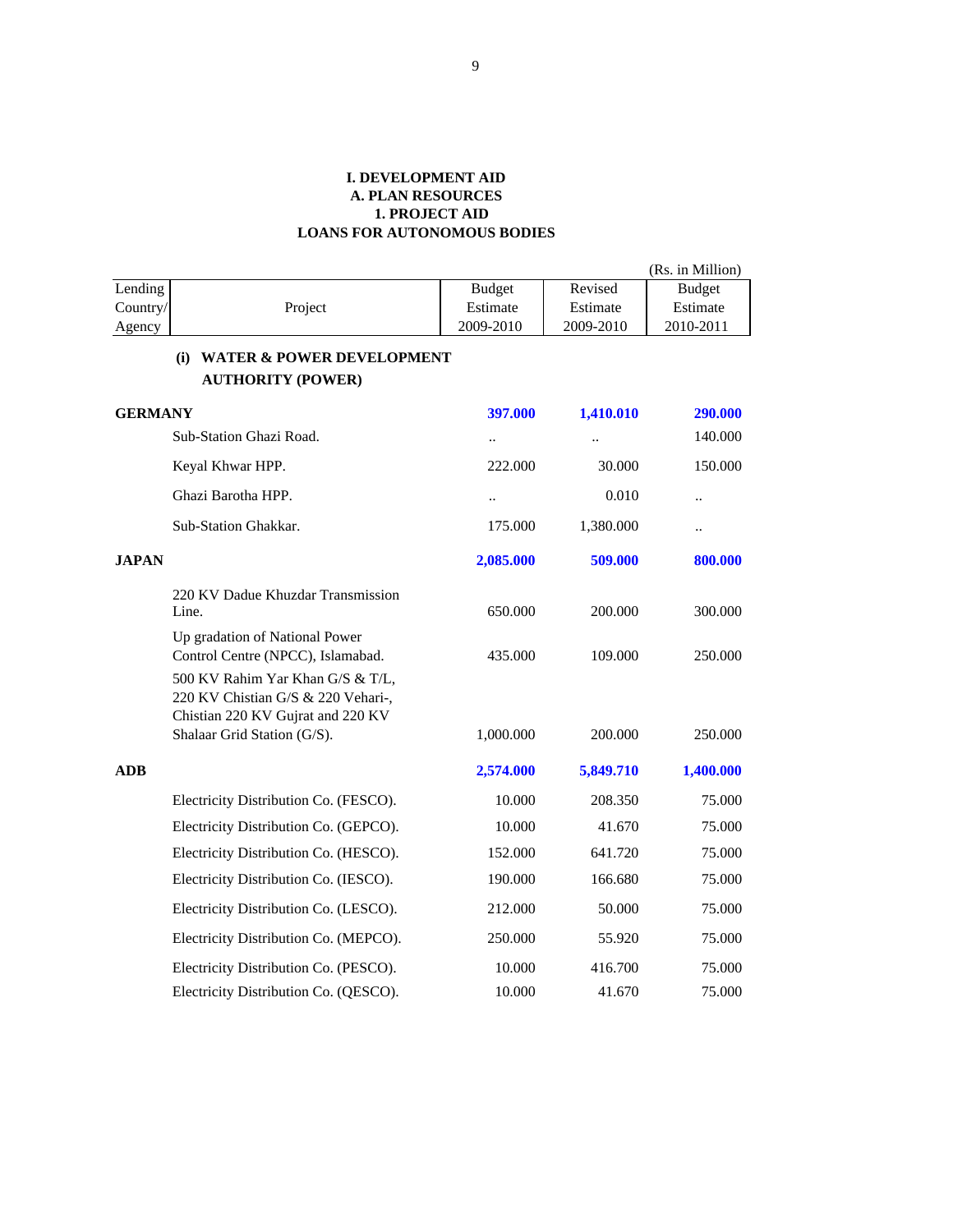|                               |                                                                     |                                        |                                  | (Rs. in Million)                       |
|-------------------------------|---------------------------------------------------------------------|----------------------------------------|----------------------------------|----------------------------------------|
| Lending<br>Country/<br>Agency | Project                                                             | <b>Budget</b><br>Estimate<br>2009-2010 | Revised<br>Estimate<br>2009-2010 | <b>Budget</b><br>Estimate<br>2010-2011 |
|                               |                                                                     |                                        |                                  |                                        |
|                               | Diamer Bhasha Dam Project.                                          | 500.000                                | $\ddot{\phantom{a}}$             | $\ddot{\phantom{a}}$                   |
|                               | 220 KV Rohri S/Station & Associated                                 |                                        |                                  |                                        |
|                               | T/L for Dispersal of Power from IPPS<br>Fauji Foundation and Engro. |                                        | 127.000                          | 150.000                                |
|                               | 500 KV 3rd Circle Jamshoro-Moro-<br>Rahimyar Khan T/L & Allied Grid |                                        |                                  |                                        |
|                               | Station (Tranch -III).                                              | $\ddotsc$                              | $\ddot{\phantom{a}}$             | 250.000                                |
|                               | Power System Transmission<br>Enhancement Project No.2396            | 430.000                                | 3,200.000                        | 250.000                                |
|                               | Power System Transmission<br>Enhancement Project No.2289            | 800.000                                | 900.000                          | 150,000                                |
| <b>KUWAIT</b>                 |                                                                     | 1,317.000                              | 650.000                          | 450.000                                |
|                               | Rural Electrification-II.                                           | 470.000                                | 270.000                          | 150.000                                |
|                               | Neelum Jhelum HPP.                                                  | 460.000                                |                                  | $\ddotsc$                              |
|                               | Golen Goal HPP.                                                     | 100.000                                | 100.000                          | 300.000                                |
|                               | Transmission Arrangements for<br>Power Dispersal of Ghazi Barotha   |                                        |                                  |                                        |
|                               | Hydro Power Project.                                                | 287.000                                | 280.000                          | $\ldots$                               |
| <b>IDB</b>                    |                                                                     | 4,604.000                              | 3,373.000                        | 1,250.000                              |
|                               | Neelum Jhelum HPP.                                                  | 684.000                                | 958.000                          | $\ddotsc$                              |
|                               | Duber Khwar H.P. Project.                                           | 1,570.000                              | 962.000                          | 500.000                                |
|                               | Khan Khwar H.P. Project.                                            | 830.000                                | 952.000                          | 250.000                                |
|                               | Allai Khwar H.P. Project.                                           | 1,520.000                              | 501.000                          | 500.000                                |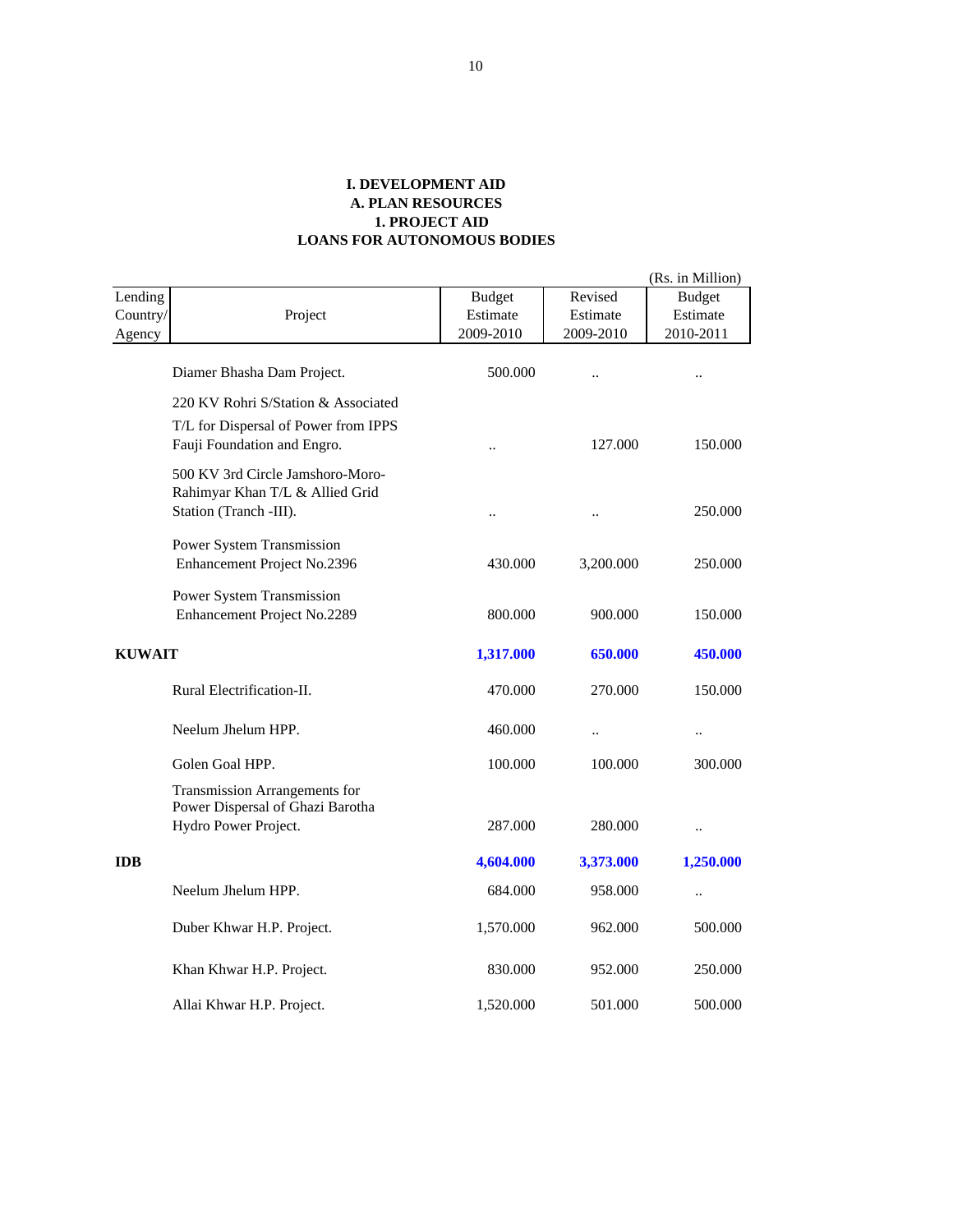|               |                                        |                  |                      | (Rs. in Million)     |
|---------------|----------------------------------------|------------------|----------------------|----------------------|
| Lending       |                                        | <b>Budget</b>    | Revised              | <b>Budget</b>        |
| Country/      | Project                                | Estimate         | Estimate             | Estimate             |
| Agency        |                                        | 2009-2010        | 2009-2010            | 2010-2011            |
| UAE.          |                                        |                  |                      |                      |
|               | Neelum Jhelum HPP.                     | 497.000          | $\ddotsc$            | $\ldots$             |
| <b>IDA</b>    |                                        | 0.000            | 278.930              | 200.000              |
|               | Thar Coal and Power Technical.         | $\bullet\bullet$ | 98.930               | $\bullet\bullet$     |
|               | 220 KV Grid Station, Kassowal.         | $\ddotsc$        | 180.000              | 200.000              |
| <b>KOREA</b>  |                                        | 1,334.000        | 50.000               | 60.000               |
|               | 220 KV Ghazi Road, Grid Station.       | 734.000          |                      |                      |
|               | 6th STG - GEPCO                        | 600.000          | 50.000               | 60.000               |
| <b>IBRD</b>   |                                        | 2,520.000        | 1,105.450            | 450.000              |
|               | Electricity Distribution, Co. (IESCO). | 1,090.000        | 440.000              | 105.000              |
|               | Electricity Distribution, Co. (LESCO). | 710.000          | 210.000              | 115.000              |
|               | Electricity Distribution, Co. (MEPCO). | 710.000          | 445.450              | 115.000              |
|               | Electricity Distribution, Co. (HESCO). | 10.000           | 10.000               | 115.000              |
|               | <b>SAUDI ARABIA</b>                    | 701.000          | 1,100.000            | 903.300              |
|               | Golen Goal HPP.                        | 300.000          | 300.000              | $\ldots$             |
|               | Neelum Jhelum HPP.                     | 401.000          | 800.000              | 903.300              |
| <b>FRANCE</b> |                                        |                  |                      |                      |
|               | Jabban HPP.                            | 200.000          | $\ddot{\phantom{a}}$ | 100.000              |
| <b>OPEC</b>   |                                        |                  |                      |                      |
|               | Neelum Jhelum HPP.                     | 156.000          | $\ddot{\phantom{a}}$ | $\ddot{\phantom{a}}$ |
| <b>IRAN</b>   |                                        |                  |                      |                      |
|               | Import of 100 MV Power from Iran       |                  |                      |                      |
|               | (220KV Grid Station Gwadar).           | $\ddotsc$        | $\ddot{\phantom{0}}$ | 200.000              |
|               | <b>Total-Loans for WAPDA(Power)</b>    | 16,385.000       | 14,326.100           | 6,103.300            |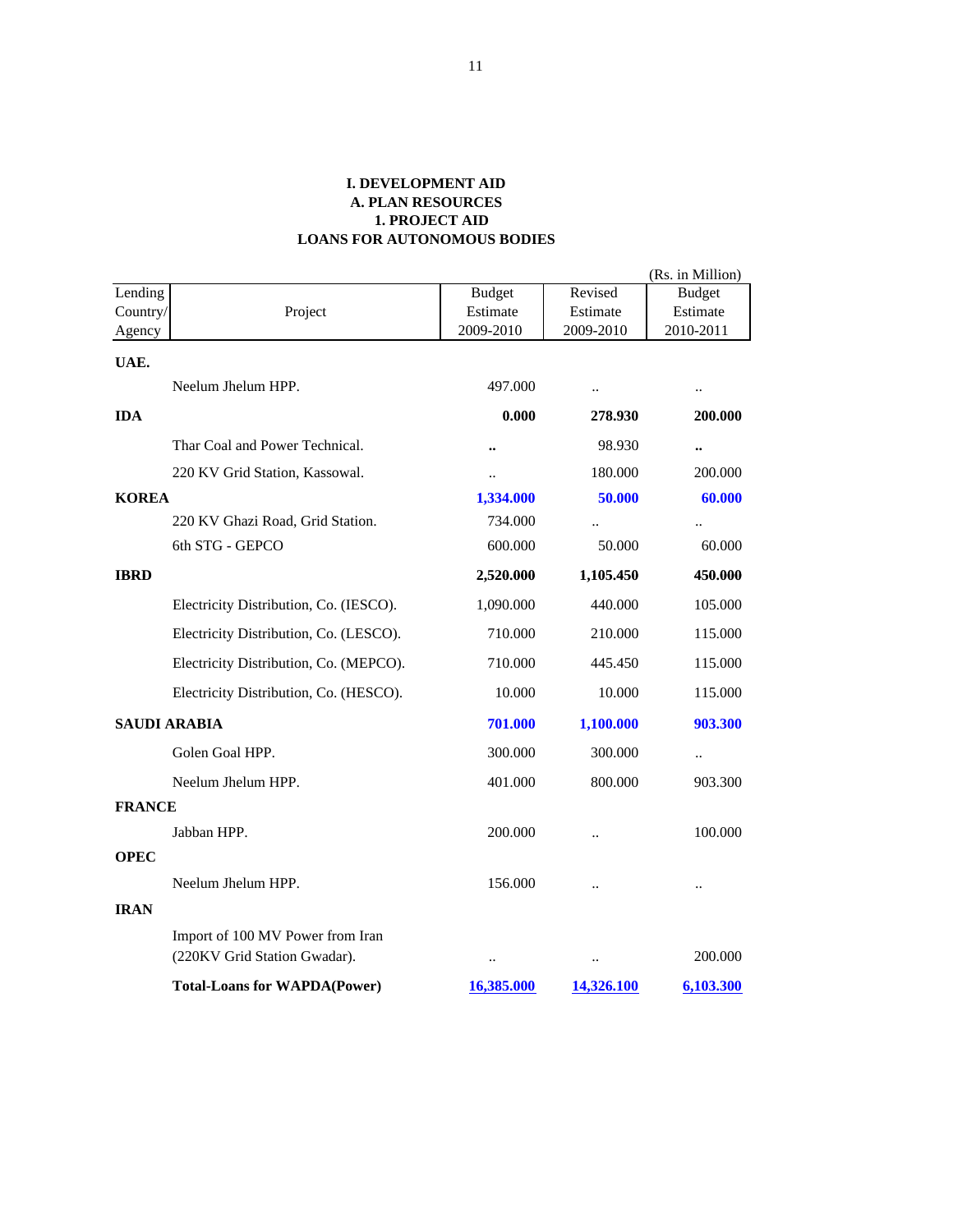|              |                                          |                      |            | (Rs. in Million)     |
|--------------|------------------------------------------|----------------------|------------|----------------------|
| Lending      |                                          | <b>Budget</b>        | Revised    | <b>Budget</b>        |
| Country/     | Project                                  | Estimate             | Estimate   | Estimate             |
| Agency       |                                          | 2009-2010            | 2009-2010  | 2010-2011            |
|              | (ii) NATIONAL HIGHWAY AUTHORITY          |                      |            |                      |
| <b>IDA</b>   |                                          | 325.000              | 769.000    |                      |
|              | Highway Rehabilitation Project.          | 325.000              | 769.000    |                      |
| <b>BRD</b>   |                                          | 290.000              | 5,725.730  | 576.177              |
|              | Highway Rehabilitation Project.          |                      | 1,000.000  | $\ddot{\phantom{a}}$ |
|              | Khanewal-Lodhran Expressway              | 45.000               | 45.000     | 411.555              |
|              | Shamkot-Multan                           | 200.000              |            | $\ddotsc$            |
|              | Wazirabad-Kot Sarwar.                    | 45.000               | 45.000     |                      |
|              | Highways Rehabilitation Project.         | $\ddot{\phantom{a}}$ | 3,125.000  | 164.622              |
|              | Additional Loan for Highways.            |                      | 1,510.730  | $\ddot{\phantom{a}}$ |
| <b>ADB</b>   |                                          | 4,228.850            | 7,321.330  | 3,049.620            |
|              | Kalat-Quetta-Chaman Expressway.          | 175.000              | 800.000    | 440.363              |
|              | Faisalabad Khanewal Express.             | 2,005.850            | 2,005.850  | 1,646.219            |
|              | KPK Road Development (KPK, NHA).         |                      |            | 181.084              |
|              | NHD (Qilla Saifullah-Zhob)               | $\ddot{\phantom{a}}$ | 700.000    | 411.555              |
|              | NHD(Sukkar - Khairpur - Jacobabad)       | $\ddot{\phantom{a}}$ | 700.000    | 82.311               |
|              | NH Dev. Sector Inv. Programme.           | $\ddot{\phantom{a}}$ | 15.480     | $\ddot{\phantom{a}}$ |
|              | Subregional Connectivity.                | 500.000              | 1,000.000  |                      |
|              | NH Dev. Sector Inv. Programme            |                      |            |                      |
|              | (Muslam Bagh-Qilla Saifullah).           | 1,548.000            | 2,100.000  | 288.088              |
| <b>CHINA</b> |                                          |                      |            |                      |
|              | Kara Kurrum Highways Improvement.        | 4,300.000            | 3,900.000  | 823.109              |
| <b>JAPAN</b> |                                          | 809.700              | 393.700    | 1,481.596            |
|              | Indus Highways.                          | 716.000              | 300.000    | 823.109              |
|              | East-West Road.                          | 93.700               | 93.700     | 658.487              |
| <b>IDB</b>   |                                          |                      |            |                      |
|              | Extention of M-4 from Shamkot - Multan   | $\ddot{\phantom{a}}$ | 200.000    | 1,070.042            |
|              | <b>Total-Loans for NHA</b>               | 9,953.550            | 18,309.758 | 7,000.544            |
|              | <b>Total-Loans for Autonomous Bodies</b> | 26,338.550           | 32,635.858 | 13,103.844           |
|              | WAPDA                                    | 16,385.000           | 14,326.100 | 6,103.300            |
|              | <b>NHA</b>                               | 9,953.550            | 18,309.758 | 7,000.544            |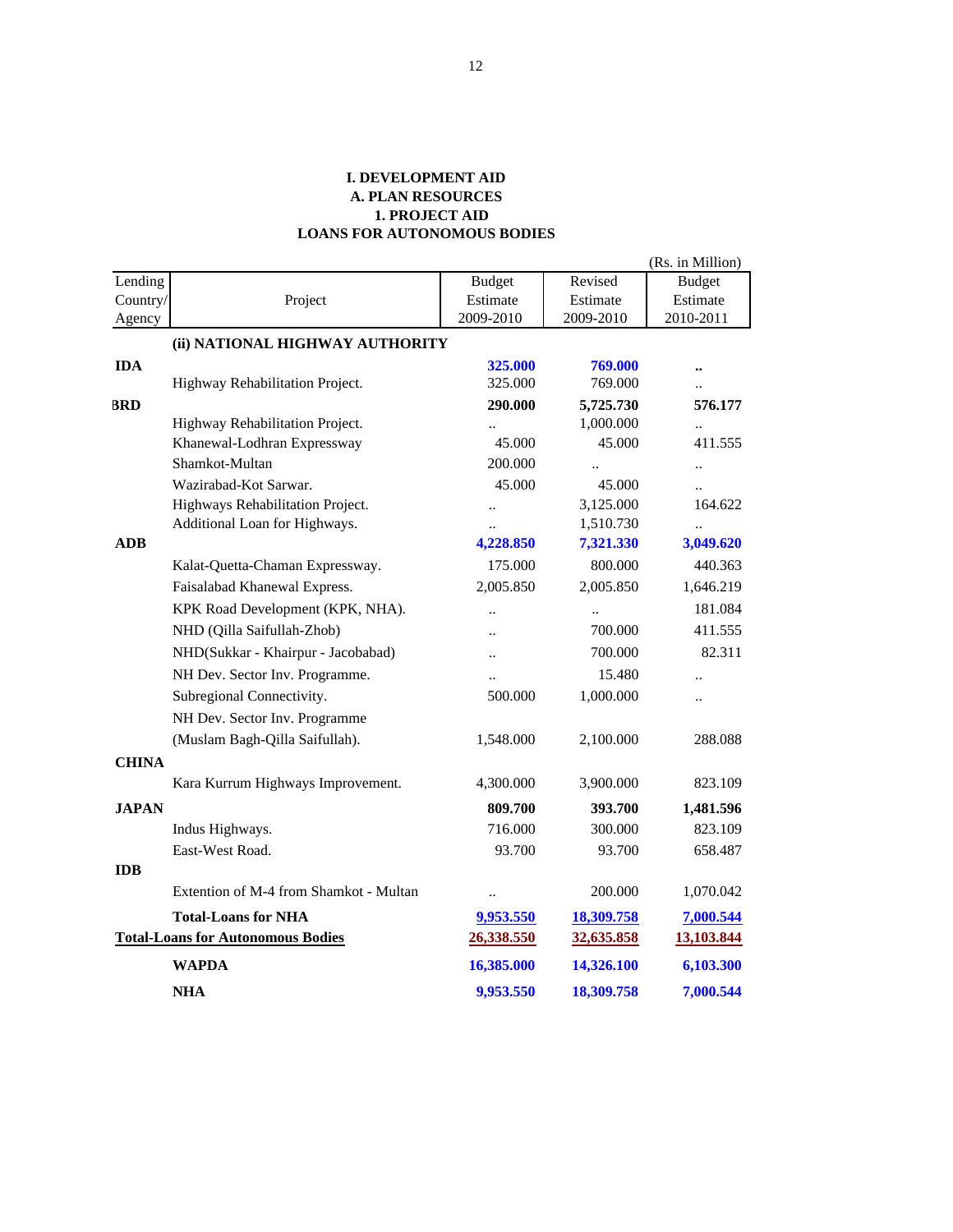|            |                                                                 |               |           | (Rs. in Million)     |
|------------|-----------------------------------------------------------------|---------------|-----------|----------------------|
| Lending    |                                                                 | <b>Budget</b> | Revised   | <b>Budget</b>        |
| Country/   | Project                                                         | Estimate      | Estimate  | Estimate             |
| Agency     |                                                                 | 2009-2010     | 2009-2010 | 2010-2011            |
|            | <b>PROVINCES</b>                                                |               |           |                      |
|            | <b>PUNJAB</b><br>(i)                                            |               |           |                      |
| <b>IDA</b> |                                                                 | 1,866.000     | 933.900   | 3,330.000            |
|            | HIV/AID Prevention Project.                                     | 100.000       | 50.000    | 480.000              |
|            | Land Records Management and                                     |               |           |                      |
|            | Information System Programme.                                   | 446.000       | 330.230   | 1,750.000            |
|            | Punjab Municipal Services.                                      | 1,320.000     | 553.670   | 1,100.000            |
| <b>ADB</b> |                                                                 | 4,996.000     | 1,446.010 | 5,827.000            |
|            | Punjab Cities Improvement                                       |               |           |                      |
|            | Investment Programme.                                           | $\ddotsc$     | $\ddotsc$ | 800.000              |
|            | Government Efficiency Programme.                                | 200.000       | 100.000   | 200.000              |
|            | Lower Bari Doab.                                                | 1,080.000     | 60.000    | 100.000              |
|            | Renewable Energy Development.                                   | 90.000        | 150.000   | 1,250.000            |
|            | Renewable Energy Developmennt<br>(Punjab & Khyber Pakhtunkhwa). | 20.000        | 10.000    | 60.000               |
|            | Southern Punjab Basic Urban<br>Services, 2060-Pak               | 998.000       | 133.000   | $\ddot{\phantom{a}}$ |
|            | Southern Punjab Basic Urban                                     |               |           |                      |
|            | Services, 2061-Pak                                              | 998.000       | 118.000   | $\ddot{\phantom{a}}$ |
|            | Punjab Road Sector Dev. Project.                                | $\ddotsc$     | 100.000   | $\ddotsc$            |
|            | Punjab Irrigated Agriculture                                    |               |           |                      |
|            | Development.                                                    | 250.000       | 170.000   | 2,000.000            |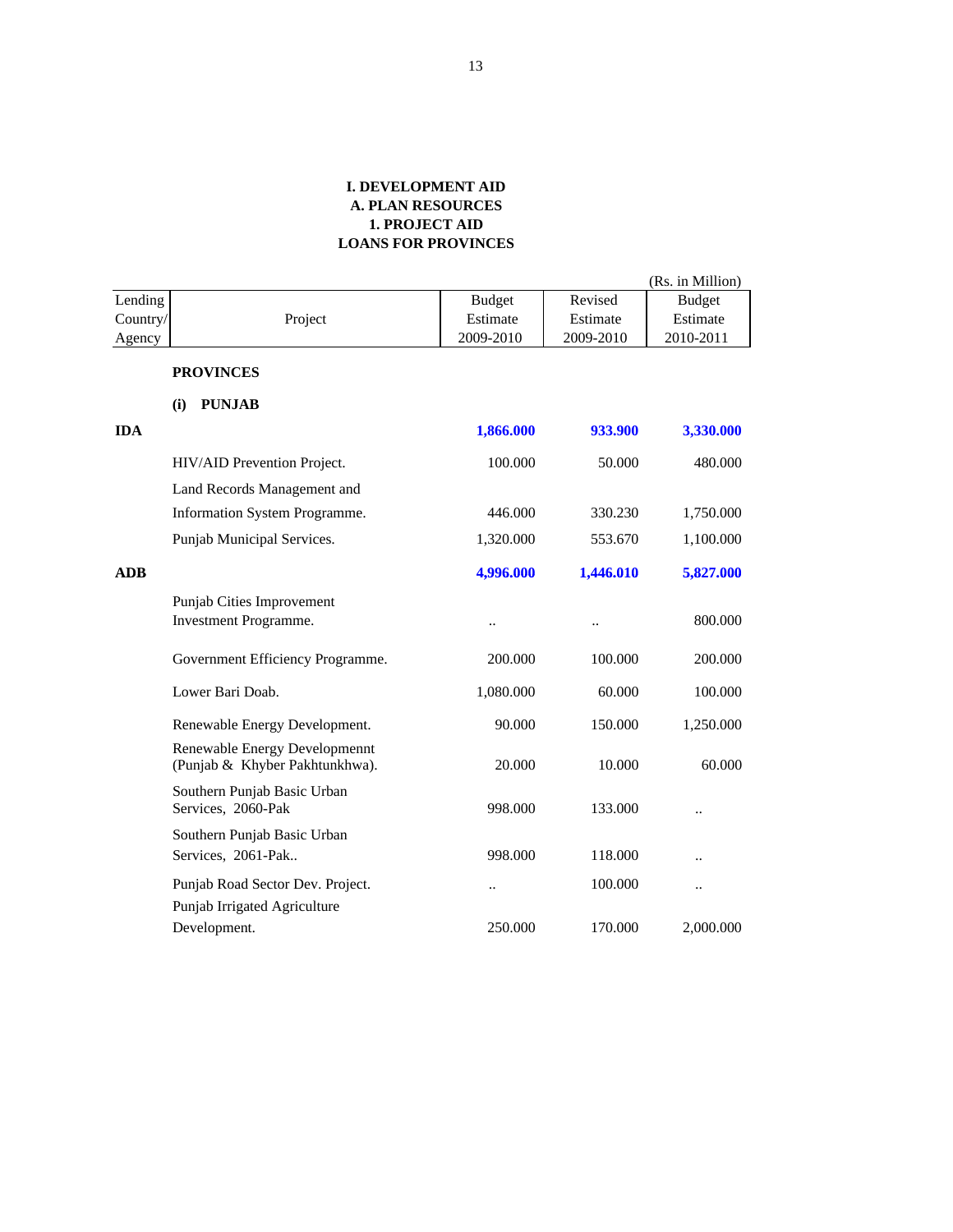|               |                                                                                                                  |                                   |                      | (Rs. in Million)     |
|---------------|------------------------------------------------------------------------------------------------------------------|-----------------------------------|----------------------|----------------------|
| Lending       |                                                                                                                  | <b>Budget</b>                     | Revised              | <b>Budget</b>        |
| Country/      | Project                                                                                                          | Estimate                          | Estimate             | Estimate             |
| Agency        |                                                                                                                  | 2009-2010                         | 2009-2010            | 2010-2011            |
|               | Rawalpindi Environmental<br>Improvement (Loan No.2211-Pak.                                                       | 384.000                           | 0.920                | $\ddot{\phantom{a}}$ |
|               | Rawalpindi Environmental<br>Improvement (Loan No.2212-Pak                                                        | 576.000                           | 4.090                | $\ddot{\phantom{a}}$ |
|               | Sustainable Livelihood in Barani Area.                                                                           | 400.000                           | 600.000              | 1,417.000            |
| <b>JAPAN</b>  |                                                                                                                  | 3,451.000                         | 1,700.000            | 1,850.000            |
|               | Lower Chenab System Rehabilitation<br>Project.                                                                   | 1,783.000                         | 1,500.000            | 1,150.000            |
|               | Rehabiliation and Modernization of<br>Khanki Headworks.<br>Retrival of Sewerage and Drainage<br>for Lahore City. | 1,200.000<br>$\ddot{\phantom{a}}$ | $\ddot{\phantom{a}}$ | 200.000              |
|               | Improvement of Irrigation System.                                                                                | 468.000                           | 200.000              | 500.000              |
| <b>IBRD</b>   |                                                                                                                  | 135.000                           | 127.080              | 1,000.000            |
|               | Taunsa Barrage Emergency Rehabili-<br>tation and Modernization Project.                                          | 45.000                            | 92.080               |                      |
|               | Rehabiliation and Modernization of<br>Islam Headworks.                                                           | 45.000                            | 35.000               | 1,000.000            |
|               | Rehabiliation and Modernazation of<br>Jinnah Barrage.                                                            | 45.000                            |                      |                      |
| OPEC          |                                                                                                                  |                                   |                      |                      |
|               | <b>Establishment of Government</b><br>Instt. of Emerging Tech. Raiwind Road                                      | 23.000                            | 5.000                | 90.000               |
| <b>FRANCE</b> |                                                                                                                  |                                   |                      |                      |
|               | <b>Construction of Waste Water Treatment</b><br>Plant Lahore.                                                    | $\ddotsc$                         | $\ddotsc$            | 500.000              |
|               | <b>Total-Loans for Punjab</b>                                                                                    | 10,471.000                        | 4,211.988            | 12,597.000           |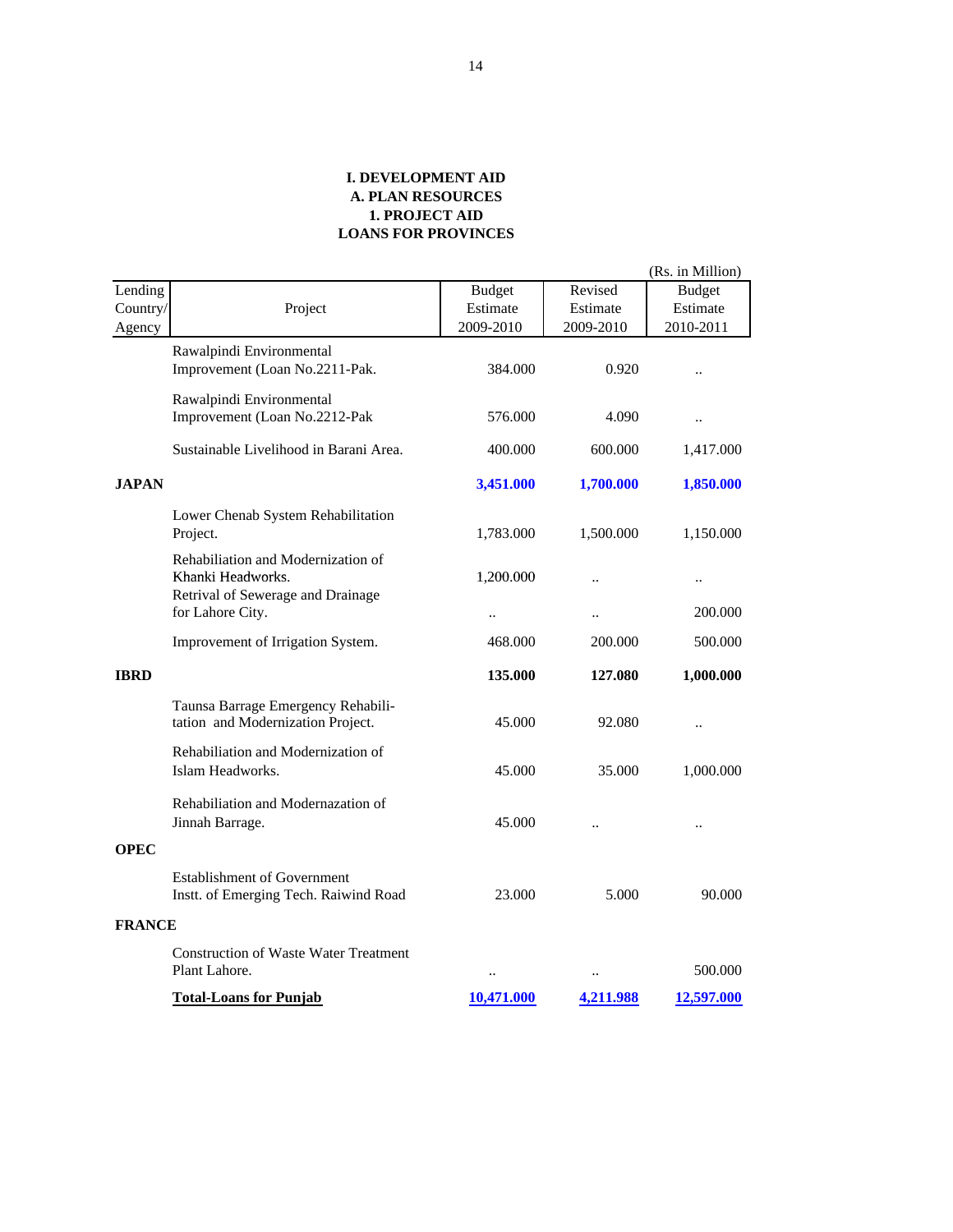|              |                                                          |                      |           | (Rs. in Million) |
|--------------|----------------------------------------------------------|----------------------|-----------|------------------|
| Lending      |                                                          | <b>Budget</b>        | Revised   | <b>Budget</b>    |
| Country/     | Project                                                  | Estimate             | Estimate  | Estimate         |
| Agency       |                                                          | 2009-2010            | 2009-2010 | 2010-2011        |
|              | (ii)<br><b>SINDH</b>                                     |                      |           |                  |
| <b>IDA</b>   |                                                          | 3,660.000            | 1,831.760 | 3,810.000        |
|              | Sindh on Farm Water Management<br>Project. 4629-PAK      | 1,500.000            | 969.000   | 1,200.000        |
|              | Sindh on Farm Water Management<br>Project. 3905-PAK      | $\ddot{\phantom{a}}$ | 128.000   | 100.000          |
|              | Thar Coal and Power T/A.                                 | 160.000              | 107.000   | $\ldots$         |
|              | Thar Coal and Power T/A-II.                              | 400.000              | 10.000    | 10.000           |
|              | Sindh Water Sector.                                      | 1,500.000            | 558.330   | 2,500.000        |
|              | HIV/AID Prevention, 3776-Pak.                            | 100.000              | 59.430    | $\ldots$         |
| <b>JAPAN</b> |                                                          | 500.000              | 860.000   | 50.000           |
|              | Rural Road-II.                                           | 500.000              | 860.000   | 50.000           |
| <b>ADB</b>   |                                                          | 1,247.000            | 744.000   | 900.000          |
|              | Sindh Cities Improvement Programme.                      | 1,000.000            | 360.000   | 600.000          |
|              | Sindh Road Sector Development<br>Project, 1982-1983-Pak. |                      | 146.000   |                  |
|              | Sindh Road Sector Development<br>Project, 1982-1983-Pak. | $\ddotsc$            | 131.000   | $\cdot$ .        |
|              | Sindh Coastal Community Development.                     | 247.000              | 102.000   | 300.000          |
|              | T/A Karachi Mega City.                                   | $\ddot{\phantom{a}}$ | 5.000     | $\ddotsc$        |
| <b>OPEC</b>  |                                                          |                      |           |                  |
|              | Provincial Road Sector Development.                      | $\ddotsc$            | 64.220    | $\ddotsc$        |
|              | <b>Total-Loans for Sindh</b>                             | 5,407.000            | 3,499.983 | 4,760.000        |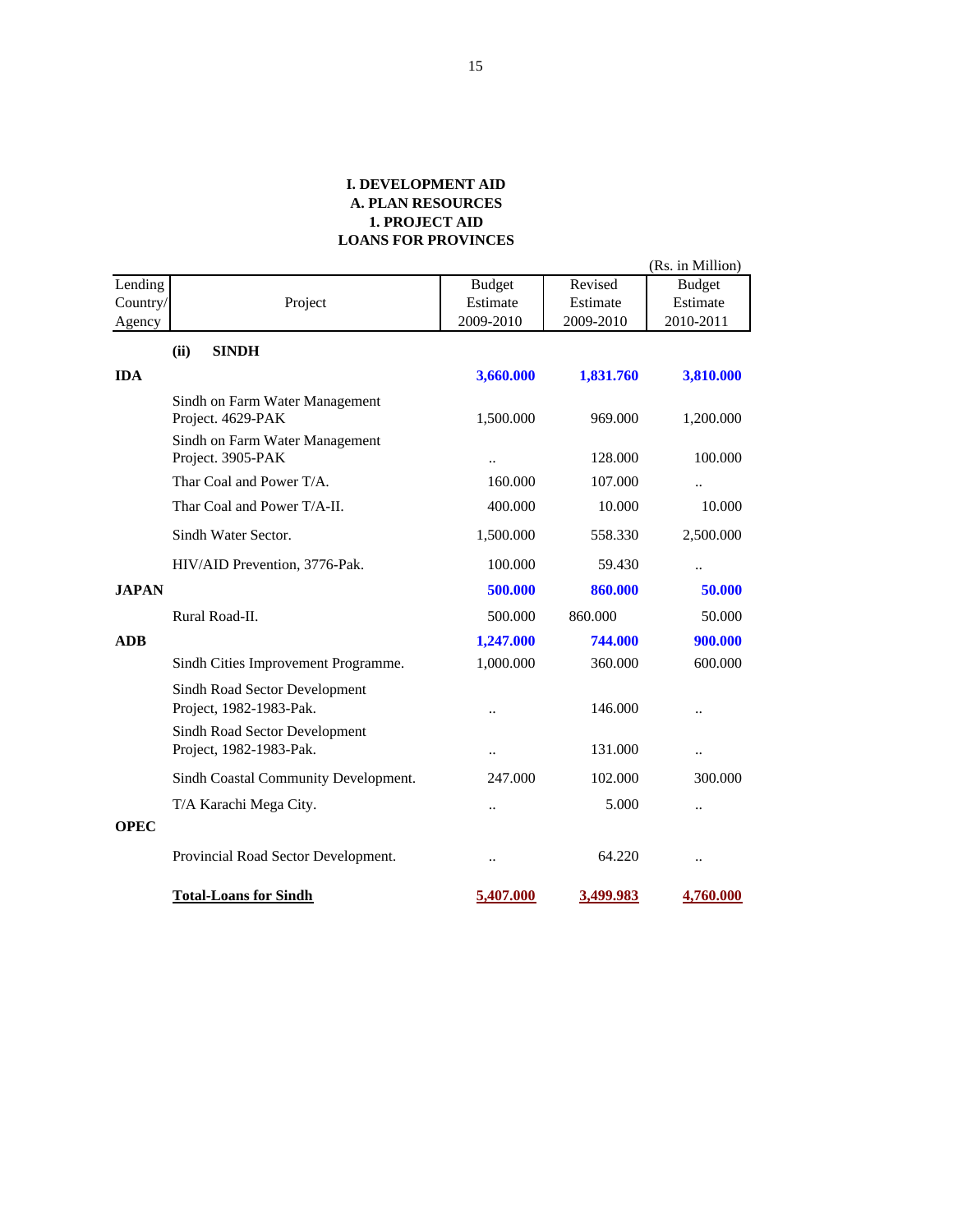|              |                                                                 |                      |                  | (Rs. in Million)     |
|--------------|-----------------------------------------------------------------|----------------------|------------------|----------------------|
| Lending      |                                                                 | <b>Budget</b>        | Revised          | <b>Budget</b>        |
| Country/     | Project                                                         | Estimate             | Estimate         | Estimate             |
| Agency       |                                                                 | 2009-2010            | 2009-2010        | 2010-2011            |
|              | (iii)<br><b>Khyber Pakhtunkhwa</b>                              |                      |                  |                      |
| <b>IDA</b>   |                                                                 | 101.000              | 106.520          | 83.050               |
|              | HIV/AID Prevention, 3776-Pak.                                   | 100.000              | 26.240           | 83.050               |
|              | KPK Community Infrastructure.                                   | 1.000                | 80.280           | $\ddot{\phantom{a}}$ |
| <b>ADB</b>   |                                                                 | 4,157.500            | 3,617.000        | 4,803.060            |
|              | Barani Area Development, 1787-Pak.                              | $\ddot{\phantom{a}}$ | 18.000           | $\ddotsc$            |
|              | Renewable Energy Dev. Project. 2286                             |                      | 70.000           | 888.730              |
|              | Renewable Energy Dev. Project. 2287                             | 275.000              | 10.000           | 73.330               |
|              | Reproductive Health, 1900-Pak.                                  | $\ddot{\phantom{0}}$ |                  |                      |
|              | Khyber Pakhtunkhwa Road                                         |                      |                  |                      |
|              | Development (NHA).                                              | 3,666.500            | 3,500.000        | 3,680.000            |
|              | Khyber Pakhtunkhwa Road Dev.                                    |                      |                  |                      |
|              | Sector Project.                                                 | 216.000              | 19.000           | 161.000              |
| <b>IFAD</b>  |                                                                 | 200.000              | $\bullet\bullet$ | $\bullet \bullet$    |
| <b>JAPAN</b> | Khyber Pakhtunkhwa Barani Area<br>Development Project.          | 200.000              |                  | $\ddot{\phantom{0}}$ |
|              | Japanies Assisted Rural Road<br>Construction Project Phase-III. | $\ddot{\phantom{a}}$ |                  | 100.000              |
|              | <b>Total-Loans for Khyber</b><br>Pakhtunkhwa:-                  | 4,458.500            | 3,723.515        | 4,986.110            |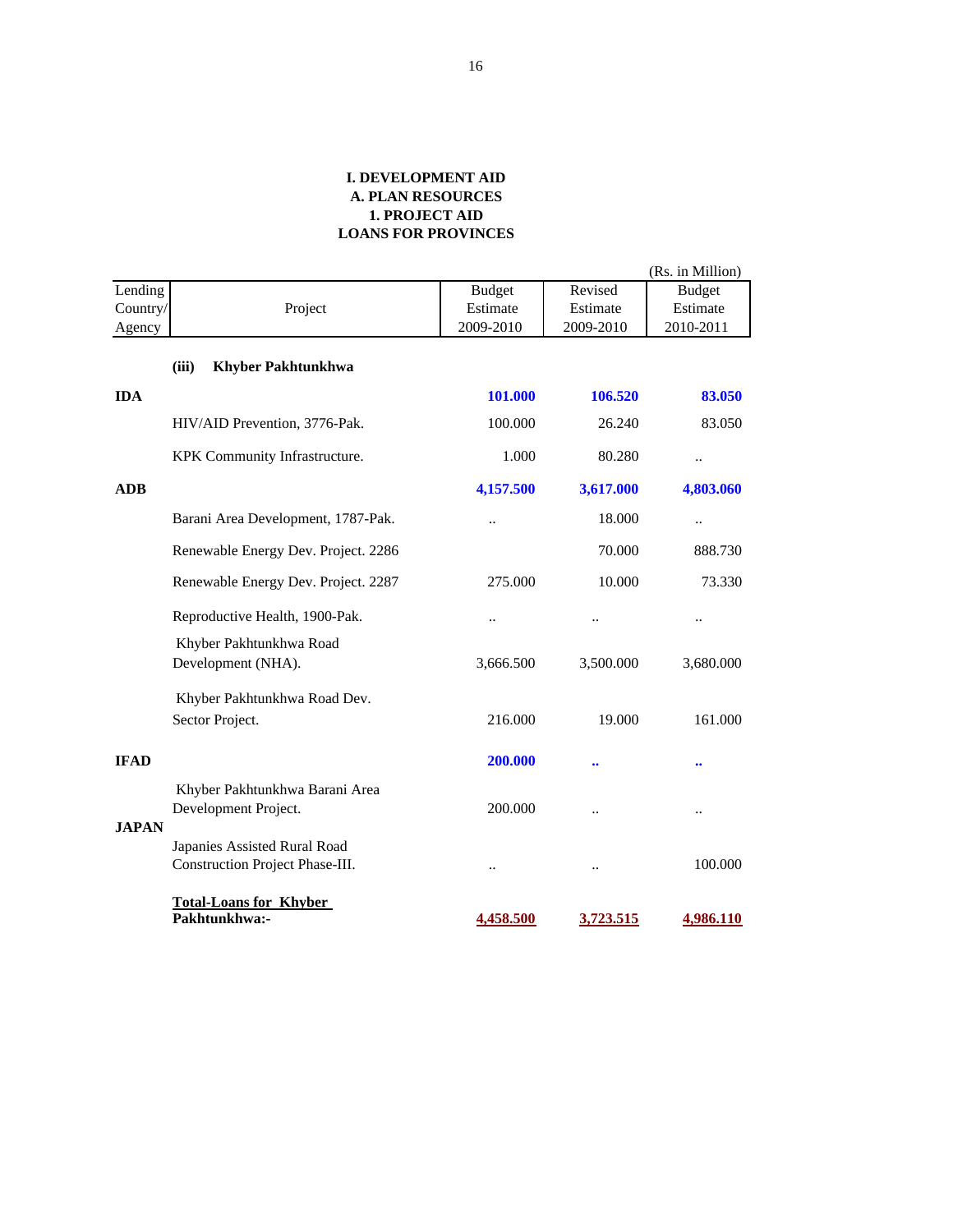|              |                                       |               |            | (Rs. in Million) |
|--------------|---------------------------------------|---------------|------------|------------------|
| Lending      |                                       | <b>Budget</b> | Revised    | <b>Budget</b>    |
| Country/     | Project                               | Estimate      | Estimate   | Estimate         |
| Agency       |                                       | 2009-2010     | 2009-2010  | 2010-2011        |
|              | (iv) BALOCHISTAN                      |               |            |                  |
| <b>ADB</b>   |                                       | 2,899.000     | 862.410    | 2,225.000        |
|              | Balochistan Roads Dev. 3433-Pak.      | 2,863.000     | 300.000    | 2,000.000        |
|              | T/A Balochistan Development.          | 1.000         | 18.580     | 50.000           |
|              | Community Development and             |               |            |                  |
|              | Poverty Reduction Project.            | 34.000        | 40.000     | 25.000           |
|              | Restructuring of Technical Education. | 1.000         | 503.830    | 150.000          |
| <b>IDA</b>   |                                       | 1,021.300     | 448.420    | 855.340          |
|              | HIV/AID Prevention, 3776-Pak          | 75.000        | 0.420      | 25.000           |
|              | Small Scale Irrigation Scheme         |               |            |                  |
|              | in Balochistan.                       | 500.000       | 110.000    | 384.000          |
|              | Balochistan Education Support Prog.   | 446.300       | 338.000    | 446.340          |
| <b>JAPAN</b> |                                       | 280.000       | 305.000    | 189.900          |
|              | Middle School Project.                | 280.000       | 305.000    | 189.900          |
|              | <b>Total-Loans for Balochistan</b>    | 4,200.300     | 1,615.835  | 3,270.240        |
|              | <b>Total-Loans for Provinces</b>      | 24,536.800    | 13,051.321 | 25,613.350       |
|              | Punjab                                | 10,471.000    | 4,211.988  | 12,597.000       |
|              | Sindh                                 | 5,407.000     | 3,499.983  | 4,760.000        |
|              | Khyber Pakhtunkhwa                    | 4,458.500     | 3,723.515  | 4,986.110        |
|              | Balochistan                           | 4,200.300     | 1,615.835  | 3,270.240        |
|              | <b>Total-Project Loans</b>            | 77,064.716    | 90,525.884 | 64,793.561       |
|              | <b>Federal Projects</b>               | 26,189.366    | 44,838.705 | 26,076.367       |
|              | <b>Autonomous Bodies</b>              | 26,338.550    | 32,635.858 | 13,103.844       |
|              | <b>Provinces</b>                      | 24,536.800    | 13,051.321 | 25,613.350       |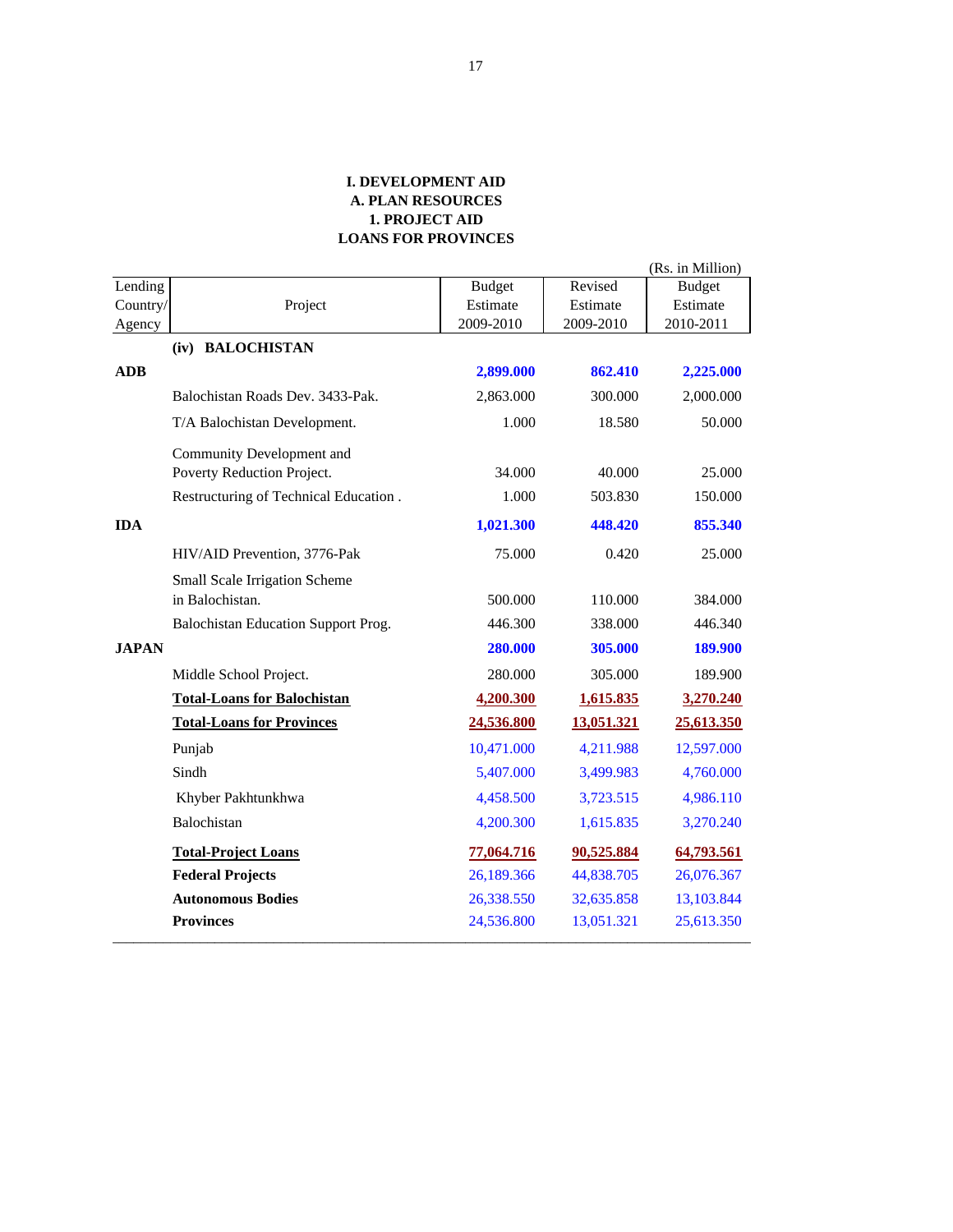|                     |                                                                     |                           |                      | (Rs. in Million)          |
|---------------------|---------------------------------------------------------------------|---------------------------|----------------------|---------------------------|
| Lending<br>Country/ | Project                                                             | <b>Budget</b><br>Estimate | Revised<br>Estimate  | <b>Budget</b><br>Estimate |
| Agency              |                                                                     | 2009-2010                 | 2009-2010            | 2010-2011                 |
|                     | <b>FEDERAL PROJECTS</b>                                             |                           |                      |                           |
| <b>USA</b>          |                                                                     | 474.480                   | 2,040.540            | 608.122                   |
|                     | Fund for Bajaur Area Dev. Project.                                  | 20.000                    | $\ddot{\phantom{0}}$ | 16.256                    |
|                     | Khyber Pakhtunkhwa Police Elite Force                               |                           | 1,232.170            |                           |
|                     | Widening and B/T Topping of Road                                    |                           |                      |                           |
|                     | from Jamrud to Malagori                                             |                           | 127.450              | 50.000                    |
|                     | Strengthening of FATA Levies<br>Training Centre at Shah Kass Jamrud |                           |                      |                           |
|                     | Khyber Agency                                                       |                           | 88.000               | 50.000                    |
|                     | Training and Support of Levi Force                                  |                           |                      |                           |
|                     | in FATA.<br>Widening and B/T Topping of Road                        |                           | 115.000              | 49.558                    |
|                     | from Takhta Baig to Matani via Bara                                 |                           |                      |                           |
|                     | By pass and Shah Kass.                                              | $\cdot$ .                 | 318.920              | 95.000                    |
|                     | Khyber Area Development Project.                                    | 100.000                   | $\ddot{\phantom{a}}$ | 61.733                    |
|                     | Kohistan Area Development Project.                                  | 100.000                   | $\ddot{\phantom{a}}$ | 77.143                    |
|                     | Kala Dhaka Area Development Project.                                | 80.000                    | $\ddot{\phantom{a}}$ | 34.804                    |
|                     | Mohmand Area Development Project.                                   | 15.480                    | $\ddot{\phantom{0}}$ | 23.298                    |
|                     | US-Need Based Merit Scholarship.                                    | 40.000                    | 40.000               | 52.380                    |
|                     | Compititiveness Support Fund.                                       | 119.000                   | 119.000              | 97.950                    |
| <b>CANADA</b>       |                                                                     |                           | 155.000              |                           |
|                     | HIV/AID Surveillance Project.                                       |                           | 20.000               |                           |
|                     | <b>Basic Education Project.</b>                                     |                           | 135.000              |                           |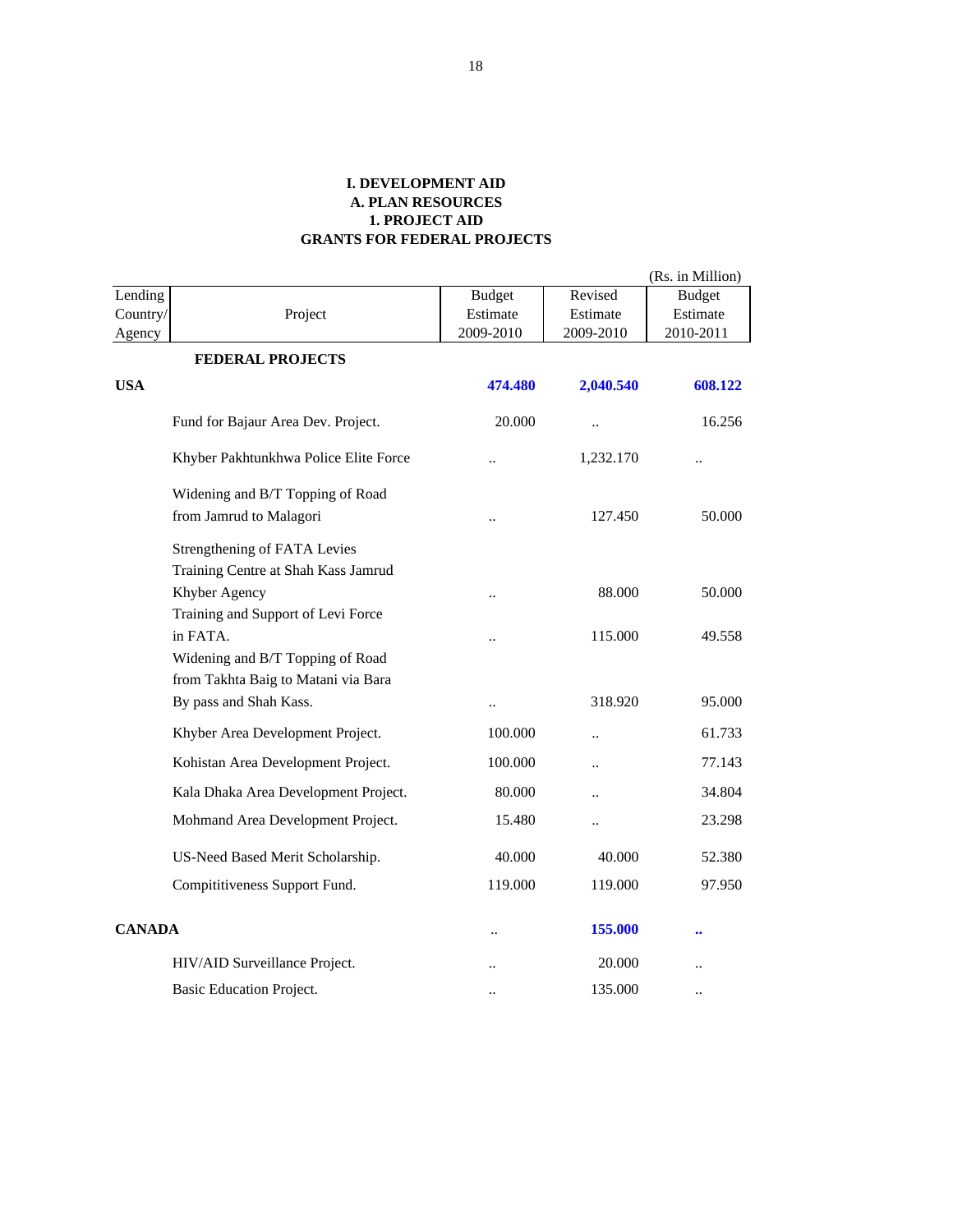|                     |                                                                             |                           |                      | (Rs. in Million)          |
|---------------------|-----------------------------------------------------------------------------|---------------------------|----------------------|---------------------------|
| Lending<br>Country/ | Project                                                                     | <b>Budget</b><br>Estimate | Revised<br>Estimate  | <b>Budget</b><br>Estimate |
| Agency              |                                                                             | 2009-2010                 | 2009-2010            | 2010-2011                 |
| <b>UNDP</b>         |                                                                             | 20.000                    | 6.120                | 72.794                    |
|                     | Sustainable Land Management (GEF).                                          | $\bullet \bullet$         | 6.120                | 62.234                    |
|                     | Mass Awareness for Water<br>Conservation.                                   | 20.000                    | $\ddot{\phantom{a}}$ | 10.560                    |
| <b>NORWAY</b>       |                                                                             | 50.000                    | 279.000              | 34.235                    |
|                     | <b>Agreement for Institutional</b>                                          |                           |                      |                           |
|                     | Cooperation.                                                                | 50.000                    | 279.000              | 34.235                    |
| <b>GERMANY</b>      |                                                                             |                           | 197.000              | 4.609                     |
|                     | Reconstruction of Health Infrascture                                        |                           |                      |                           |
|                     | in AJK.                                                                     | $\ddot{\phantom{a}}$      | 170.000              |                           |
|                     | Northern Area Health Dev. (NAHD).                                           | $\ddot{\phantom{a}}$      | 25.000               | $\ddot{\phantom{a}}$      |
|                     | Safe Blood Transfusion Centre-NIH.                                          | $\ddotsc$                 |                      | 4.609                     |
|                     | Study & Expert Fund.                                                        | $\ddot{\phantom{0}}$      | 2.000                |                           |
| <b>ADB</b>          |                                                                             | 2,077.000                 | 3,615.390            | 390.000                   |
|                     | T/A PCU Public-Private Partnership.                                         |                           |                      | $\ddot{\phantom{a}}$      |
|                     | Sustainable Development Programe.                                           | 4.000                     | 4.000                |                           |
|                     | Development of National Integrated<br>Energy.                               | 10.000                    | 10.000               | $\ddot{\phantom{a}}$      |
|                     | Improving Prices Collection of Non HH<br>Items & Updating PPP Estiamtes for |                           |                      |                           |
|                     | Selected DM Countries.                                                      |                           | 0.390                |                           |
|                     | T/A Access to Financial Services.                                           | 65.000                    | 10.000               | $\ddot{\phantom{0}}$      |
|                     | <b>Education Sector AJK</b>                                                 | 988.000                   | 1,288.000            | 200.000                   |
|                     | Earthquake Emergency Assistance<br>(ERRA).                                  | 1,010.000                 | 2,303.000            | 190.000                   |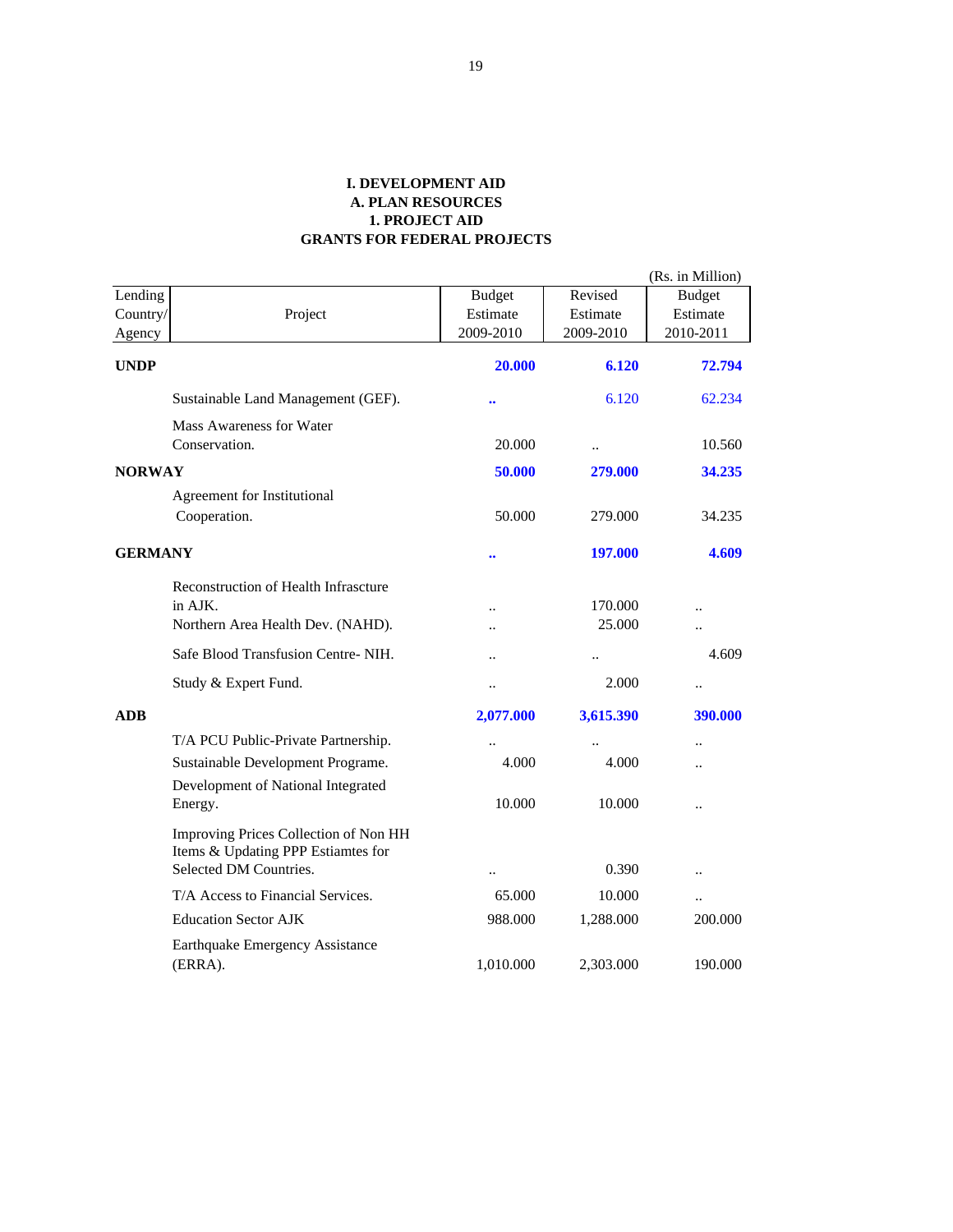|              |                                                                                  |                      |                      | (Rs. in Million)      |
|--------------|----------------------------------------------------------------------------------|----------------------|----------------------|-----------------------|
| Lending      |                                                                                  | <b>Budget</b>        | Revised              | <b>Budget</b>         |
| Country/     | Project                                                                          | Estimate             | Estimate             | Estimate              |
| Agency       |                                                                                  | 2009-2010            | 2009-2010            | 2010-2011             |
| <b>JAPAN</b> |                                                                                  | 135.733              | 47.730               | 91.031                |
|              | Specialized Medium Range<br>Facilitiy Centre.<br>Prepratory Study for Integrated | 10.000               |                      | 1.646                 |
|              | <b>Upgradation of Lok Virsa Media Studios</b>                                    | 28.000               | $\ddot{\phantom{a}}$ | $\ddotsc$             |
|              | <b>Expanded Programme of Immunization</b><br>(EPI)/Polio Control Programme.      | 44.272               | 44.270               | 9.977                 |
|              | <b>Establishment of Environmental</b><br>Monitoring System in Pakistan.          | 50.000               |                      | 78.000                |
|              | Safe Management of New Born<br>Infant Children Hospital at PIMS<br>Islamabad.    | 3.461                | 3.460                | 1.408                 |
| EU           |                                                                                  | 100.000              | 5.000                |                       |
|              | Strengthening of Livestock Services.                                             | 100.000              | 5.000                | $\bullet \bullet$<br> |
| <b>IDA</b>   |                                                                                  | 0.000                | 339.530              | 43.366                |
|              | T/A-Implementation of National                                                   |                      |                      |                       |
|              | Environment.                                                                     | $\bullet$            | 21.430               | $\circ$               |
|              | T/A for Lady Health Worker 3rd Party                                             |                      |                      |                       |
|              | Evaluation (Health Provinces).                                                   | $\bullet$            | 53.000               |                       |
|              | Inst. Development for Philanthrop.                                               | $\bullet$            | 14.000               | $\bullet$             |
|              | Japanese Policy and Human Dev.<br>PHRD) of National Env. Policy.                 | $\ddot{\phantom{0}}$ | 10.000               | 15.368                |
|              | DFID-TF HIV/AIDS Preven.Project                                                  |                      | 231.700              |                       |
|              | Japanese Policy and Human Dev.                                                   |                      |                      |                       |
|              | PHRD) in clean Mech. Development                                                 |                      | 9.400                | 27.998                |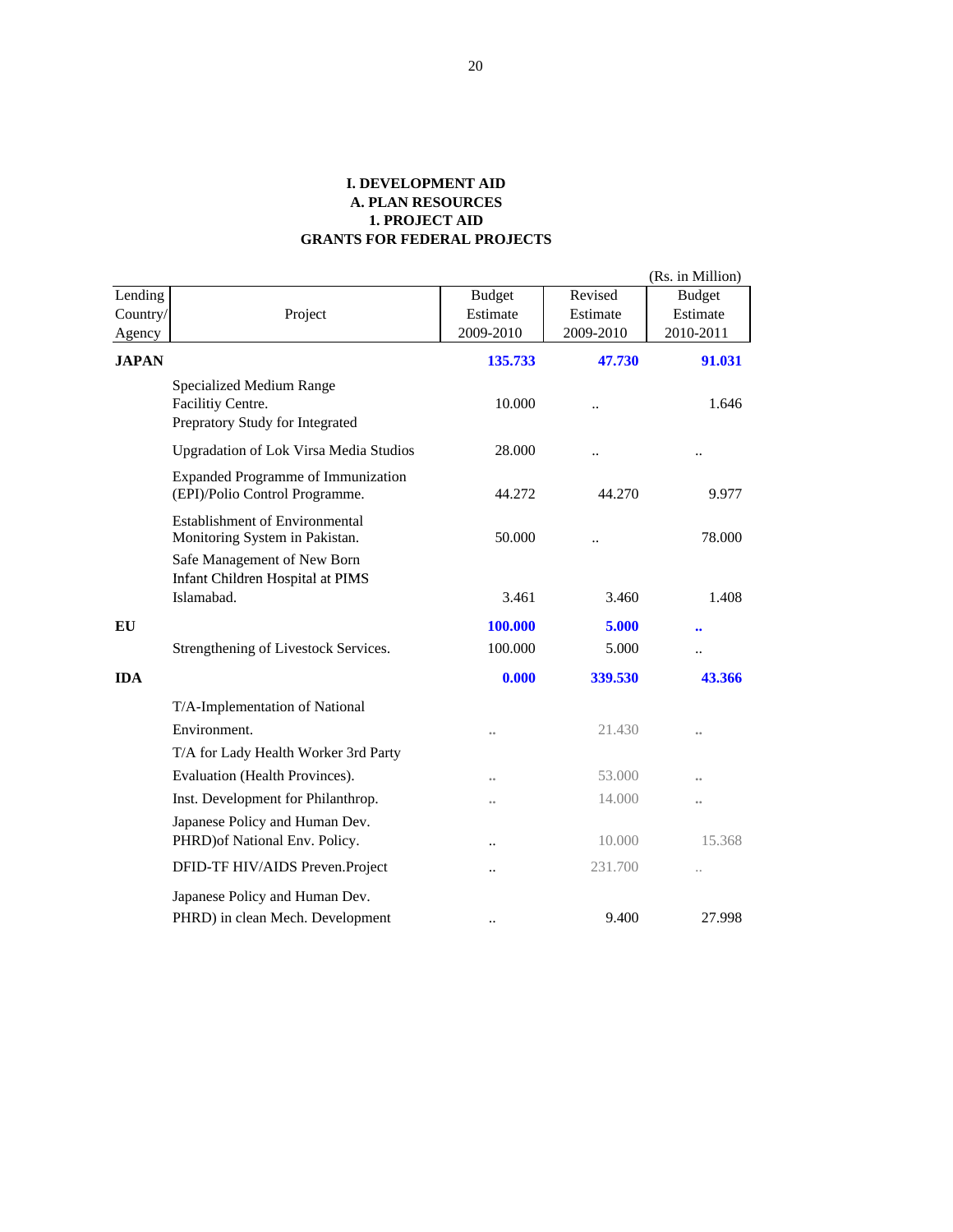|                 |                                                                               |                      |                      | (Rs. in Million)     |
|-----------------|-------------------------------------------------------------------------------|----------------------|----------------------|----------------------|
| Lending         |                                                                               | <b>Budget</b>        | Revised              | <b>Budget</b>        |
| Country/        | Project                                                                       | Estimate             | Estimate             | Estimate             |
| Agency          |                                                                               | 2009-2010            | 2009-2010            | 2010-2011            |
| <b>CHINA</b>    |                                                                               | 197.000              | 800.000              | 809.116              |
|                 | Pak China Friendhsip Centre Project.                                          | 5.000                | 800.000              | $\ddotsc$            |
|                 | Advance Ventilated Cold Storages.                                             | $\ddotsc$            |                      | 576.176              |
|                 | Solar Electric System 'P' -Block.                                             | $\ddot{\phantom{a}}$ |                      | 80.665               |
|                 | Rice processing.                                                              | $\ddot{\phantom{a}}$ | $\ddot{\phantom{0}}$ | 102.889              |
|                 | <b>Agriculture Research and Development</b>                                   | $\ddot{\phantom{a}}$ | $\ddot{\phantom{a}}$ | 41.155               |
|                 | Degital Seismic Network.                                                      | 160.000              |                      | 8.231                |
|                 | Gwadar Instt of Technology.                                                   | 32.000               | $\ddot{\phantom{a}}$ |                      |
| <b>IBRD/GEF</b> |                                                                               | 0.731                | 12.100               |                      |
|                 | Protected Areas Management.                                                   | 0.731                | 6.000                |                      |
|                 | Capacity Building of (SECP).                                                  |                      | 6.100                | $\ddot{\phantom{a}}$ |
| <b>UNICEF</b>   |                                                                               | 157.400              | 157.400              | 1,341.518            |
|                 | Strengthening of Expanded Porgramme<br>of Immunization (EPI) Services through |                      |                      |                      |
|                 | Gavi Grant Assistance.                                                        | 145.400              | 145.400              | 1,339.872            |
|                 | Early Childhood Education                                                     | 12.000               | 12.000               | 1.646                |
| U.K             |                                                                               | 1,967.000            | 2,825.920            | 1,934.664            |
|                 | Tax Administration Reform Project.                                            | 367.000              | 100.000              | $\ddot{\phantom{0}}$ |
|                 | Punjab Education Sector Project.                                              | $\ddot{\phantom{a}}$ | 2,016.840            | $\ddotsc$            |
|                 | Earthquake Additionality.                                                     | $\ddotsc$            | 200.000              | 700.000              |
|                 | Strengthening National Statistics in Pak.                                     | $\ddot{\phantom{0}}$ | 51.530               | $\ddot{\phantom{a}}$ |
|                 | HIV/Aids Control Programme.                                                   | $\ddot{\phantom{a}}$ | 257.550              | $\ddot{\phantom{a}}$ |
|                 | National Maternal and New Born Child<br>Health (MNCH) Programme.              | 1,600.000            | 200.000              | 1,234.664            |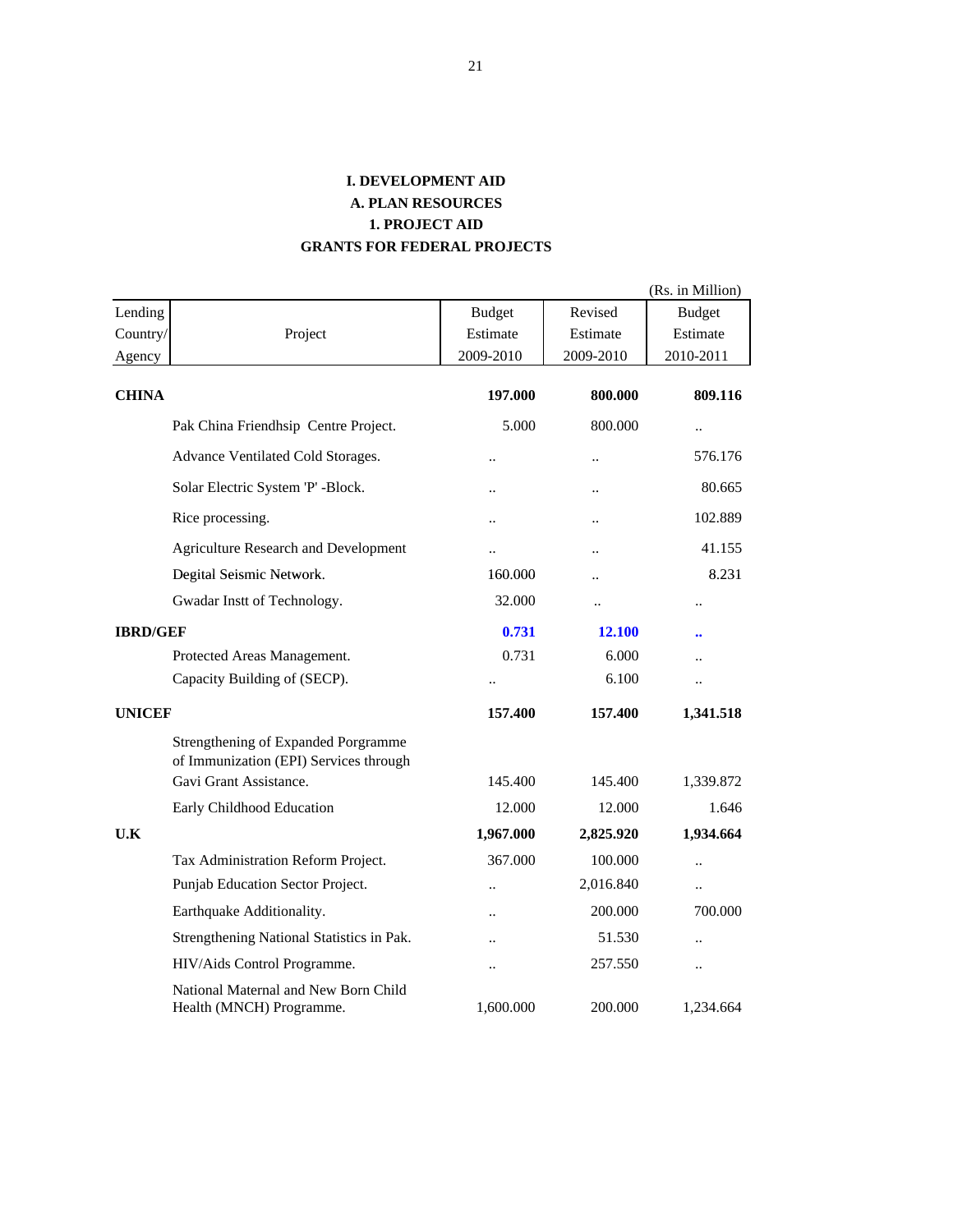|             |                                                           |                  |            | (Rs. in Million) |  |
|-------------|-----------------------------------------------------------|------------------|------------|------------------|--|
| Lending     |                                                           | <b>Budget</b>    | Revised    | <b>Budget</b>    |  |
| Country/    | Project                                                   | Estimate         | Estimate   | Estimate         |  |
| Agency      |                                                           | 2009-2010        | 2009-2010  | 2010-2011        |  |
| <b>OMAN</b> |                                                           |                  |            |                  |  |
|             | Gawadar New International Airport.                        |                  | 200,000    | 246.933          |  |
|             | <b>SAUDI ARABIA</b>                                       |                  |            |                  |  |
|             | Reconstruction Programme of<br>Earthquake Affected Areas. | 1,186.000        | 500,000    | 2,000.000        |  |
| <b>WFP</b>  |                                                           | $\bullet\bullet$ | 1,481.310  |                  |  |
|             | Assistance to Girls Primary Education.                    |                  | 1,220.390  |                  |  |
|             | Programming Safe Motherhood.                              |                  | 260.920    |                  |  |
| Switzerland |                                                           |                  |            |                  |  |
|             | Financial Sector Strengthening Prog.                      |                  | 4.090      |                  |  |
|             | <b>Total-Grants for Federal Projects</b>                  | 6,365.344        | 12,666.123 | 7,576.388        |  |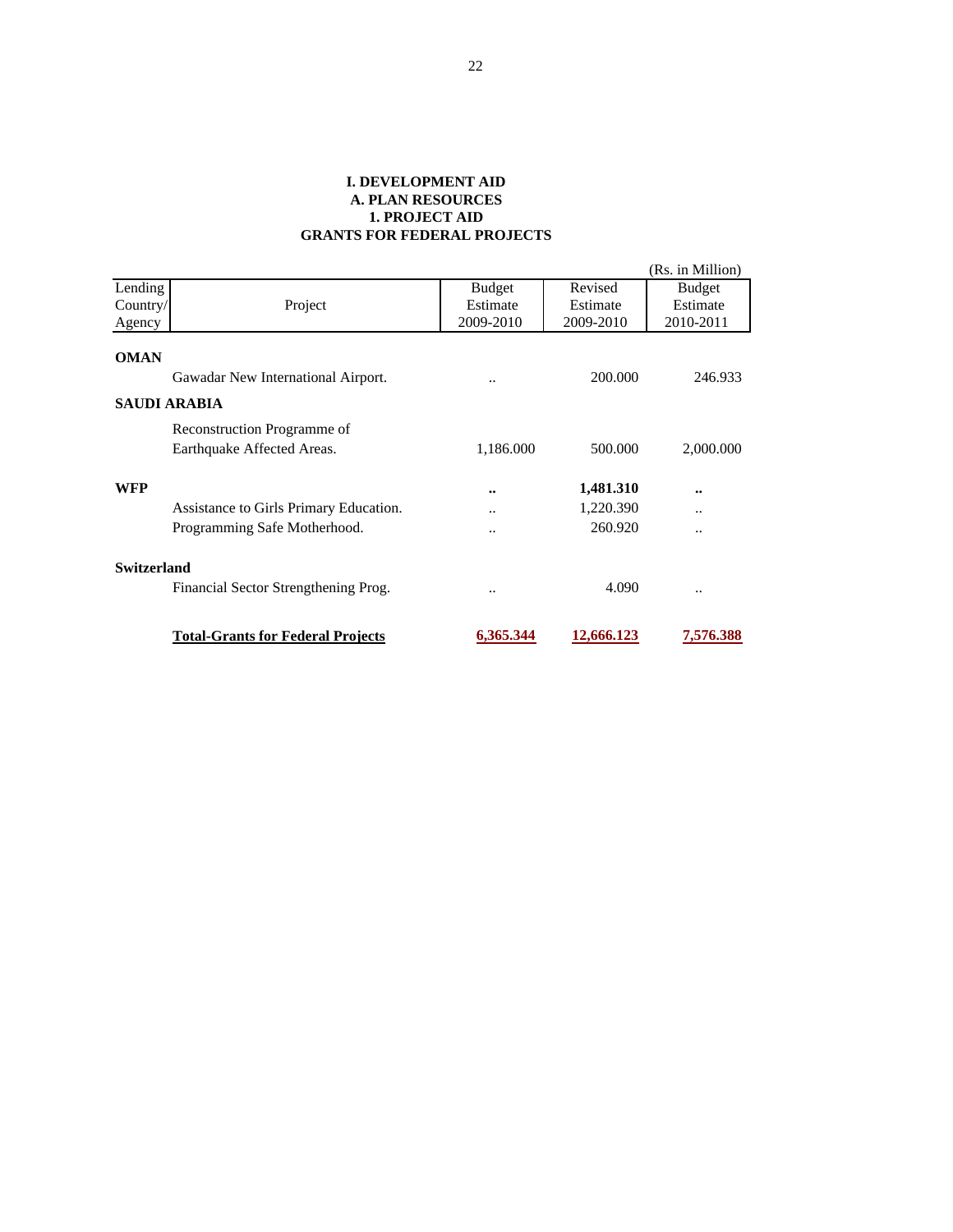#### **I. DEVELOPMENT AID A. PLAN RESOURCES 1. PROJECT AID GRANTS FOR AUTONOMOUS BODIES**

|                |                                                           |                      |                | (Rs. in Million)     |
|----------------|-----------------------------------------------------------|----------------------|----------------|----------------------|
| Lending        |                                                           | <b>Budget</b>        | Revised        | <b>Budget</b>        |
| Country/       | Project                                                   | Estimate             | Estimate       | Estimate             |
| Agency         |                                                           | 2009-2010            | 2009-2010      | 2010-2011            |
|                | (i) WATER & POWER DEVELOPMENT<br><b>AUTHORITY (WAPDA)</b> |                      |                |                      |
| <b>GERMANY</b> |                                                           |                      |                |                      |
|                | Study and Expert Fund-VII.                                | $\ddot{\phantom{0}}$ | 160.000        | $\ddot{\phantom{0}}$ |
|                | <b>Total:- Grants WAPDA:-</b>                             | 覀                    | <b>160.000</b> | 亝                    |
|                | (ii) NATIONAL HIGHWAY AUTHORITY                           |                      |                |                      |
| <b>JAPAN</b>   |                                                           | 46.450               | 46.450         | 218.124              |
|                | Kararo-Wadh NH (N-25)                                     | $\ddotsc$            | $\cdot$ .      | 115.235              |
|                | Highway Research & Training Centre.                       | 46.450               | 46.450         | 102.889              |
|                | <b>Total:- Grants NHA:-</b>                               | 46.450               | 46.450         | <u>218.124</u>       |
|                | <b>Total-Grants for Autonomous Bodies</b>                 | 46.450               | 206.450        | 218.124              |
|                | <b>WAPDA</b>                                              | $\bullet \bullet$    | 160.000        | $\bullet\bullet$     |
|                | <b>NHA</b>                                                | 46.450               | 46.450         | 218.124              |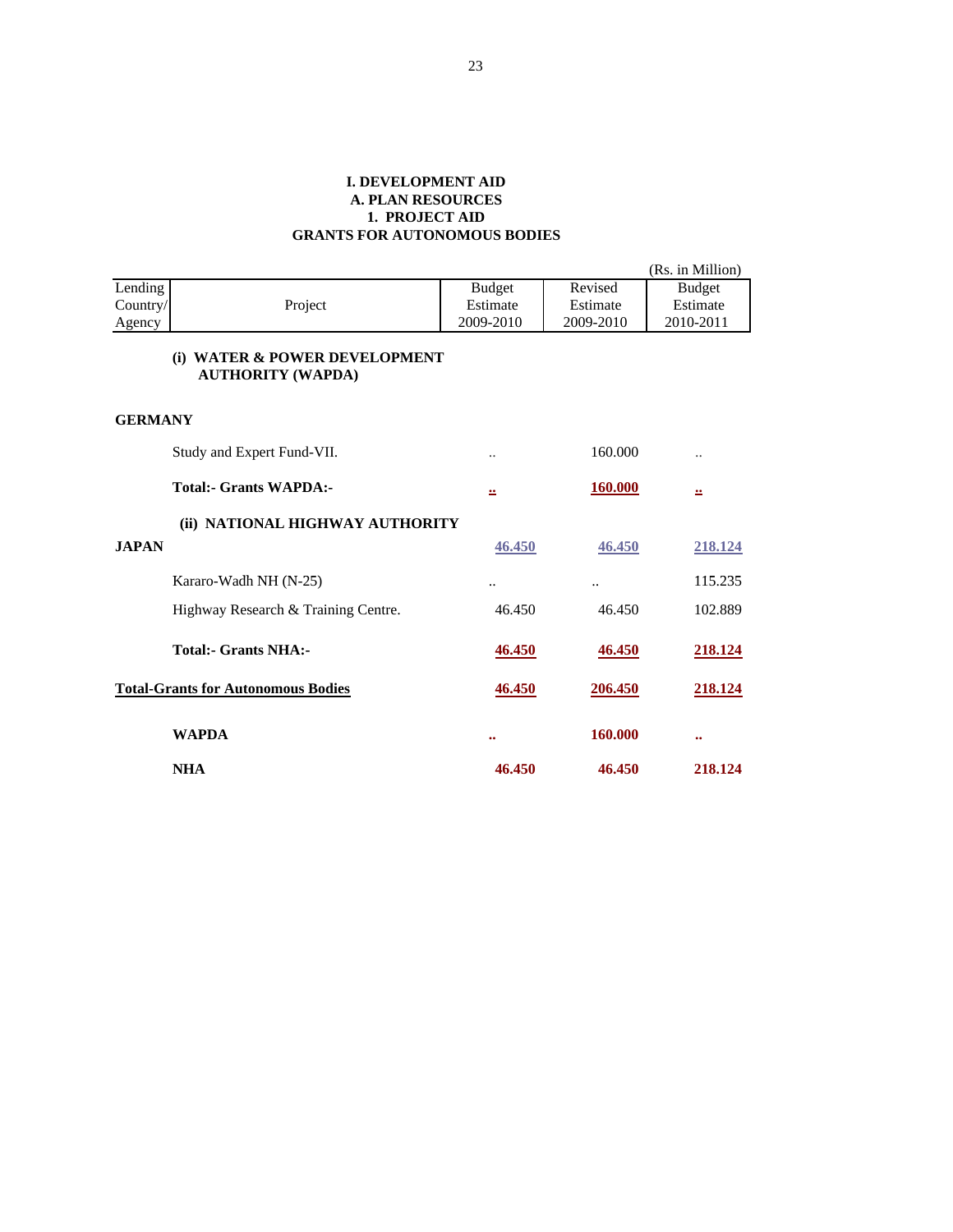|                    |                                                                   |                      |           | (Rs. in Million)     |
|--------------------|-------------------------------------------------------------------|----------------------|-----------|----------------------|
| Lending            |                                                                   | <b>Budget</b>        | Revised   | <b>Budget</b>        |
| Country/           | Project                                                           | Estimate             | Estimate  | Estimate             |
| Agency             |                                                                   | 2009-2010            | 2009-2010 | 2010-2011            |
|                    | (i)<br><b>PUNJAB</b>                                              |                      |           |                      |
| <b>JAPAN</b>       |                                                                   | 1,000.000            | 1,995.060 | 600.000              |
|                    | Water Supply System, Faisalabad.                                  | 1,000.000            | 50.000    | 600.000              |
|                    | Replacement of Bulk Head Gates<br>Terbela                         | $\ddot{\phantom{a}}$ | 1,945.060 | $\ddot{\phantom{a}}$ |
| <b>IDA</b>         |                                                                   | $\ddot{\phantom{0}}$ | 28.260    | 17.450               |
|                    | Punjab Municipal Improvement.                                     |                      | 28.260    | 17.450               |
| UK                 |                                                                   | $\ddot{\phantom{a}}$ |           | 1,000.000            |
|                    | Punjab Economic Opportunity Prog.                                 |                      |           | 1,000.000            |
| <b>AUSTRALIA</b>   |                                                                   |                      |           |                      |
| <b>ADB</b>         | Optimizing Canal and Ground Water<br>Management.                  | 13.000               | 10.000    | 15.000               |
|                    | PPTA for Punjab Cities Improvement<br><b>Investment Programme</b> |                      | 116.200   | $\ddot{\phantom{0}}$ |
|                    | <b>Total-Grants for Punjab</b>                                    | 1,013.000            | 2,149.521 | 1,632.450            |
|                    | (ii)<br><b>Khyber Pakhtunkhwa</b>                                 |                      |           |                      |
| <b>Switzerland</b> |                                                                   | $\bullet\bullet$     | 42.000    | 35.000               |
|                    | <b>INRM</b> (Joint Forestry Management)                           | $\ddot{\phantom{a}}$ | 42.000    | 35.000               |
| <b>GERMANY</b>     |                                                                   | 148.000              | 204.020   | 602.460              |
|                    | Equipment Basic Health.<br>Primary Education in Khyber            | 146.000              | 32.020    | 402.460              |
|                    | Pakhtunkhwa                                                       | 1.000                |           |                      |
|                    | TB Control Programme.                                             | 1.000                | 172.000   | 200.000              |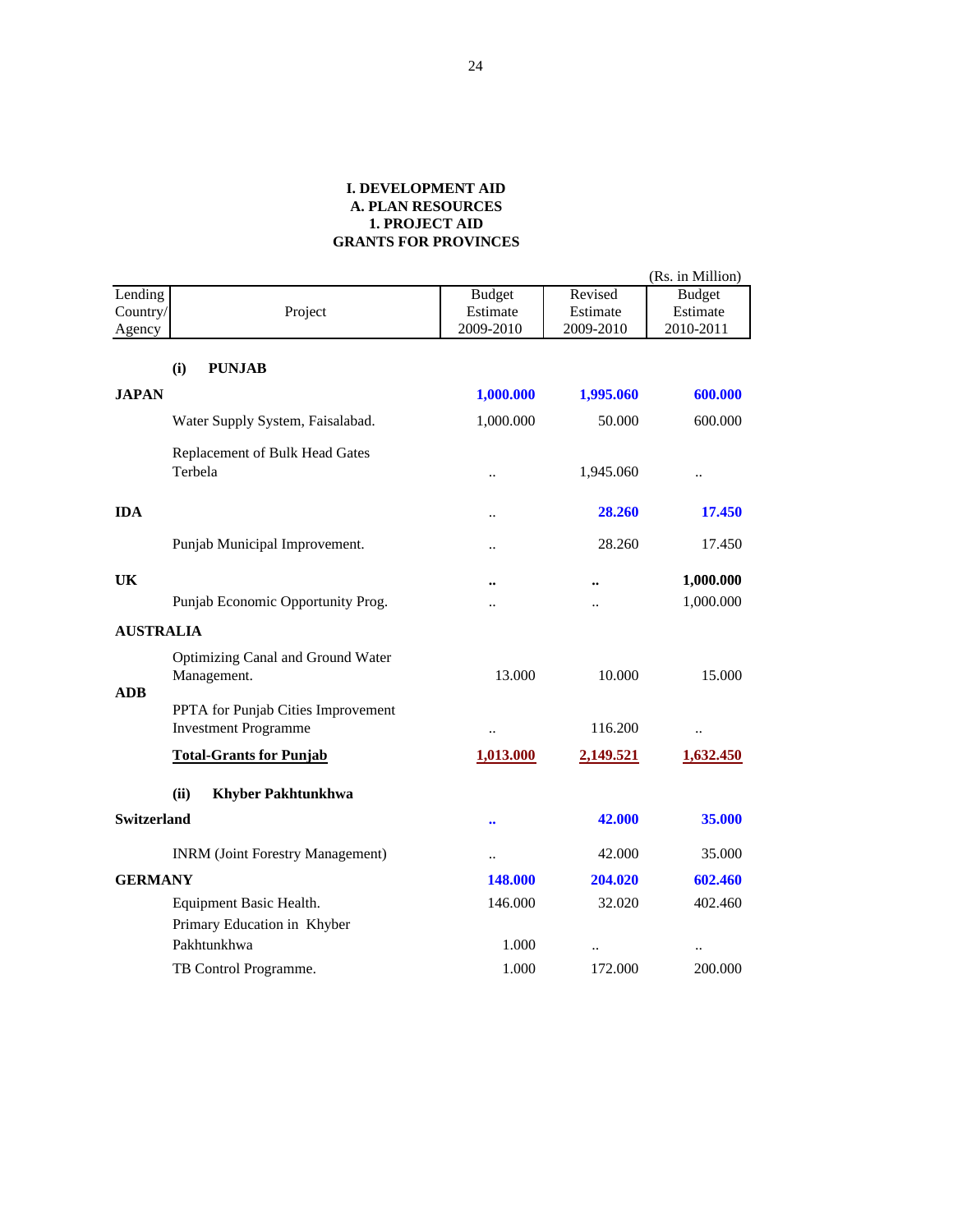|               |                                                                                |                      |                      | (Rs. in Million)     |
|---------------|--------------------------------------------------------------------------------|----------------------|----------------------|----------------------|
| Lending       |                                                                                | <b>Budget</b>        | Revised              | <b>Budget</b>        |
| Country/      | Project                                                                        | Estimate             | Estimate             | Estimate             |
| Agency        |                                                                                | 2009-2010            | 2009-2010            | 2010-2011            |
| <b>WFP</b>    |                                                                                | 245.000              | 207.840              | 722.880              |
|               | Girls Primary Education.                                                       | 245.000              | $\ddot{\phantom{a}}$ | 618.960              |
|               | Promoting Safe Motherhood Health.                                              | $\ddot{\phantom{a}}$ | 207.840              | 103.920              |
| <b>IDA</b>    |                                                                                | 6.500                | 19.510               |                      |
|               | Khyber Pakhtunkhwa Community<br>Infrastructure-II.                             |                      | 17.000               |                      |
|               | Strengthening of Procurement<br>Regularity Framework in Khyber<br>Pakhtunkhwa. | 6.000                | 2.010                |                      |
|               | HIV/AID Prevention.                                                            | 0.500                | 0.500                | $\ddot{\phantom{a}}$ |
| <b>NORWAY</b> |                                                                                |                      |                      |                      |
|               | Khyber Pakhtunkhwa Basic Education.                                            |                      | 163.000              | 188.190              |
| <b>IBRD</b>   |                                                                                |                      |                      |                      |
|               | Protected Areas Management.                                                    | 9.000                | 70.000               | 90.000               |
| EU            |                                                                                | 2.000                |                      | 2.000                |
|               | Support for the Education Sector.                                              | 1.000                |                      | 1.000                |
|               | Elementary & Scondary Education.                                               | 1.000                | $\ddot{\phantom{a}}$ | 1.000                |
| <b>JAPAN</b>  |                                                                                |                      |                      | 1,853.000            |
|               | <b>Improvement of Water Supply System</b><br>Abbottabad (Detailed Designed)    | $\ddot{\phantom{a}}$ |                      | 53.000               |
|               | <b>Improvement of Water Supply System</b><br>Abbottabad                        |                      |                      | 1,800.000            |
|               | <b>Total-Grants for Khyber</b><br>Pakhtunkhwa:-                                | 410.500              | 706.370              | <u>3,493.530</u>     |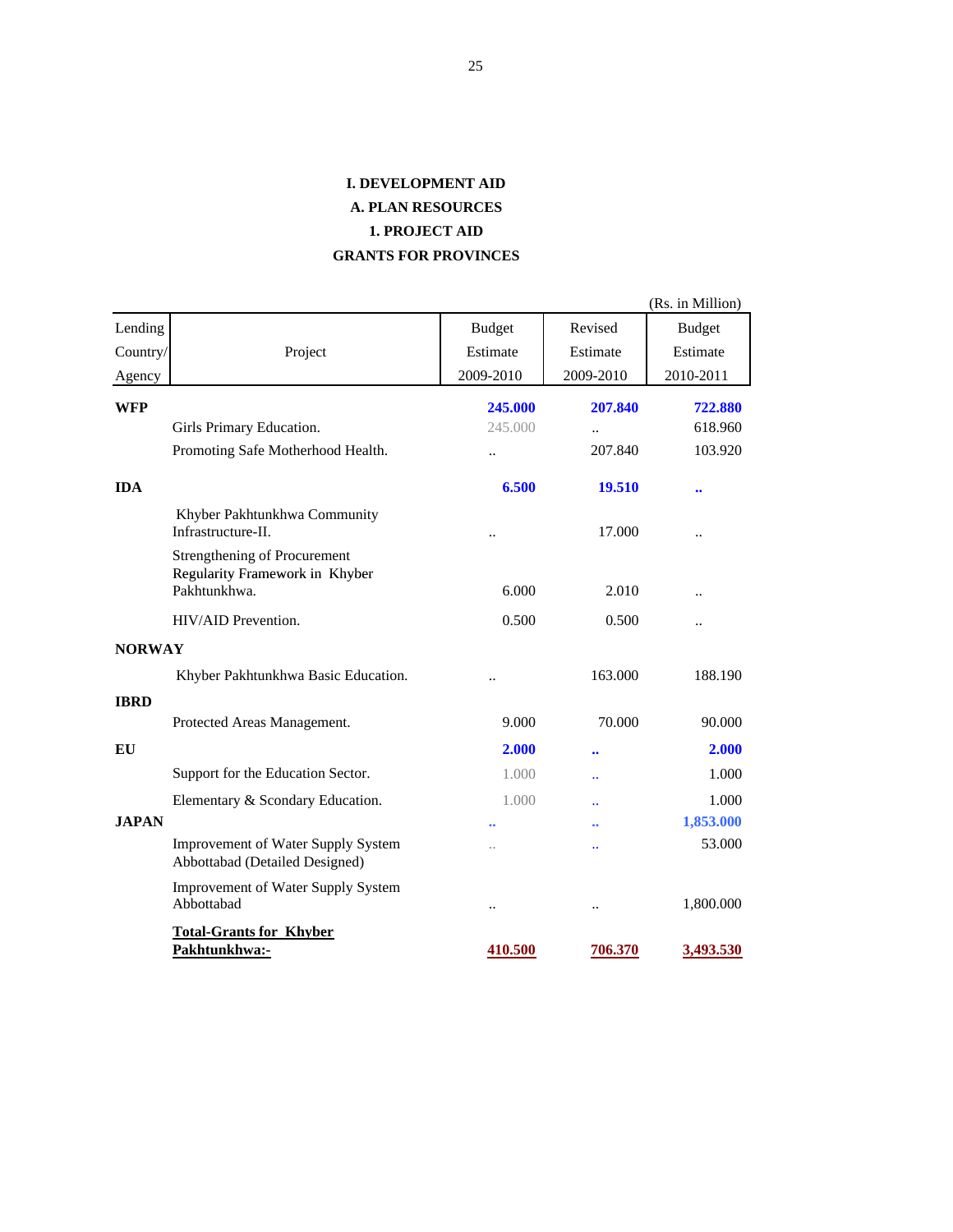|             |                                              |                      |                      | (Rs. in Million)     |
|-------------|----------------------------------------------|----------------------|----------------------|----------------------|
| Lending     |                                              | <b>Budget</b>        | Revised              | <b>Budget</b>        |
| Country/    | Project                                      | Estimate             | Estimate             | Estimate             |
| Agency      |                                              | 2009-2010            | 2009-2010            | 2010-2011            |
|             | (iii) BALOCHISTAN                            |                      |                      |                      |
| <b>UNDP</b> |                                              | 617.000              | 86.060               | 68.290               |
|             | Conservation of Habitats Phase-II.           | 443.000              | $\ddot{\phantom{0}}$ | 10.000               |
|             | Gender Justice through Musalihat<br>Anjuman  | 17.000               | 6.270                | 6.270                |
|             | Assistance to Government Reforms &           |                      |                      |                      |
|             | Practices in Balochistan.                    | 65.000               | 8.000                | 4.240                |
|             | Area Development Program Phase-II            | 92.000               | 71.790               | 47.780               |
| WFP         |                                              |                      |                      |                      |
|             | Primary Education for Girls.                 | 335.000              | $\ddot{\phantom{0}}$ | 200.000              |
| <b>IBRD</b> |                                              | 10.500               | 30.000               | Ω.                   |
|             | Protected Areas Management Project.          | 10.500               | 30.000               | $\ddot{\phantom{a}}$ |
| <b>IDA</b>  |                                              | 0.200                | 10.000               | 30.000               |
|             | <b>Balochistan Education Support Project</b> |                      | 10.000               | 30.000               |
|             | HIV/AID Prevention.                          | 0.200                |                      |                      |
| <b>OMAN</b> |                                              |                      |                      |                      |
|             | Development Project in Balochistan           | $\ddot{\phantom{a}}$ | 10.000               | 200.000              |
| E.U         |                                              |                      |                      |                      |
|             | Support Rural Development and                |                      |                      |                      |
|             | <b>Natural Resources</b>                     | $\ddot{\phantom{a}}$ | $\ddot{\phantom{a}}$ | 147.380              |
|             | <b>Total-Grants for Balochistan</b>          | 962.700              | 136.055              | 645.670              |
|             | <b>Total-Grants for Provinces</b>            | 2,386.200            | 2,991.946            | 5,771.650            |
|             | Punjab                                       | 1,013.000            | 2,149.521            | 1,632.450            |
|             | Khyber Pakhtunkhwa                           | 410.500              | 706.370              | 3,493.530            |
|             | Balochistan                                  | 962.700              | 136.055              | 645.670              |
|             | <b>Total-Project Grants</b>                  | 8,797.994            | 15,864.519           | 13,566.162           |
|             | <b>Federal Departments</b>                   | 6,365.344            | 12,666.123           | 7,576.388            |
|             | <b>Autonomous Bodies</b>                     | 46.450               | 206.450              | 218.124              |
|             | Provinces                                    | 2,386.200            | 2,991.946            | 5,771.650            |
|             | <b>Total-Project Aid (Loans + Grants)</b>    | 85,862.710           | 106,390.403          | 78,359.723           |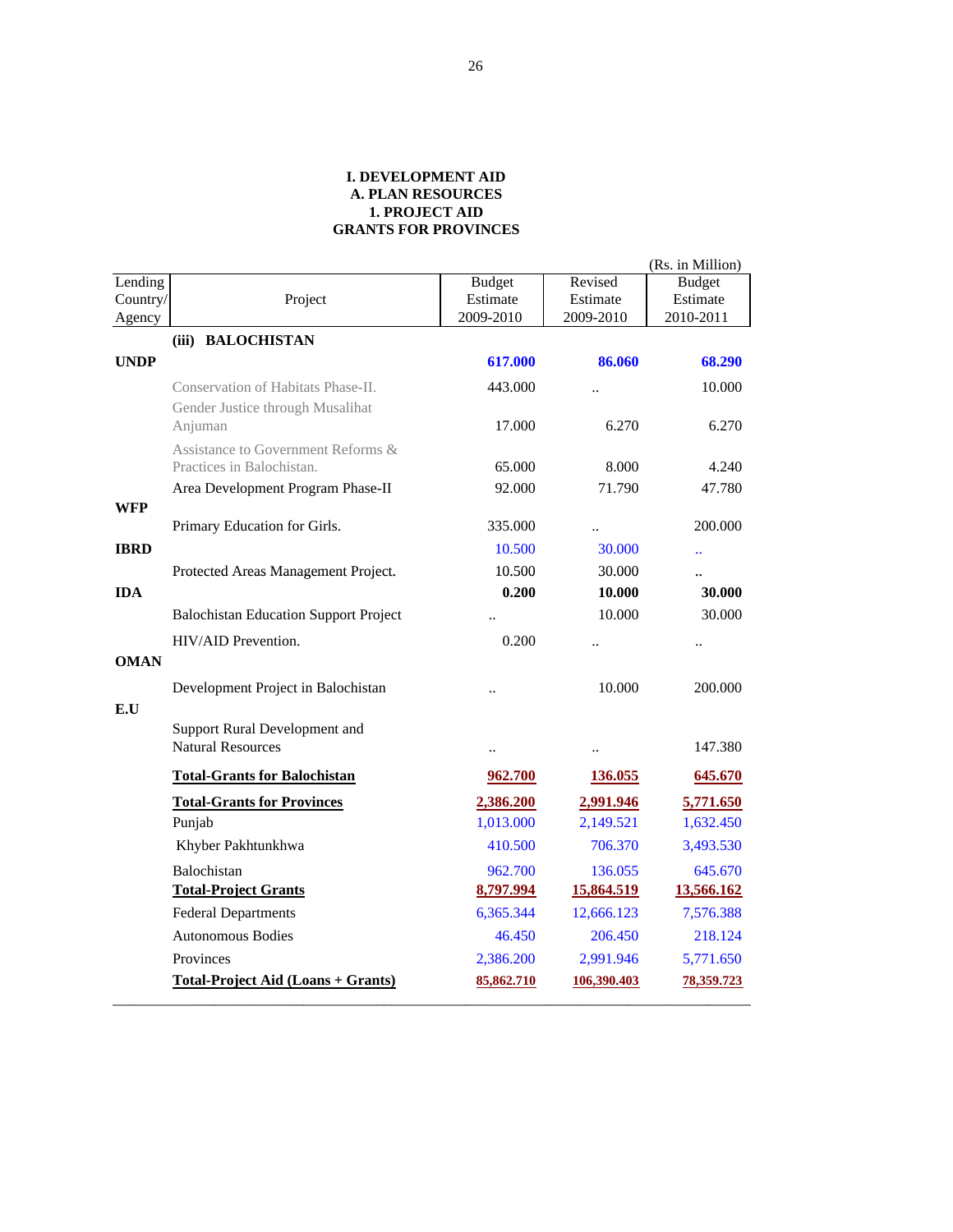#### **I. DEVELOPMENT AID 2. COMMODITY AID A. PLAN RESOURCES**

|   |                                    |                      |                      | (Rs. in Million)     |
|---|------------------------------------|----------------------|----------------------|----------------------|
|   | Lending                            | <b>Budget</b>        | Revised              | <b>Budget</b>        |
|   | Country/                           | Estimate             | Estimate             | Estimate             |
|   | Agency                             | 2009-2010            | 2009-2010            | 2010-2011            |
|   | 2. COMMODITY AID (NON-FOOD)<br>ADB |                      |                      |                      |
|   | Loans                              | 102,712.500          | 103,216.750          | 43,250.000           |
|   | <b>IDA</b><br>Loans                | 37,620.000           | 68,799.900           | 37,091.200           |
|   | UK<br>Grants                       | 9,322.500            | 12,987.650           | 5,786.850            |
|   | <b>European Union</b>              |                      |                      |                      |
|   | Grants                             | 990.000              | 1,715.350            | 1,738.650            |
|   | <b>Total-Commodity Aid</b>         | 150,645.000          | 186,719.650          | 87,866.700           |
|   | Loans                              | 140,332.500          | 172,016.650          | 80,341.200           |
|   | Grants                             | 10,312.500           | 14,703.000           | 7,525.500            |
| 3 | <b>TOKYO PLEDGES</b>               |                      |                      |                      |
|   | <b>Total-Tokyo Pledges</b>         | 191,405.775          | 95,704.700           | 81,993.350           |
|   | Loans                              | 145,077.900          | 66,104.350           | 55,299.450           |
|   | Grants                             | 46,327.875           | 29,600.350           | 26,693.900           |
| 4 | <b>KERRY LUGAR</b>                 |                      |                      |                      |
|   | Grants                             | $\ddot{\phantom{a}}$ | $\ddot{\phantom{a}}$ | 51,900.000           |
| 5 | <b>OTHER AID</b>                   |                      |                      |                      |
|   | <b>Islamic Development Bank</b>    |                      |                      |                      |
|   | Loans                              | 41,250.000           | 27,183.650           | 43,250.000           |
|   | <b>Euro Bonds</b>                  |                      |                      |                      |
|   | Loans                              | 41,250.000           | $\ddot{\phantom{a}}$ | 43,250.000           |
|   | <b>IMF</b>                         |                      |                      |                      |
|   | Loans                              | $\ddot{\phantom{a}}$ | 94,386.500           | $\ddotsc$            |
|   | <b>Privatization</b>               |                      |                      |                      |
|   | Grants                             |                      | 67,600.000           | $\ddot{\phantom{a}}$ |
|   | <b>Total-Other Aid</b>             | 82,500.000           | 189,170.150          | 86,500.000           |
|   | Loans                              | 82,500.000           | 121,570.150          | 86,500.000           |
|   | Grants                             | $\ddotsc$            | 67,600.000           |                      |
|   | <b>Total-Plan Resources</b>        | 510,413.485          | 577,984.903          | 386,619.773          |
|   | Loans                              | 444,975.116          | 450,217.034          | 286,934.211          |
|   | Grants                             | 65,438.369           | 127,767.869          | 99,685.562           |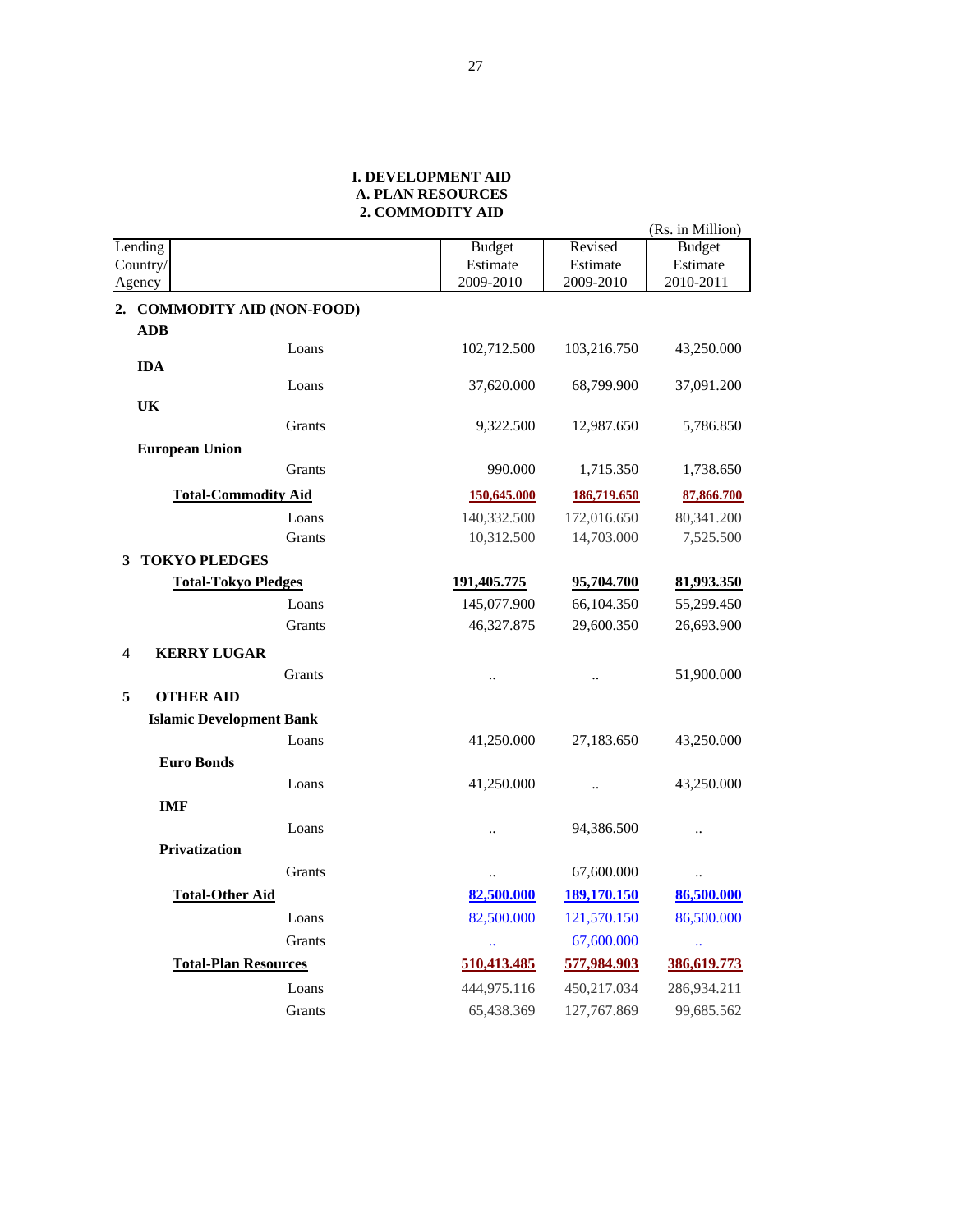#### **I. DEVELOPMENT AID B. NON-PLAN RESOURCES 3. OTHER LOANS AND GRANTS FOR FEDERAL GOVT./PRIVATE SECTOR**

|               |                                                                        |               |           | (Rs. in Million) |
|---------------|------------------------------------------------------------------------|---------------|-----------|------------------|
| Lending       |                                                                        | <b>Budget</b> | Revised   | <b>Budget</b>    |
| Country/      | Project                                                                | Estimate      | Estimate  | Estimate         |
| Agency        |                                                                        | 2009-2010     | 2009-2010 | 2010-2011        |
|               | $(i)$ PPAF                                                             |               |           |                  |
| <b>IDA</b>    |                                                                        | 7,006.740     | 7,128.000 | 3,700.000        |
|               | 2nd Poverty Alliviation Fund Project.                                  |               | 3,490.000 | 100.000          |
|               | <b>Additional Financing 2nd PAFP</b><br>Social Mobililization Project. | 3,106.740     |           | 100.000          |
|               | 3rd Poverty Alliviation Fund Project.                                  | 3,900.000     | 3,638.000 | 3,500.000        |
| <b>IFAD</b>   |                                                                        | 468.840       | 1,858.000 | 700.000          |
|               | Programme for Increasing sustainable                                   |               |           |                  |
|               | Microfinance.                                                          | 171.381       | 550.000   | 400.000          |
|               | Microfinance Innovation & Outreach.                                    | 200.000       | 1,308.000 | 300.000          |
|               | Restoration of Earthquake-Affectees.                                   | 97.459        | $\ldots$  | $\ldots$         |
|               | <b>Total-Loans for PPAF:</b>                                           | 7,475.580     | 8,986.000 | 4,400.000        |
|               | (ii) CABINET DIVISION                                                  |               |           |                  |
| <b>CANADA</b> |                                                                        |               | 200.000   |                  |
|               | Community for Effect. Socail Services.                                 |               | 70.000    |                  |
|               | Programme Support Unit-III                                             |               | 130.000   |                  |
|               | <b>Total-Grants for Cabinet Div:-</b>                                  | 亗             | 200.000   | 亗                |
|               | (iii) KA & GILGIT BALTISTAN                                            |               |           |                  |
| <b>JAPAN</b>  |                                                                        |               |           |                  |
|               | Prepratory Study for Integrated                                        |               |           |                  |
|               | <b>Communiity Development Project</b><br>Gilgit Baltistan.             |               | 40.000    |                  |
|               | <b>Total Grants for KA and</b>                                         |               |           |                  |
|               | Gilgit Baltistan:-                                                     | $\cdot$       | 40.000    | ≝                |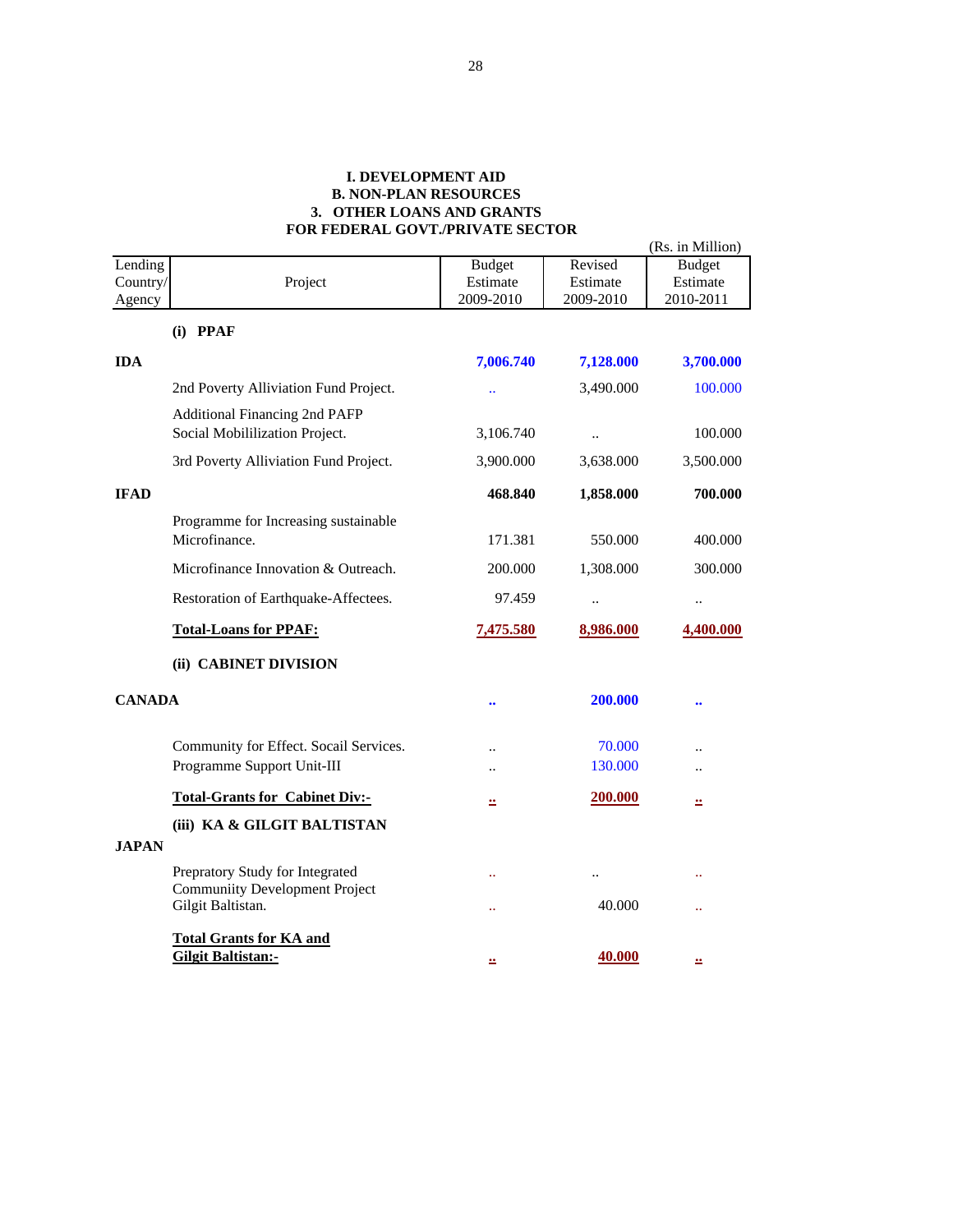#### **I. DEVELOPMENT AID B. NON-PLAN RESOURCES 3. OTHER GRANTS FOR FEDERAL GOVT./PRIVATE SECTOR**

|                    |                                                          |                           | Revised               | (Rs. in Million)      |
|--------------------|----------------------------------------------------------|---------------------------|-----------------------|-----------------------|
| Lending            |                                                          | <b>Budget</b><br>Estimate |                       | <b>Budget</b>         |
| Country/<br>Agency | Project                                                  | 2009-2010                 | Estimate<br>2009-2010 | Estimate<br>2010-2011 |
|                    |                                                          |                           |                       |                       |
|                    | (iv) MISC.                                               |                           |                       |                       |
| <b>USA</b>         |                                                          |                           |                       |                       |
|                    | Law Enforcement Area Development                         | 100.000                   | $\ddotsc$             | $\ddot{\phantom{a}}$  |
|                    | SOGA Economic Growth-II.                                 | $\ddot{\phantom{a}}$      | 961.290               |                       |
|                    | SOGA Governance-IV.                                      |                           | 916.000               |                       |
|                    | SOGA Education-III.                                      | $\ddot{\phantom{a}}$      | 85.000                | $\ddot{\phantom{a}}$  |
|                    | <b>Total- Grants Misc:</b>                               | 100.000                   | 1,962.290             | 竺                     |
|                    | (v) Statistics Division                                  |                           |                       |                       |
| <b>GERMANY</b>     |                                                          |                           |                       |                       |
|                    | Support to the Federal Bureau of                         |                           |                       |                       |
|                    | Statistics.                                              | $\ddotsc$                 | 127.775               |                       |
|                    | <b>Total Grants for Statistics Div:-</b>                 | 22                        | 127.775               | 蘁                     |
|                    | (vi) AGHA KHAN FOUNDATION                                |                           |                       |                       |
| <b>JAPAN</b>       |                                                          |                           |                       |                       |
|                    | <b>Environmental Health Water Supply</b>                 |                           |                       |                       |
|                    | in Rural Area of Gilgit-Baltistan                        |                           | 56,000                | 100.000               |
|                    |                                                          | $\ddot{\phantom{a}}$      |                       |                       |
|                    | <b>Total Grants for Agha Khan</b><br><b>Foundation:-</b> |                           | 56.000                | 100.000               |
|                    | (vii) SOCIAL POLICY & DEV. CENTRE                        |                           |                       |                       |
| <b>CANADA</b>      |                                                          |                           |                       |                       |
|                    | Social Policy & Dev. Centre Karachi.                     | 13.692                    | 100.000               | 100.000               |
|                    | <b>Total-Grants for Social Policy</b>                    |                           |                       |                       |
|                    | & Development Centre                                     | 13.692                    | 100.000               | 100.000               |
|                    |                                                          |                           |                       |                       |
|                    | (viii) Women Division                                    |                           |                       |                       |
| WFP                | Creating Assets for rural Women                          |                           | 107.000               |                       |
|                    | <b>Total- Grants for Women Division,</b>                 | $\bullet$                 | <u>107.000</u>        | $\bullet$             |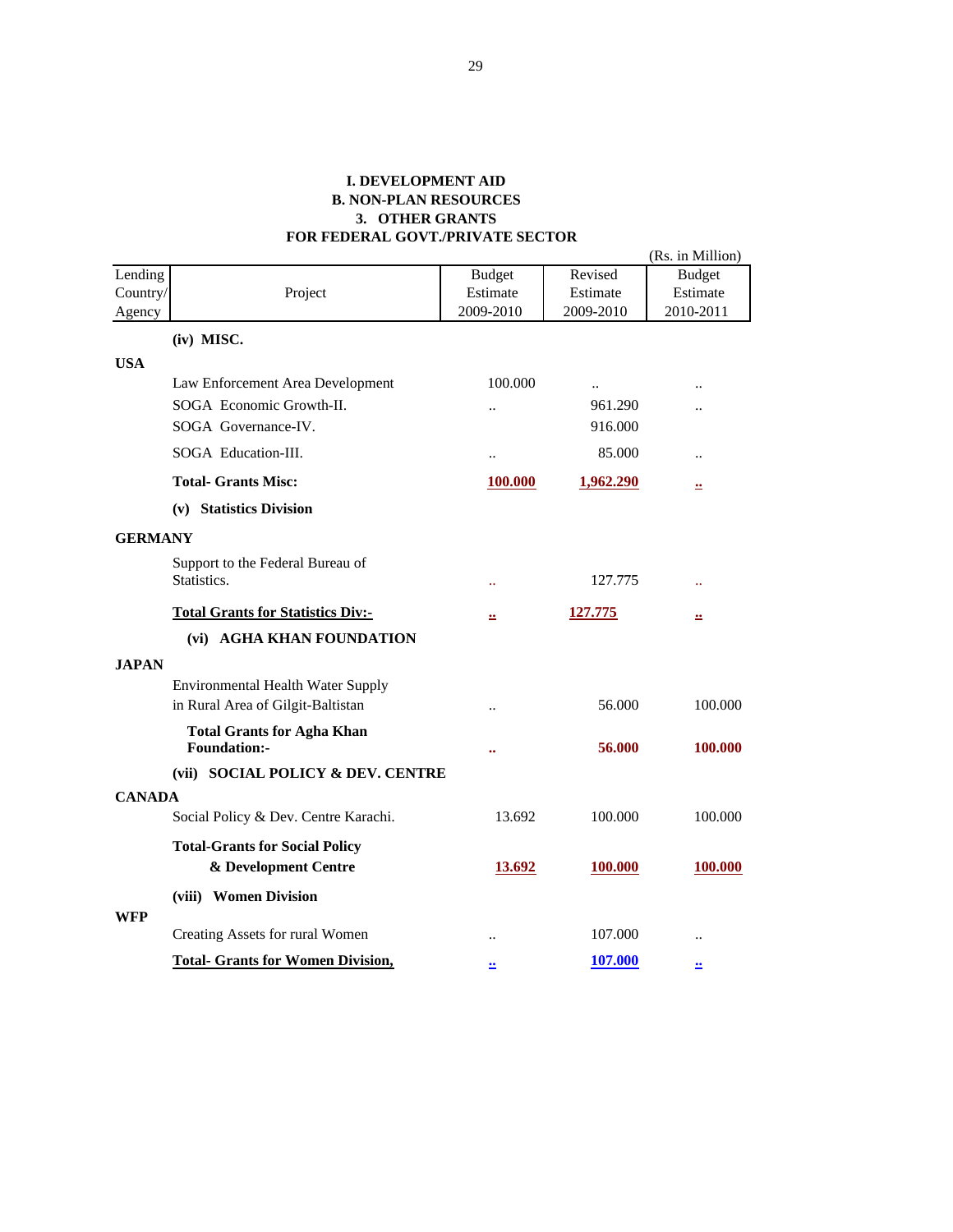#### **I. DEVELOPMENT AID B. NON-PLAN RESOURCES 3. OTHER GRANTS GRANTS FOR PRIVATE SECTOR**

|                |                                                     |                      |                | (Rs. in Million) |
|----------------|-----------------------------------------------------|----------------------|----------------|------------------|
| Lending        |                                                     | <b>Budget</b>        | Revised        | <b>Budget</b>    |
| Country/       | Project                                             | Estimate             | Estimate       | Estimate         |
| Agency         |                                                     | 2009-2010            | 2009-2010      | 2010-2011        |
|                | $(ix)$ PPAF                                         |                      |                |                  |
| <b>GERMANY</b> |                                                     | 1,679.000            | 280.000        | 1,500.000        |
|                | Livelihood Support & Small Scale<br>Infrastructure. | 1,679.000            | 280.000        | 1,500.000        |
| <b>IDA</b>     |                                                     |                      |                |                  |
|                | Earthquake Disability Project.                      | 23.148               | $\ddotsc$      | 1.000            |
|                | <b>Total-PPAF Grants:</b>                           | 1,702.148            | 280.000        | 1,501.000        |
|                | $(x)$ Green Star                                    |                      |                |                  |
| <b>GERMANY</b> |                                                     |                      |                |                  |
|                | Reproductive Health KPK                             | $\ddot{\phantom{0}}$ | 130.000        | 100.000          |
|                | <b>Total- Grants for Green Star</b>                 | $\mathbf{r}$         | <b>130.000</b> | <b>100.000</b>   |
|                | (xi) WAPDA (Water)                                  |                      |                |                  |
| <b>USA</b>     |                                                     |                      |                |                  |
|                | Tarbela Dam Repair & Maintance                      | $\ddotsc$            | 338.000        | 1,038.000        |
|                | <b>Jam Tharmal Power</b>                            |                      | $\ddotsc$      | 1,588.140        |
|                | Gadoo Thermal Power                                 | ÷.                   | $\ddotsc$      | 1,384.000        |
|                | Muzaffargarh Thermal Power                          | ÷.                   | ¥.             | 1,313.935        |
|                | <b>IDPs Housing</b>                                 | v.                   | 5,492.500      | $\ddotsc$        |
|                | <b>Total Grants WAPDA(Water)</b>                    | 0.000                | 5,830.500      | 5,324.075        |
|                | <b>Total Other Loans (Private Sector)</b>           | 7,475.580            | 8,986.000      | 4,400.000        |
|                | <b>Total Grants for Federal Deptt:</b>              | 100.000              | 8,267.565      | 5,324.075        |
|                | <b>Total Other Grants (Private Sector)</b>          | 1,715.840            | 436.000        | 1,701.000        |
|                | <b>Total-Other Grants</b>                           | $\ddot{\phantom{a}}$ | 130.000        | 100.000          |
|                | <b>Total-Non-Plan Resources</b>                     | 9,291.420            | 17,819.565     | 11,525.075       |
|                | <b>Total-Plan Resources</b>                         | 510,413.485          | 577,984.903    | 386,619.773      |
|                | <b>Total-Development Aid</b>                        | 519,704.905          | 595,804.468    | 398,144.848      |
|                | <b>Grand Total:- Foreign Aid(Development</b>        |                      |                |                  |
|                | and Non-Development)                                | 519,704.905          | 595,804.468    | 398,144.848      |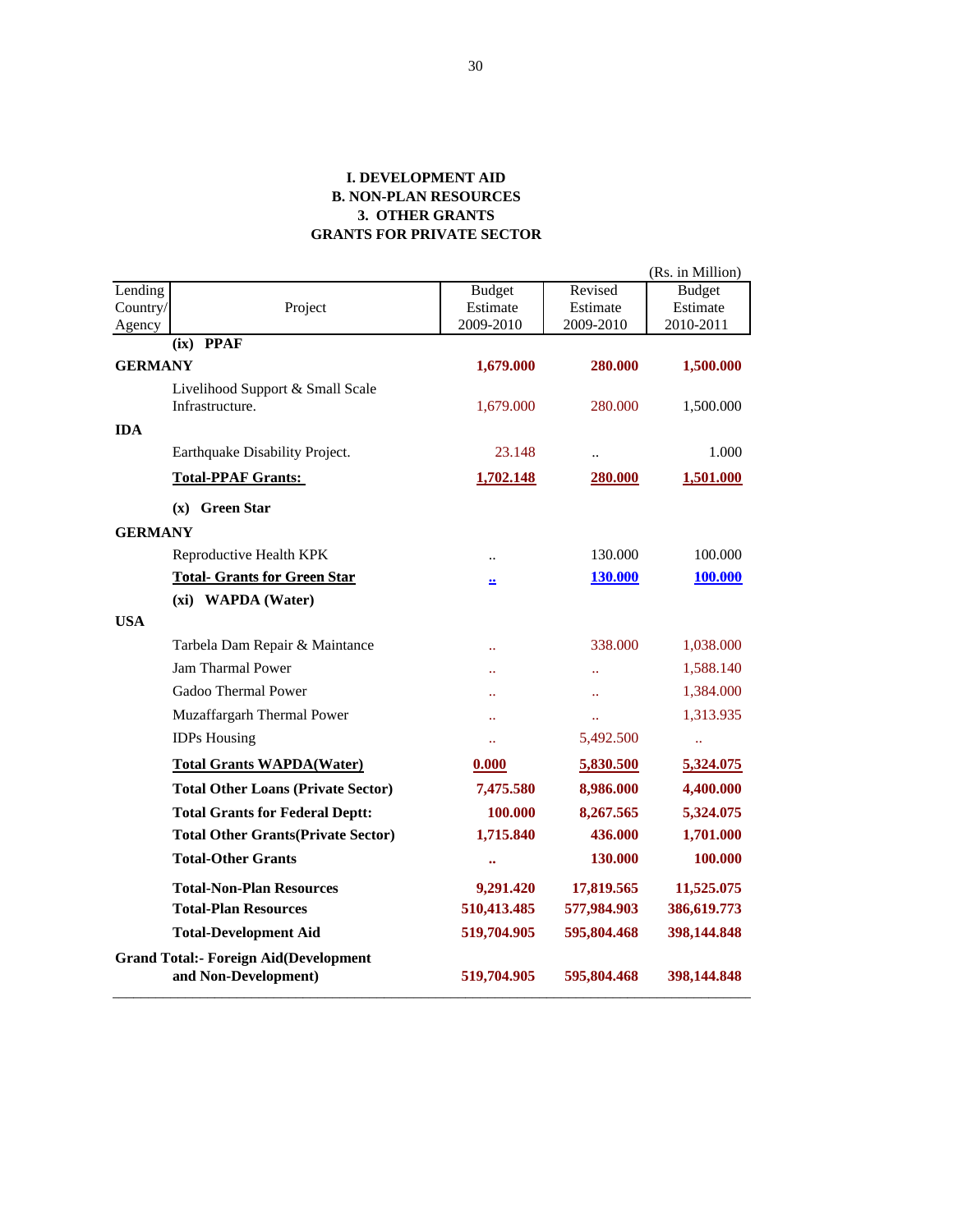#### **SUMMARY OF FOREIGN ASSISTANCE (LENDING COUNTRY/AGENCY) (Plan and Non Plan) 2010-2011**

|                |                                    |                      |                      | (Rs. in Million) |
|----------------|------------------------------------|----------------------|----------------------|------------------|
| S.No.          | Lending Country/Agency             | Loans                | Grants               | Total            |
| $\mathbf{1}$   | <b>ADB</b>                         | 62,224.644           | 390.000              | 62,614.644       |
| $\overline{c}$ | Australia                          | $\ddot{\phantom{0}}$ | 15.000               | 15.000           |
| 3              | China                              | 16,245.419           | 809.116              | 17,054.535       |
| $\overline{4}$ | Canada                             |                      | 100.000              | 100.000          |
| 5              | European Union                     | $\ddot{\phantom{a}}$ | 1,888.030            | 1,888.030        |
| 6              | Euro Bonds                         | 43,250.000           | $\ddot{\phantom{a}}$ | 43,250.000       |
| 7              | Germany                            | 290.000              | 2,207.069            | 2,497.069        |
| 8              | France                             | 2,163.908            | $\ddot{\phantom{0}}$ | 2,163.908        |
| 9              | <b>IBRD</b>                        | 2,026.177            | 90.000               | 2,116.177        |
| 10             | <b>IDA</b>                         | 51,941.717           | 91.816               | 52,033.533       |
| 11             | <b>IDB</b>                         | 48,639.613           | $\ddot{\phantom{0}}$ | 48,639.613       |
| 12             | <b>IFAD</b>                        | 1,628.487            |                      | 1,628.487        |
| 13             | Iran                               | 200.000              |                      | 200.000          |
| 14             | Japan                              | 4,471.496            | 2,862.155            | 7,333.651        |
| 15             | Kerry Lugar                        |                      | 51,900.000           | 51,900.000       |
| 16             | Korea                              | 560.000              | 0.000                | 560.000          |
| 17             | Kuwait                             | 950.000              | $\ddot{\phantom{a}}$ | 950.000          |
| 18             | Norway                             | $\ddotsc$            | 222.425              | 222.425          |
| 19             | Oman                               |                      | 446.933              | 446.933          |
| 20             | Saudi Arabia                       | 903.300              | 2,000.000            | 2,903.300        |
| 21             | Switzerland                        | $\ddot{\phantom{a}}$ | 35.000               | 35.000           |
| 22             | <b>Tokyo Pledges</b>               | 55,299.450           | 26,693.900           | 81,993.350       |
| 23             | UK                                 |                      | 8,721.514            | 8,721.514        |
| 24             | <b>UNDP</b>                        |                      | 141.084              | 141.084          |
| 25             | <b>UNICEF</b>                      | $\ddot{\phantom{0}}$ | 1,341.518            | 1,341.518        |
| 26             | <b>USA</b>                         |                      | 5,932.197            | 5,932.197        |
| 27             | <b>WFP</b>                         |                      | 922.880              | 922.880          |
| 28             | <b>OPEC</b>                        | 540.000              |                      | 540.000          |
|                | Total-Development(Plan + Non-Plan) | 291,334.211          | 106,810.637          | 398,144.848      |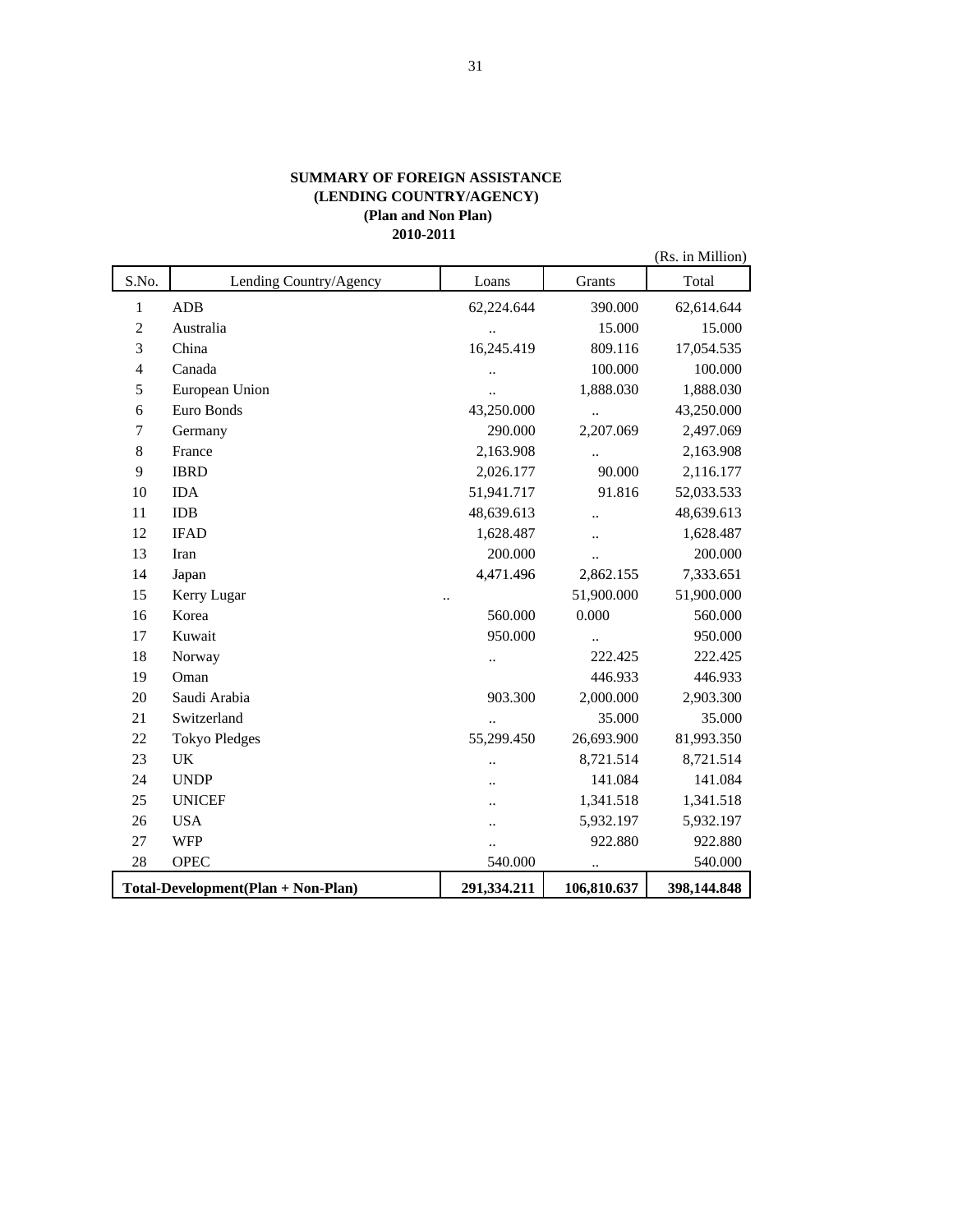#### **SUMMARY OF FOREIGN ASSISTANCE (LENDING COUNTRY/AGENCY)**

#### **(Plan Resources) 2010-2011**

| S.No.          | 2010-2011<br>Lending Country/Agency | Loans                | Grants               | Total       |
|----------------|-------------------------------------|----------------------|----------------------|-------------|
| 1              | <b>ADB</b>                          | 62,224.644           | 390.000              | 62,614.644  |
| $\overline{c}$ | Australia                           | $\ddot{\phantom{0}}$ | 15.000               | 15.000      |
| 3              | China                               | 16,245.419           | 809.116              | 17,054.535  |
| $\overline{4}$ | European Union                      |                      | 1,888.030            | 1,888.030   |
| 5              | Eurobonds                           | 43,250.000           | $\ddot{\phantom{a}}$ | 43,250.000  |
| 6              | Germany                             | 290.000              | 607.069              | 897.069     |
| 7              | France                              | 2,163.908            |                      | 2,163.908   |
| 8              | <b>IBRD</b>                         | 2,026.177            | 90.000               | 2,116.177   |
| 9              | <b>IDA</b>                          | 48,241.717           | 90.816               | 48,332.533  |
| 10             | <b>IDB</b>                          | 48,639.613           |                      | 48,639.613  |
| 11             | Iran                                | 200.000              |                      | 200.000     |
| 12             | <b>IFAD</b>                         | 928.487              |                      | 928.487     |
| 13             | Japan                               | 4,471.496            | 2,762.155            | 7,233.651   |
| 14             | Kerry Lugar                         | $\ddot{\phantom{a}}$ | 51,900.000           | 51,900.000  |
| 15             | Korea                               | 560.000              |                      | 560.000     |
| 16             | Kuwait                              | 950.000              | $\ldots$             | 950.000     |
| 17             | Norway                              | $\cdot$ .            | 222.425              | 222.425     |
| 18             | Oman                                |                      | 446.933              | 446.933     |
| 19             | Saudi Arabia                        | 903.300              | 2,000.000            | 2,903.300   |
| 20             | Switzerland                         | $\ddotsc$            | 35.000               | 35.000      |
| 21             | <b>Tokyo Pledges</b>                | 55,299.450           | 26,693.900           | 81,993.350  |
| 22             | UK                                  |                      | 8,721.514            | 8,721.514   |
| 23             | <b>UNDP</b>                         |                      | 141.084              | 141.084     |
| 24             | <b>UNICEF</b>                       |                      | 1,341.518            | 1,341.518   |
| 25             | <b>USA</b>                          |                      | 608.122              | 608.122     |
| 26             | <b>WFP</b>                          |                      | 922.880              | 922.880     |
| 27             | <b>OPEC</b>                         | 540.000              |                      | 540.000     |
|                | <b>Total-(Plan Resources)</b>       | 286,934.211          | 99,685.562           | 386,619.773 |